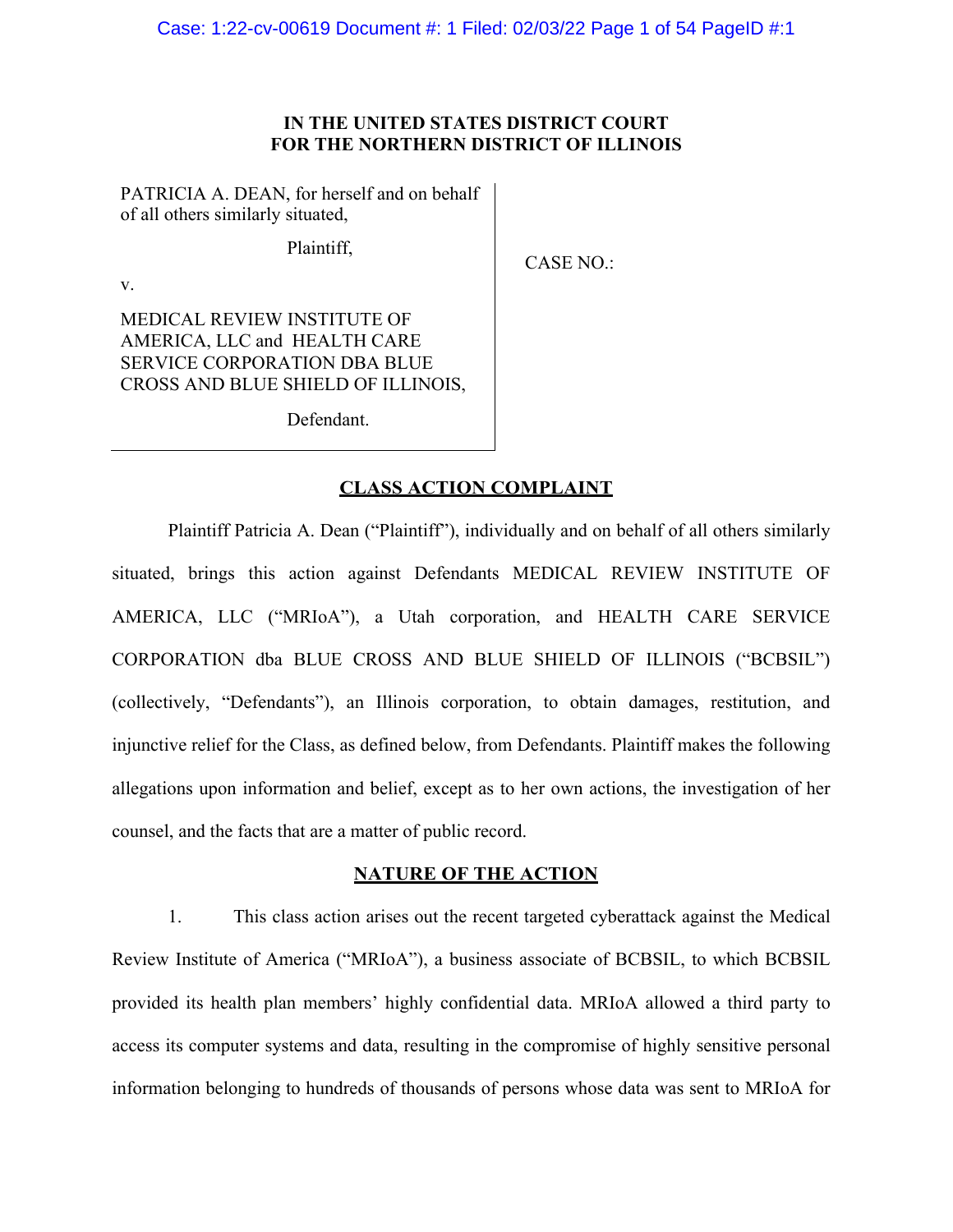### Case: 1:22-cv-00619 Document #: 1 Filed: 02/03/22 Page 2 of 54 PageID #:2

review by BCBSIL (the "Data Breach"). Because of the Data Breach, Plaintiff and thousands of Class Members<sup>[1](#page-1-0)</sup> suffered ascertainable losses in the form of the loss of the benefit of their bargain, out-of-pocket expenses and the value of their time reasonably incurred to remedy or mitigate the effects of the attack and the present and imminent risk of harm caused by the compromise of their sensitive personal information, including Social Security numbers.

2. In addition, Plaintiff's and Class Members' sensitive personal information which was entrusted to BCBSIL its officials, agents, and affiliated companies, including MRIoA, —was compromised and unlawfully accessed due to the Data Breach.

3. Information compromised in the Data Breach includes demographic information (*i.e*., first and last name, home address, phone number, email address, and date of birth), Social Security number, clinical information (*i.e*., medical history/diagnosis/treatment, dates of service, lab test results, prescription information, provider name, medical account number, or anything similar in a medical file and/or record), and health insurance and financial information (*i.e*., health insurance policy and group plan number, group plan provider, claim information),<sup>[2](#page-1-1)</sup> and other protected health information as defined by the Health Insurance Portability and Accountability Act of 1996 ("HIPAA"), and additional personally identifiable information ("PII") and protected health information ("PHI") that Defendants collected and maintained (collectively the "Private Information").

4. Plaintiff brings this class action lawsuit on behalf of those similarly situated to address Defendants' inadequate safeguarding of Class Members' Private Information that it

<span id="page-1-0"></span><sup>&</sup>lt;sup>1</sup>See Data Breach Notifications, Office of the Maine Attorney General,

<https://apps.web.maine.gov/online/aeviewer/ME/40/8de68304-84d8-4c9c-bf36-c2de1b461e70.shtml> & https://apps.web.maine.gov/online/aeviewer/ME/40/8de68304-84d8-4c9c-bf36-c2de1b461e70.shtml (last visited Jan. 27, 2022).

<span id="page-1-1"></span><sup>&</sup>lt;sup>2</sup> See Notice of Data Breach, Medical Review Institute of America (Jan. 7, 2022), attached hereto as Exhibit A.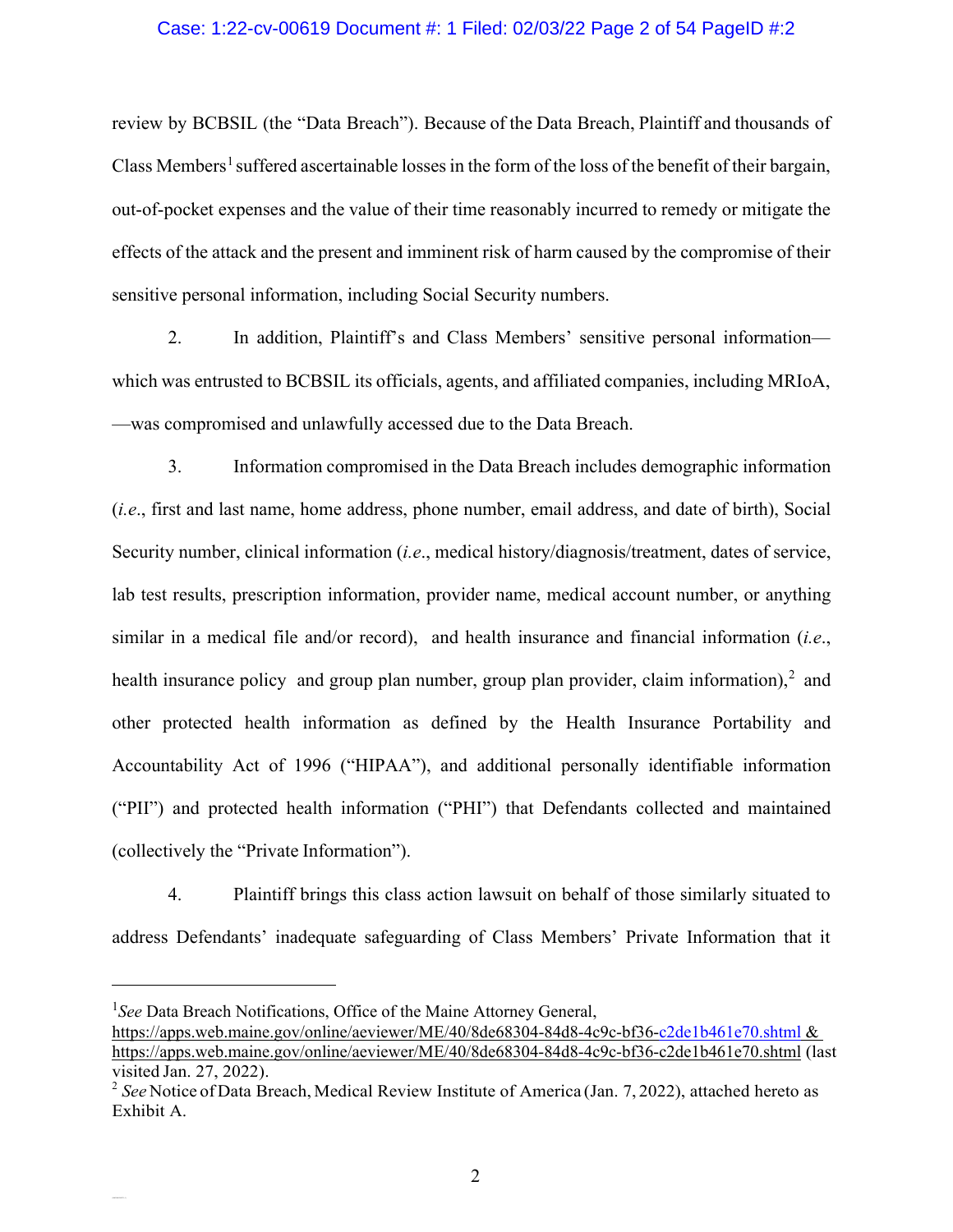#### Case: 1:22-cv-00619 Document #: 1 Filed: 02/03/22 Page 3 of 54 PageID #:3

collected and maintained, and for failing to provide adequate notice to Plaintiff and other Class Members that their information had been subject to the unauthorized access of an unknown third party and precisely what specific type of information was accessed.

5. Defendants maintained the Private Information in a reckless manner. In particular, the Private Information was maintained on MRIoA's computer system and network in a condition vulnerable to cyberattack. Upon information and belief, the mechanism of the Data Breach and potential for improper disclosure of Plaintiff's and Class Members' Private Information was a known risk to the Defendants and thus the Defendants were on notice that failing to take steps necessary to secure the Private Information from those risks left that property in a dangerous condition.

6. In addition, MRIoA and its employees failed to properly monitor the computer network and IT systems that housed the Private Information.

7. Plaintiff's and Class Members' identities are now at risk because of Defendants' negligent conduct since the Private Information that Defendants collected and maintained is now in the hands of data thieves.

8. Armed with the Private Information accessed in the Data Breach, data thieves can commit a variety of crimes including, *e.g.,* opening new financial accounts in Class Members' names, taking out loans in Class Members' names, using Class Members' names to obtain medical services, using Class Members' health information to target other phishing and hacking intrusions based on their individual health needs, using Class Members' information to obtain government benefits, filing fraudulent tax returns using Class Members' information, obtaining driver's licenses in Class Members' names but with another person's photograph, and giving false information to police during an arrest.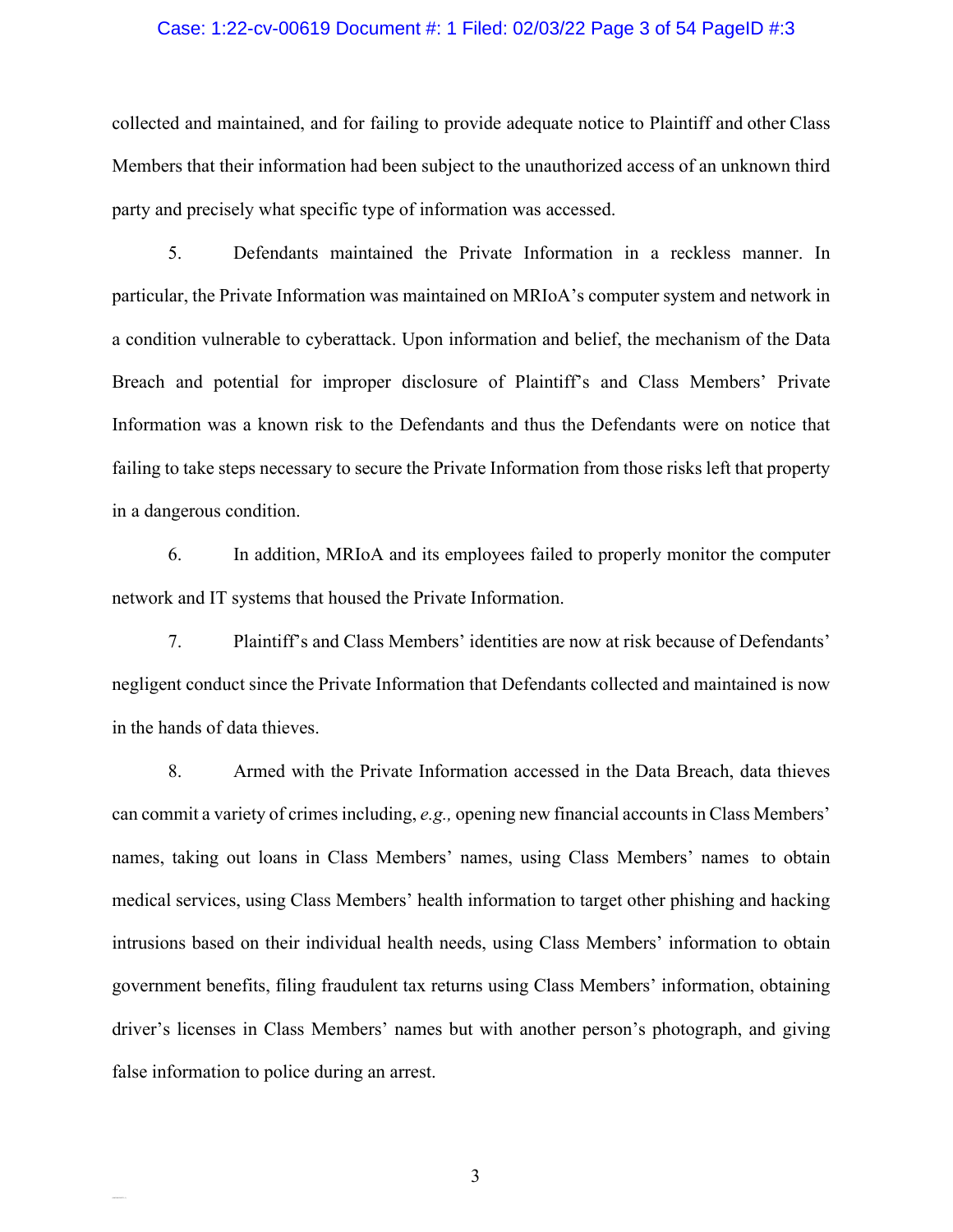#### Case: 1:22-cv-00619 Document #: 1 Filed: 02/03/22 Page 4 of 54 PageID #:4

9. As a result of the Data Breach, Plaintiff and Class Members have been exposed to a heightened and imminent risk of fraud and identity theft. Plaintiff and Class Members must now and in the future closely monitor their financial accounts to guard against identity theft.

10. Plaintiff and Class Members may also incur out of pocket costs for, e.g., purchasing credit monitoring services, credit freezes, credit reports, or other protective measures to deter and detect identity theft.

11. By her Complaint, Plaintiff seeks to remedy these harms on behalf of herself and allsimilarly situated individuals whose Private Information was accessed during the Data Breach.

12. Plaintiff seeks remedies including, but not limited to, compensatory damages, nominal damages, reimbursement of out-of-pocket costs, and injunctive relief including improvements to MRIoA's data security systems, future annual audits, and adequate medical identification and credit monitoring services funded by Defendants.

13. Accordingly, Plaintiff brings this action against Defendants seeking redress for their unlawful conduct, and asserting claims for: (i) negligence, (ii) negligence *per se*; (iii) invasion of privacy; (iv) breach of implied contract, (v) unjust enrichment, and (vi) violation of the Illinois Consumer Fraud and Deceptive and Deceptive Business Practices Act ("CFA"), 815 Ill. Comp. Stat. §§ 505/1, *et seq*..

#### **JURISDICTION AND VENUE**

14. This Court has subject matter jurisdiction over this action under the Class Action Fairness Act, 28 U.S.C. §1332(d)(2). There are at least 100 putative Class Members, the aggregated claims of the individual Class Members exceed the sum or value of \$5,000,000 exclusive of interest and costs, and Plaintiff Patricia A. Dean is a resident of a state (Illinois)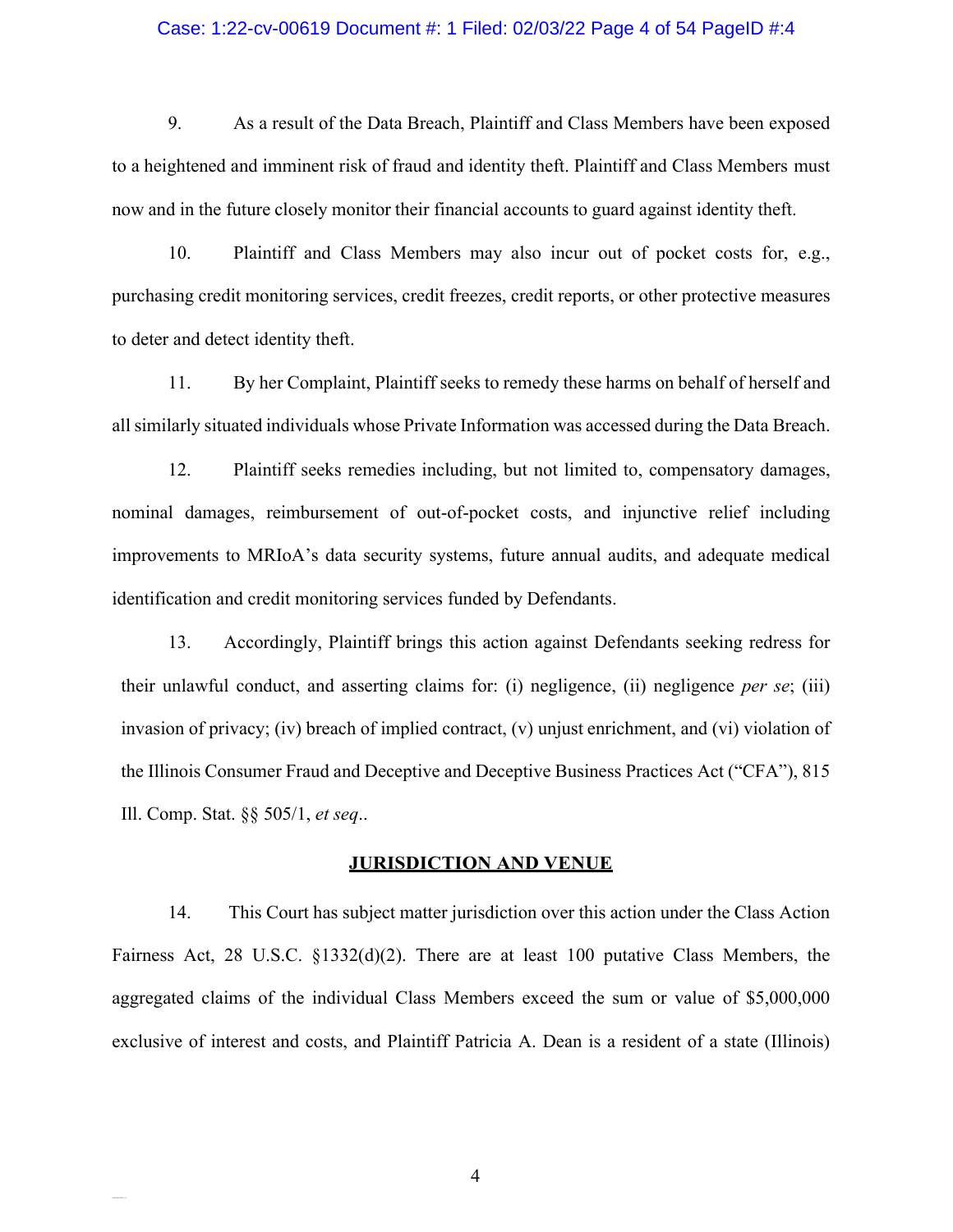### Case: 1:22-cv-00619 Document #: 1 Filed: 02/03/22 Page 5 of 54 PageID #:5

different from the resident state of the principal defendant in this action, Defendant MRIOA (Utah).

15. This Court has personal jurisdiction over Defendant BCBSIL because Defendant BCBSIL is headquartered in this District and Defendant conducts substantial business in Illinois and this District.

16. This Court has personal jurisdiction over Defendant MRIOA because Defendant MRIOA conducts substantial business in Illinois and this District.

17. Venue is proper in this Court pursuant to 28 U.S.C.  $\S 1391(a)(1)$  because a substantial part of the events and omissions giving rise to this action occurred in this District and the Plaintiff resides in this District.

#### **PARTIES**

18. Plaintiff Patricia A. Dean is, and at all times mentioned herein was, a resident of the State of Illinois residing in Homewood, Illinois, in Cook County. Plaintiff was notified of the Data Breach and her Private Information being compromised upon receiving a data breach notice letter from Defendant MRIoA dated January 7, 2022.<sup>[3](#page-4-0)</sup>

19. Defendant Blues Cross and Blue Shield of Illinois is a division of Health Care Service Corporation, a domestic corporation organized under the laws of the State of Illinois. BCBSIL's principal place of business is located at 300 East Randolph St., Chicago, Illinois, 60601.

20. Defendant Medical Review Institute of America, LLC, is a domestic corporation organized under the laws of the State of Utah with its principal place of business

<span id="page-4-0"></span><sup>3</sup> *See* Exhibit A.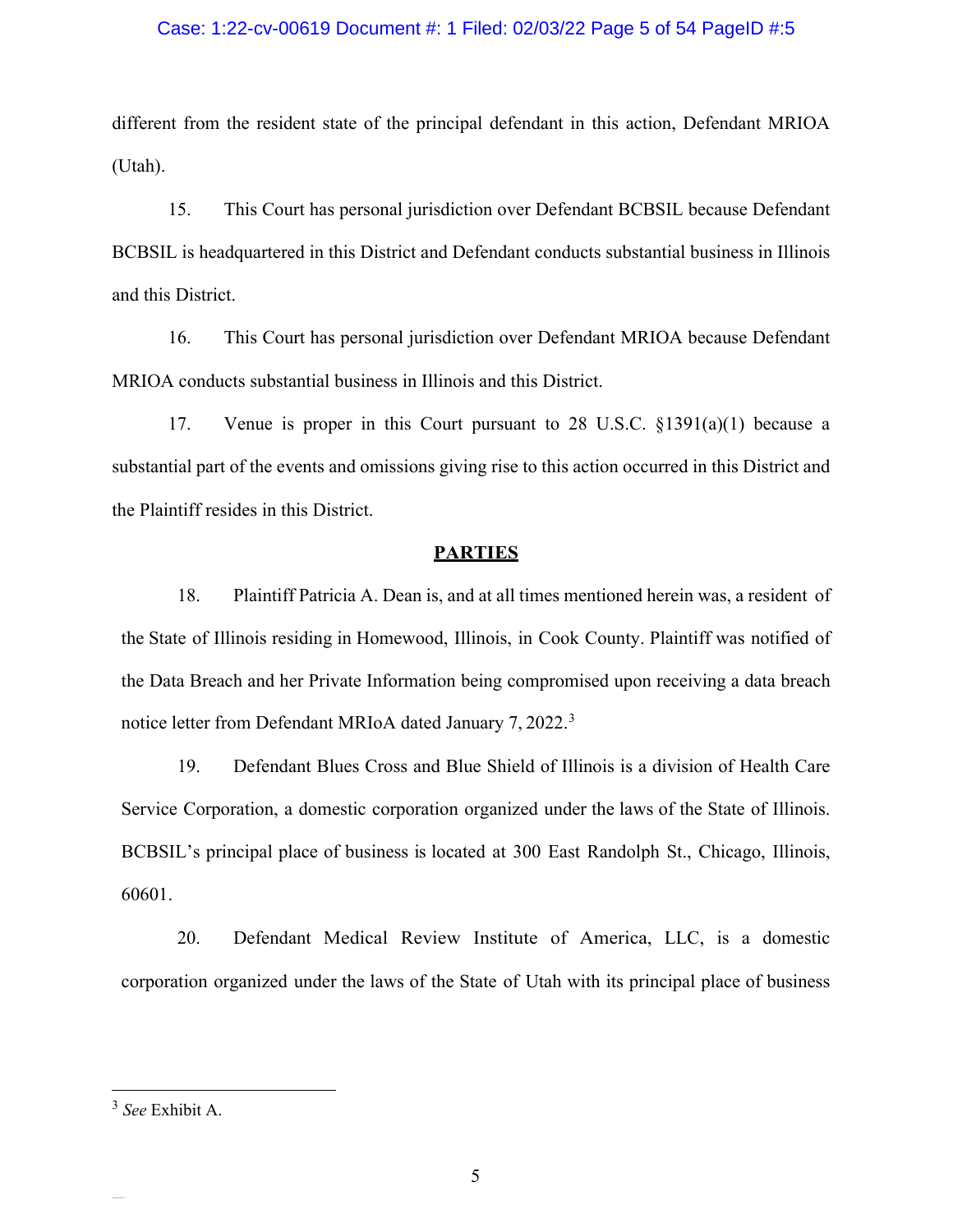### Case: 1:22-cv-00619 Document #: 1 Filed: 02/03/22 Page 6 of 54 PageID #:6

located at 2875 S. Decker Lake Drive Suite 300, Salt Lake City, UT 84119. At least one of the members of the LLC, William W. Low, is a resident of the state of Utah.

### **DEFENDANT'S BUSINESS**

21. Defendant BCBSIL is a division of Health Care Service Corporation, an Illinois corporation. BCBSIL provides and administers health insurance in the state of Illinois.

22. Defendant MRIoA is a business associate of BCBSIL. MRIoA provides external review of medical, dental, behavioral health, pharmacy, vision, disability, workers' compensation, and auto claims for insurance carriers, employers, TPAs, self-administered union groups, pharmacy benefit managers, human resource consultants and departments of insurance throughout the country.[4](#page-5-0)

23. MRIoA utilizes a nationwide network of board-certified physician specialists and professionals in over 133 specialties and sub-specialties of medicine. MRIoA has reviewers in most states and has licensed physicians in [5](#page-5-1)0 states, including Illinois.<sup>5</sup>

24. On information and belief, in the ordinary course of providing health insurance, BCBSIL requires its members (including Plaintiff and Class members) to provide sensitive personal and private information such as:

- Demographic information (i.e., first and last name, home address, phone number, email address, and date of birth);
- Social Security number;
- Clinical information (i.e., medical history/diagnosis/treatment, dates of service, lab test results, prescription information, provider name, medical account number, or anything similar in a medical file and/or record), and;
- Financial information;

<span id="page-5-0"></span><sup>4</sup> *See* <https://www.mrioa.com/about-us/> (last visited Jan. 27, 2022); *see also*

<span id="page-5-1"></span><https://www.linkedin.com/company/medical-review-institute-of-america-llc> (last visited Jan. 27, 2022). <sup>5</sup> See <https://www.linkedin.com/company/medical-review-institute-of-america-llc> (last visited Jan. 27,

<sup>2022);</sup><https://www.mrioa.com/about-us/reviewer-panel/> (last visited Feb. 3, 2022).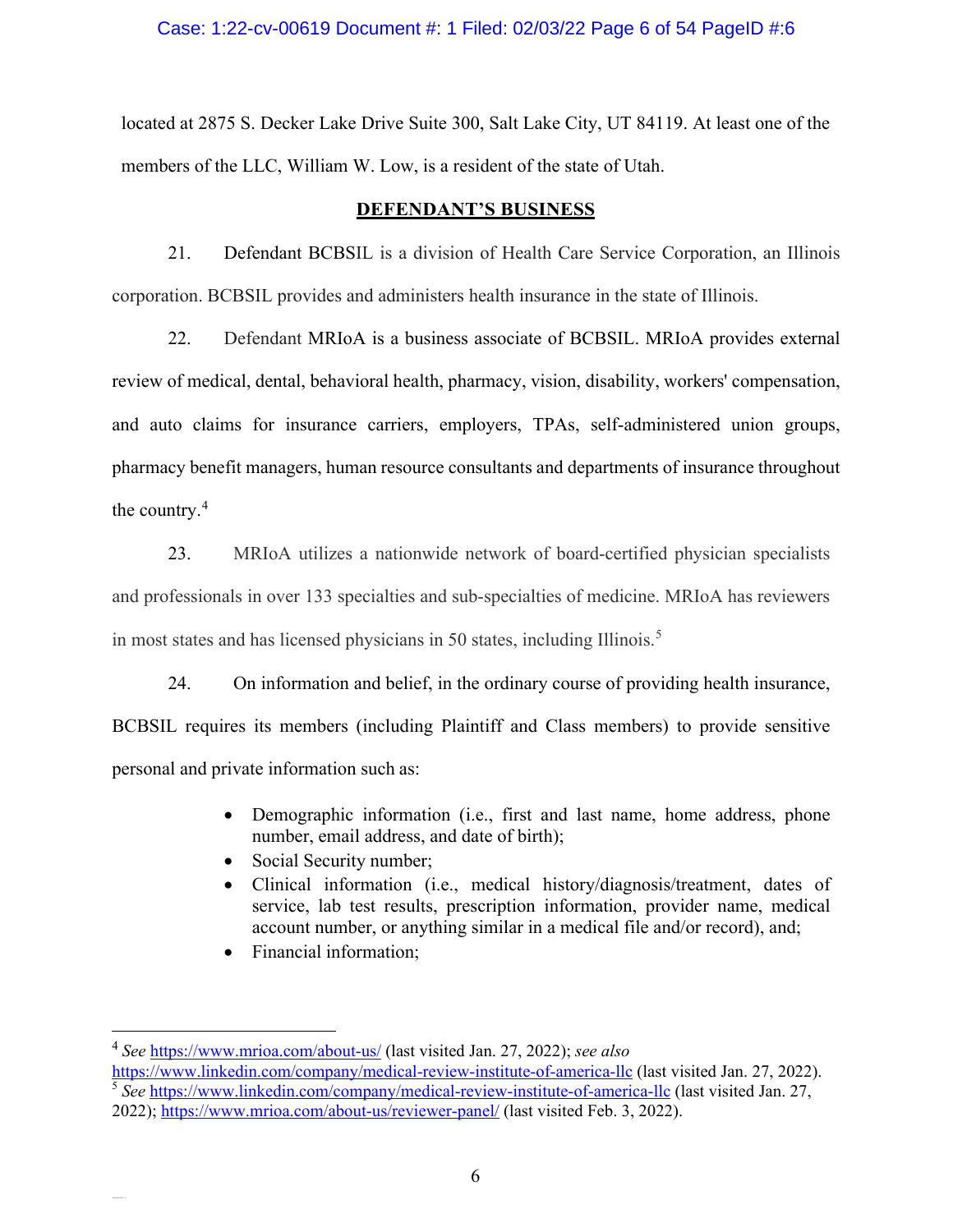### Case: 1:22-cv-00619 Document #: 1 Filed: 02/03/22 Page 7 of 54 PageID #:7

BCBSIL also maintains health insurance information (i.e., health insurance policy and group plan number, group plan provider, claim information) relating to members of its plans, including Plaintiff and Class Members. [6](#page-6-0)

25. Plaintiff did in fact provide her PII and PHI to Defendant BCBSIL.

26. On information and belief, BCBSIL provided MRIoA with Plaintiff's and Class Members' Private Information to facilitate a clinical peer review of health care services provided to Plaintiff and Class Members.<sup>[7](#page-6-1)</sup>

27. By obtaining, collecting, using, and deriving a benefit from Plaintiff's and Class Members' Private Information, Defendants assumed legal and equitable duties and knew or should have known that they were responsible for protecting Plaintiff's and Class Members' Private Information from unauthorized disclosure.

28. On information and belief, BCBSIL provides each of its members (including Plaintiff) with a HIPAA compliant notice titled "HIPPA NOTICE OF PRIVACAY PRACTICES" (the "Privacy Notice") that explains how it handles its members sensitive and confidential information.<sup>[8](#page-6-2)</sup> The Privacy Notice is posted on Defendant's website and, upon information and belief, provided to plan members (including Plaintiff), and is provided to every plan member upon request.<sup>[10](#page-6-4)</sup>

<span id="page-6-0"></span><sup>&</sup>lt;sup>6</sup> See Notice of Data Breach, Medical Review Institute of America (Jan. 7, 2022), attached hereto as Exhibit A.

<span id="page-6-1"></span><sup>7</sup> *Id*.

<span id="page-6-2"></span><sup>8</sup> *See* https://www.bcbsil.com/docs/privacy/il/privacy-practices-notice-il.pdf ("Privacy Practices") (last visited Jan. 27, 2022).

<span id="page-6-3"></span><sup>9</sup> *Id*.

<span id="page-6-4"></span><sup>&</sup>lt;sup>10</sup> *See* [https://www.bcbsil.com/legal-and-privacy/privacy-notice-and](https://www.bcbsil.com/legal-and-privacy/privacy-notice-and-forms#:%7E:text=Blue%20Cross%20and%20Blue%20Shield%20of%20Illinois%20(BCBSIL)%20is%20required,personal%20health%20and%20financial%20information.&text=The%20notice%20tells%20how%20your,can%20be%20used%20or%20disclosed)[forms#:~:text=Blue%20Cross%20and%20Blue%20Shield%20of%20Illinois%20\(BCBSIL\)%20is%20req](https://www.bcbsil.com/legal-and-privacy/privacy-notice-and-forms#:%7E:text=Blue%20Cross%20and%20Blue%20Shield%20of%20Illinois%20(BCBSIL)%20is%20required,personal%20health%20and%20financial%20information.&text=The%20notice%20tells%20how%20your,can%20be%20used%20or%20disclosed) [uired,personal%20health%20and%20financial%20information.&text=The%20notice%20tells%20how%2](https://www.bcbsil.com/legal-and-privacy/privacy-notice-and-forms#:%7E:text=Blue%20Cross%20and%20Blue%20Shield%20of%20Illinois%20(BCBSIL)%20is%20required,personal%20health%20and%20financial%20information.&text=The%20notice%20tells%20how%20your,can%20be%20used%20or%20disclosed) [0your,can%20be%20used%20or%20disclosed.](https://www.bcbsil.com/legal-and-privacy/privacy-notice-and-forms#:%7E:text=Blue%20Cross%20and%20Blue%20Shield%20of%20Illinois%20(BCBSIL)%20is%20required,personal%20health%20and%20financial%20information.&text=The%20notice%20tells%20how%20your,can%20be%20used%20or%20disclosed) (last visited Jan. 27, 2022).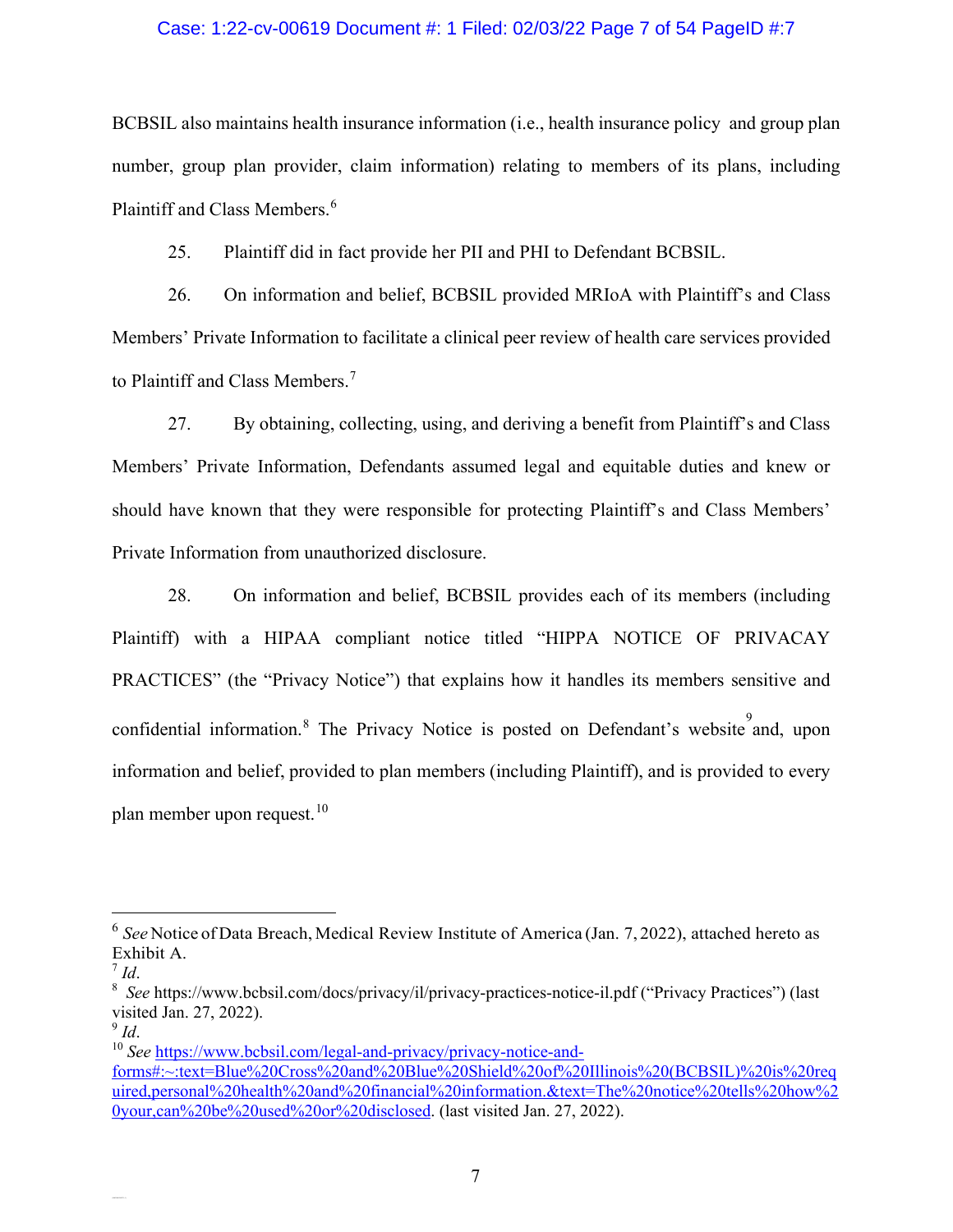### Case: 1:22-cv-00619 Document #: 1 Filed: 02/03/22 Page 8 of 54 PageID #:8

29. Because of the highly sensitive and personal nature of the information BCBSIL acquires and stores with respect to its members, BCBSIL promises to, among other things: maintain the privacy and security of protected health care information; and promptly notify its members if a breach occurs which compromises the privacy or security of information.<sup>[11](#page-7-0)</sup>

30. Plaintiff and Class Members have taken reasonable steps to maintain the confidentiality of their Private Information.

31. Plaintiff and the Class Members relied on the Defendants to keep their Private Information confidential and securely maintained, to use this information for business and health purposes only, and to make only authorized disclosures of this information.

## **THE CYBERATTACK**

32. On November 9, 2021, MRIoA learned that it was the victim of a sophisticated cyber-attack. [12](#page-7-1)

33. After discovering the incident, MRIoA commenced an investigation to determine the full nature and scope of the incident and to secure its network. It also contacted the FBI to inform them of the incident <sup>[13](#page-7-2)</sup>

34. On November 12, 2021, MRIoA found out that the incident involved the unauthorized acquisition of information. [14](#page-7-3)

35. The investigation revealed that the Private Information that was accessed without authorization, including the personal information, including health and financial information,

<span id="page-7-0"></span><sup>&</sup>lt;sup>11</sup> See Privacy Practices.

<sup>12</sup> *See* Exhibit A.

<span id="page-7-2"></span><span id="page-7-1"></span><sup>13</sup> *Id*.

<span id="page-7-3"></span><sup>14</sup> *Id*.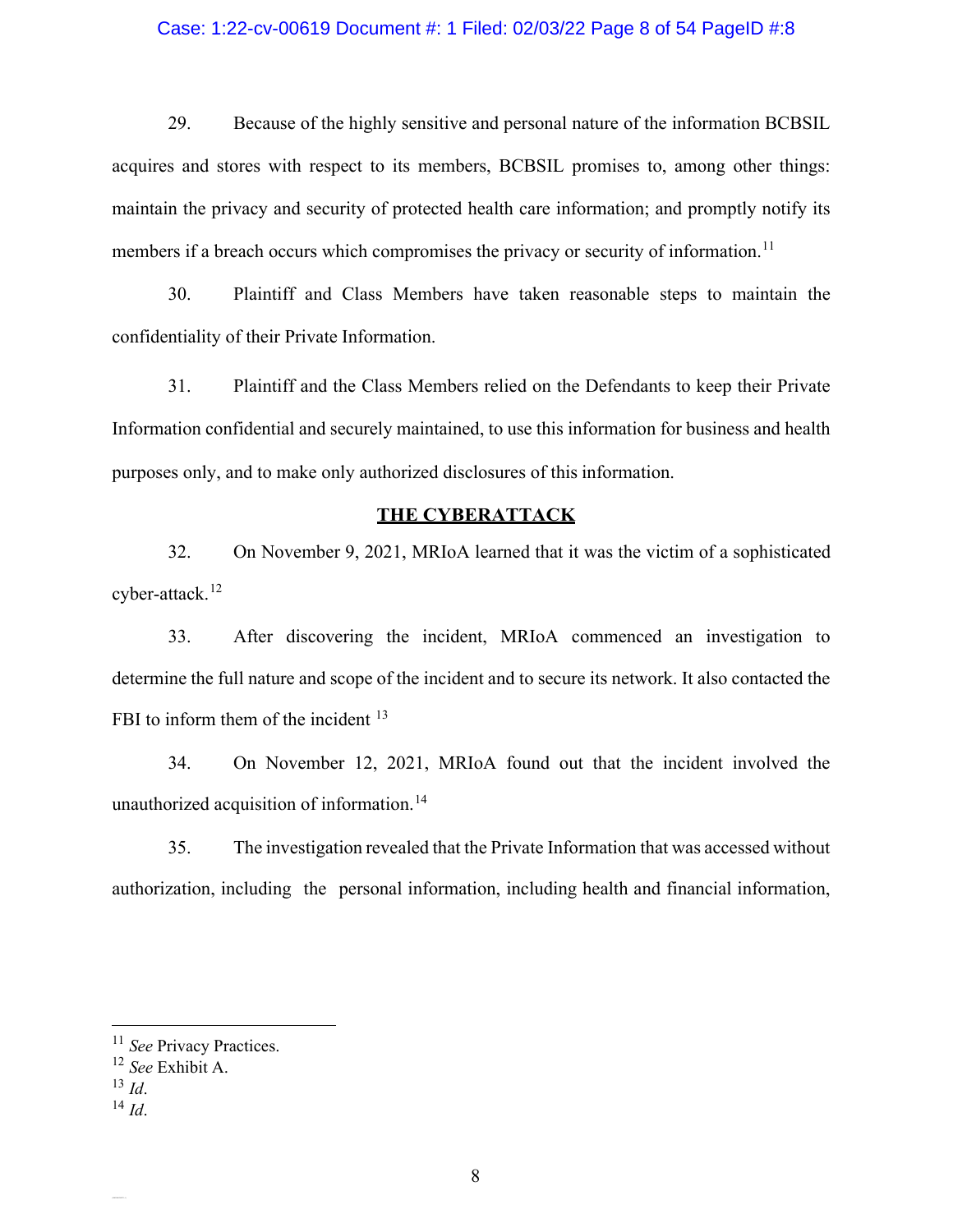### Case: 1:22-cv-00619 Document #: 1 Filed: 02/03/22 Page 9 of 54 PageID #:9

Social Security number and demographic information of certain members of BCBSIL, among other clients of MRIoA. [15](#page-8-0)

36. Upon information and belief, the Private Information contained in the files accessed by hackers was not encrypted.

37. Upon information and belief, the Data Breach was targeted at MIRoA due to its status as a business associate of healthcare entities and health insurance companies (like BCBSIL) that collect, create, and maintain both PII and PHI.

38. Upon information and belief, the targeted Data Breach was expressly designed to gain access to private and confidential data, including (among other things) the PII and PHI of the Plaintiff and the Class Members.

39. Because of the Data Breach, data thieves were able to gain access to Defendant MRIoA's IT systems and compromise, and to access and acquire the protected Private Information of Plaintiff and Class Members.

40. What's more, in the notices that MRIoA provided, MRIoA openly admits that the Private Information of Plaintiff and Class Members that was accessed without authorization by hackers was indeed "acquired" by the cyberthieves who perpetrated the Data Breach.<sup>[16](#page-8-1)</sup> This means that not only did the cybercriminals view and access the Private Information without authorization, but they also removed Plaintiff's and Class Members' Private Information from MRIoA's network.

<span id="page-8-1"></span><span id="page-8-0"></span> $^{15}$  *Id.* <sup>16</sup> *Id*.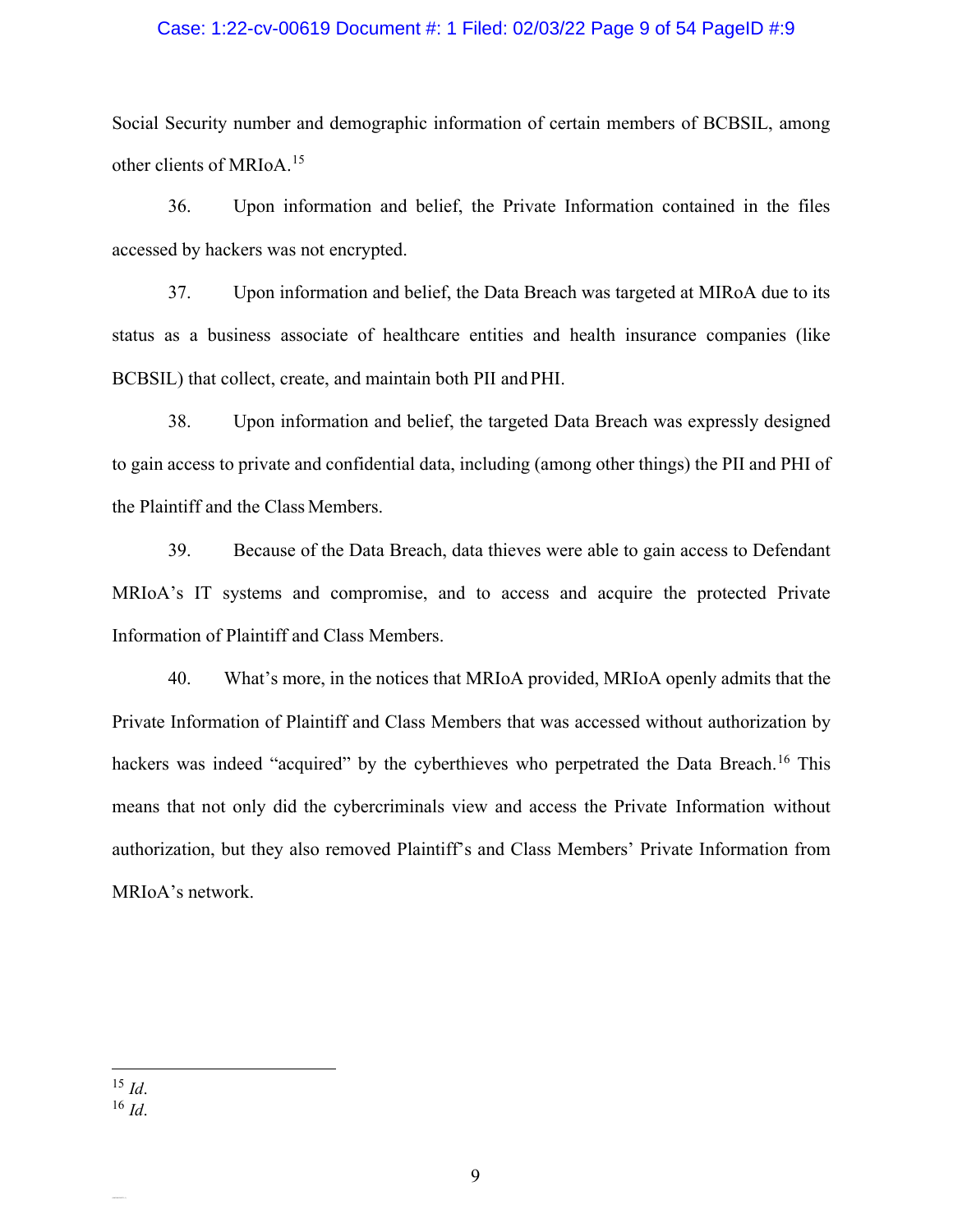#### Case: 1:22-cv-00619 Document #: 1 Filed: 02/03/22 Page 10 of 54 PageID #:10

41. Due to Defendant MRIoA's inadequate and insufficient data security measures, Plaintiff and the Class Members now face an increased risk of fraud and identity theft and must deal with that threat forever.

42. Plaintiff believes her Private Information was both stolen in the Data Breach (a fact admitted by MRIoA in its Notice of Data Breach where MRIoA states that the cybercriminals "acquired" the data) and is still in the hands of the hackers. Plaintiff further believes her Private Information was subsequently sold on the dark web following the Data Breach, as that is the modus operandi of cybercriminals who perpetrate cyberattacks of the type that occurred here.

43. Defendants had obligations created by HIPAA, contract, industry standards, common law, and, with respect to BCBSIL, its promises and representations made to Plaintiff and Class Members, to keep their Private Information confidential and to protect it from unauthorized access and disclosure.

44. Plaintiff and Class Members provided their Private Information to Defendant BCBSIL with the reasonable expectation and mutual understanding that Defendant would comply with its obligations to keep such information confidential and secure from unauthorized access.

45. Defendants' data security obligations were particularly important given the substantial increase in cyberattacks and/or data breaches in the healthcare industry preceding the date of the breach.

46. In 2021, a record 1,862 data breaches occurred, resulting in approximately 293,927,708 sensitive records being exposed, a 68% increase from 2020.<sup>[17](#page-9-0)</sup> Of the 1,862 recorded

<span id="page-9-0"></span><sup>17</sup> *See* 2021 Data Breach Annual Report (ITRC, Jan. 2022) (available at [https://notified.idtheftcenter.org/s/\)](https://notified.idtheftcenter.org/s/), at 6.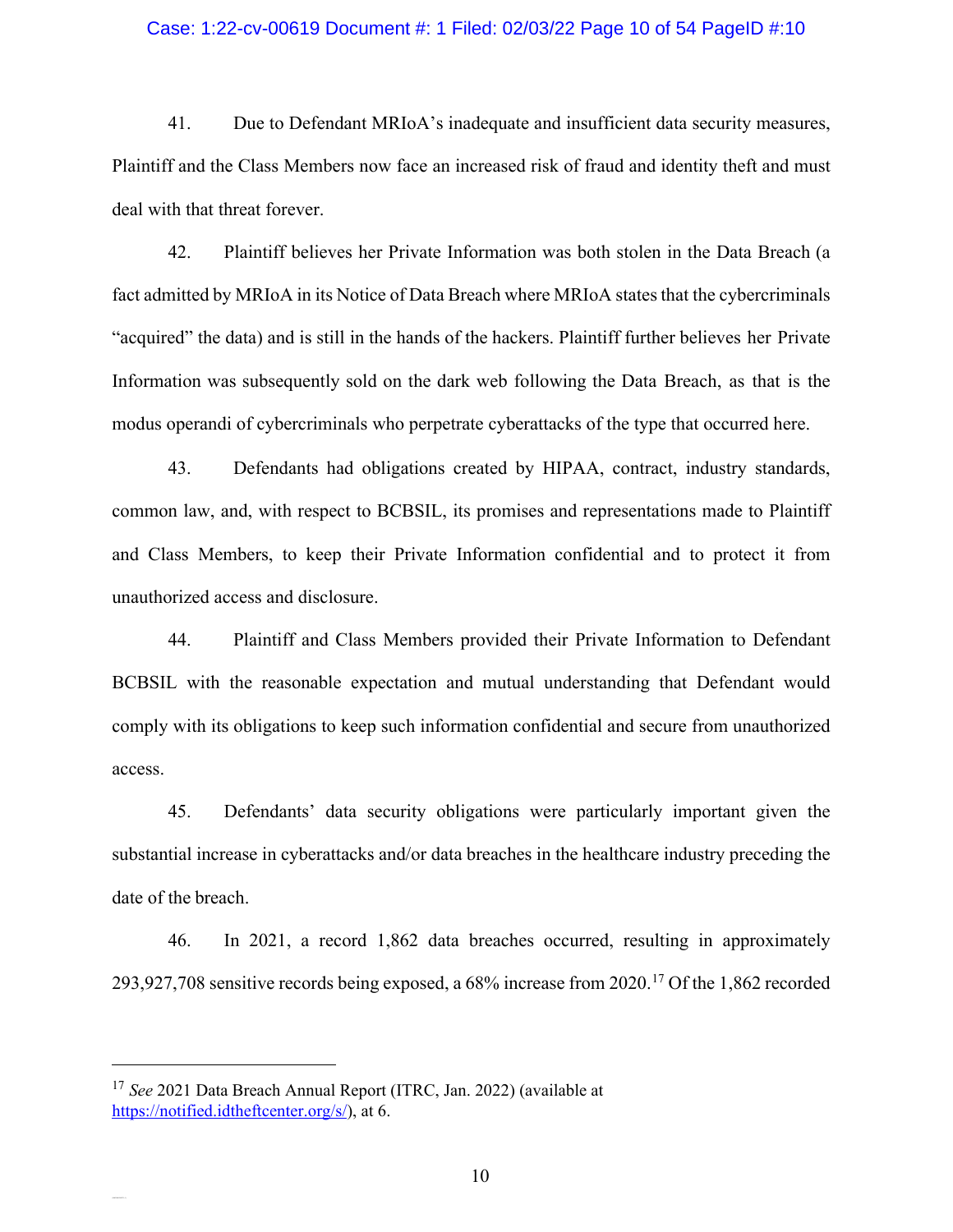### Case: 1:22-cv-00619 Document #: 1 Filed: 02/03/22 Page 11 of 54 PageID #:11

data breaches, 330 of them, or 17.7% were in the medical or healthcare industry.<sup>[18](#page-10-0)</sup> The 330 reported breaches reported in 2021 exposed nearly 30 million sensitive records (28,045,658), compared to only 306 breaches that exposed nearly 10 million sensitive records (9,700,238) in 2020.[19](#page-10-1)

47. In light of recent high profile cybersecurity incidents at other healthcare partner and provider companies, including American Medical Collection Agency (25 million patients, March 2019) University of Washington Medicine (974,000 patients, December 2018), Florida Orthopedic Institute (640,000 patients, July 2020), Wolverine Solutions Group (600,000 patients, September 2018), Oregon Department of Human Services (645,000 patients, March 2019), Elite Emergency Physicians (550,000 patients, June 2020), Magellan Health (365,000 patients, April 2020), and BJC Health System (286,876 patients, March 2020), Defendant knew or should have known that its electronic records would be targeted by cybercriminals.

48. Indeed, cyberattacks have become so notorious that the Federal Bureau of Investigation ("FBI") and U.S. Secret Service have issued a warning to potential targets so they are aware of, and prepared for, a potential attack. As one report explained, "[e]ntities like smaller municipalities and hospitals are attractive to ransomware criminals… because they often have lesser IT defenses and a high incentive to regain access to their data quickly."<sup>[20](#page-10-2)</sup>

49. In fact, according to the cybersecurity firm Mimecast, 90% of healthcare organizations experienced cyberattacks in the past year.<sup>[21](#page-10-3)</sup>

<sup>20</sup> FBI, Secret Service Warn of Targeted, Law360 (Nov. 18, 2019),

https:/[/www.law360.com/articles/1220974/fbi-](http://www.law360.com/articles/1220974/fbi-) secret-service-warn-of-targeted-ransomware (last visited Jan. 25, 2022). 21 *See* Maria Henriquez, Iowa City Hospital Suffers Phishing Attack, Security Magazine (Nov. 23, 2020),

<span id="page-10-0"></span> $18$  *Id.* 

<span id="page-10-2"></span><span id="page-10-1"></span><sup>19</sup> *Id*.

<span id="page-10-3"></span>https:/[/www.securitymagazine.com/articles/93988-iowa-city-hospital-suffers-phishing-attack.](http://www.securitymagazine.com/articles/93988-iowa-city-hospital-suffers-phishing-attack)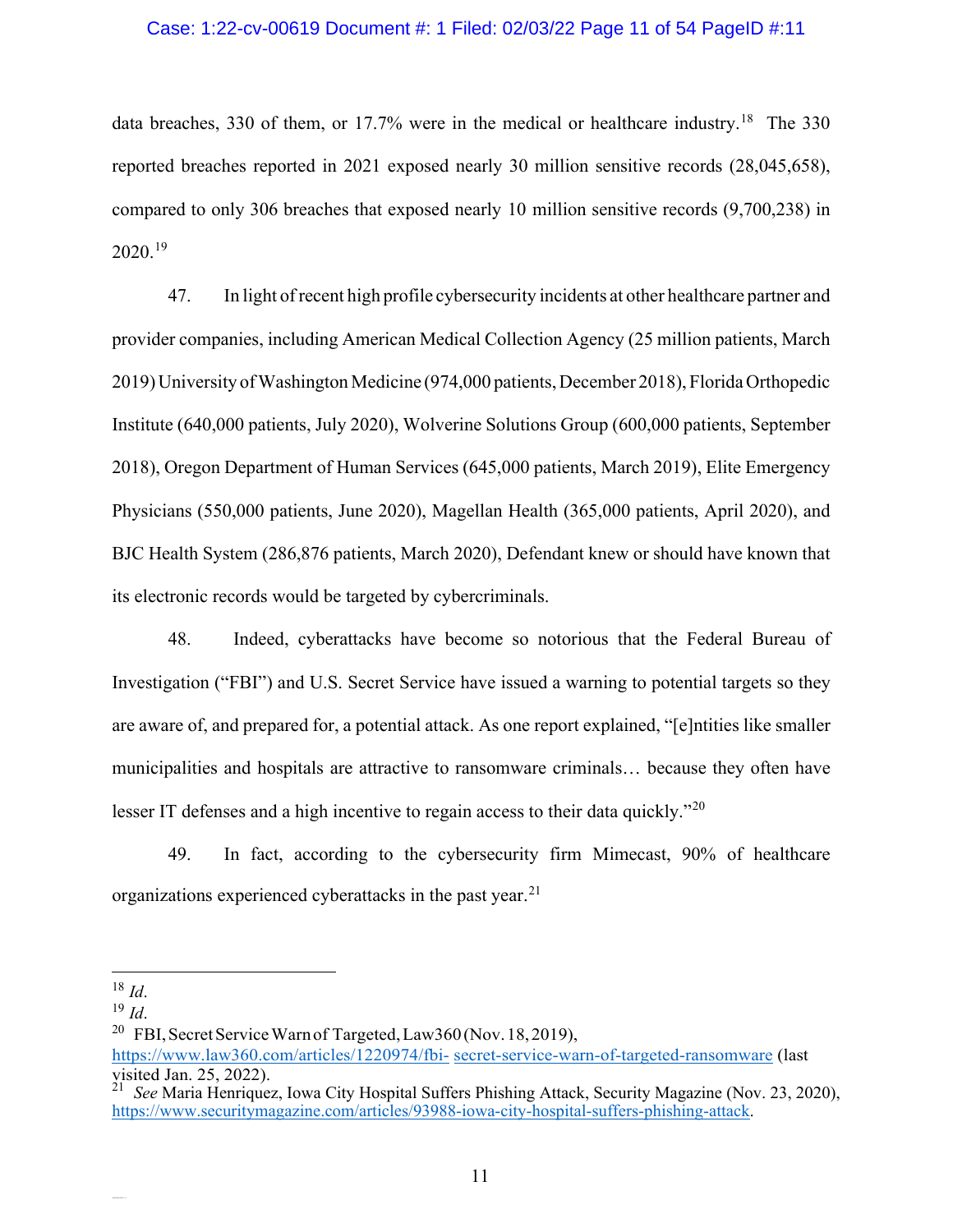#### Case: 1:22-cv-00619 Document #: 1 Filed: 02/03/22 Page 12 of 54 PageID #:12

50. Therefore, the increase in such attacks, and attendant risk of future attacks, was widely known to the public and to anyone in the Defendants' industry, including Defendants.

### **Defendants Fail to Comply with FTC Guidelines**

51. The Federal Trade Commission ("FTC") has promulgated numerous guides for businesses which highlight the importance of implementing reasonable data security practices. According to the FTC, the need for data security should be factored into all business decisionmaking.

52. In 2016, the FTC updated its publication, Protecting Personal Information: A Guide for Business, which established cyber-security guidelines for businesses. The guidelines note that businesses should protect the personal patient information that they keep; properly dispose of personal information that is no longer needed; encrypt information stored on computer networks; understand their network's vulnerabilities; and implement policies to correct any security problems.<sup>[22](#page-11-0)</sup>The guidelines also recommend that businesses use an intrusion detection system to expose a breach as soon as it occurs; monitor all incoming traffic for activity indicating someone is attempting to hack the system; watch for large amounts of data being transmitted from the system; and have a response plan ready in the event of a breach.<sup>[23](#page-11-1)</sup>

53. The FTC further recommends that companies not maintain PII longer than is needed for authorization of a transaction; limit accessto sensitive data; require complex passwords to be used on networks; use industry-tested methods for security; monitor for suspicious activity on the network; and verify that third-party service providers have implemented reasonable security measures.

<span id="page-11-0"></span><sup>&</sup>lt;sup>22</sup> Protecting Personal Information: A Guide for Business, Federal Trade Commission (2016). Available at https://www.ftc.gov/system/files/documents/plain-language/pdf-0136 proteting-personal[information.pdf](http://www.ftc.gov/system/files/documents/plain-language/pdf-0136_proteting-personal-information.pdf) (last visited June 15, 2021).

<span id="page-11-1"></span><sup>23</sup> *Id*.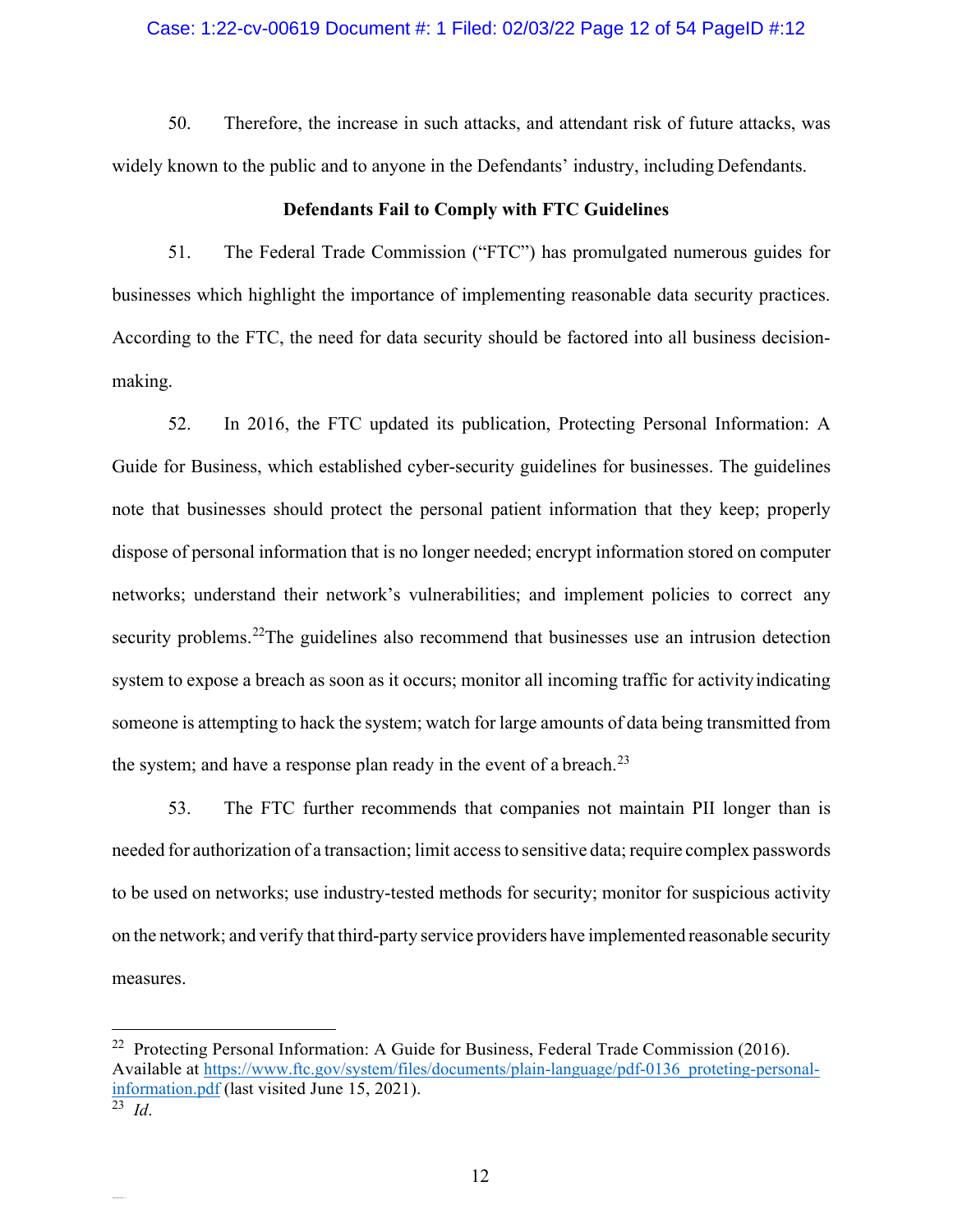#### Case: 1:22-cv-00619 Document #: 1 Filed: 02/03/22 Page 13 of 54 PageID #:13

54. The FTC has brought enforcement actions against businesses for failing to adequately and reasonably protect patient data, treating the failure to employ reasonable and appropriate measures to protect against unauthorized access to confidential consumer data as an unfair act or practice prohibited by Section 5 of the Federal Trade Commission Act ("FTCA"), 15 U.S.C. § 45. Orders resulting from these actions further clarify the measures businesses must take to meet their data security obligations.

55. These FTC enforcement actions include actions against healthcare-related service providers like the Defendants. *See, e.g., In the Matter of LabMd, Inc., A Corp*, 2016-2 Trade Cas. (CCH) ¶ 79708, 2016 WL 4128215, at \*32 (MSNET July 28, 2016) ("[T]he Commission concludes that LabMD's data security practices were unreasonable and constitute an unfair act or practice in violation of Section 5 of the FTC Act.")

56. Defendants failed to properly implement basic data security practices.

57. Defendants' failure to employ reasonable and appropriate measures to protect against unauthorized access to Plaintiff's and Class Members' PII and PHI constitutes an unfair act or practice prohibited by Section 5 of the FTC Act, 15 U.S.C. § 45.

58. Defendants were at all times fully aware of their obligation to protect the PII and PHI of the members of BCBSIL. Defendants were also aware of the significant repercussions that would result from its failure to do so.

#### **Defendant Fail to Comply with Industry Standards**

59. As shown above, experts studying cyber security routinely identify healthcare providers as being particularly vulnerable to cyberattacks because of the value of the PII and PHI which they collect and maintain.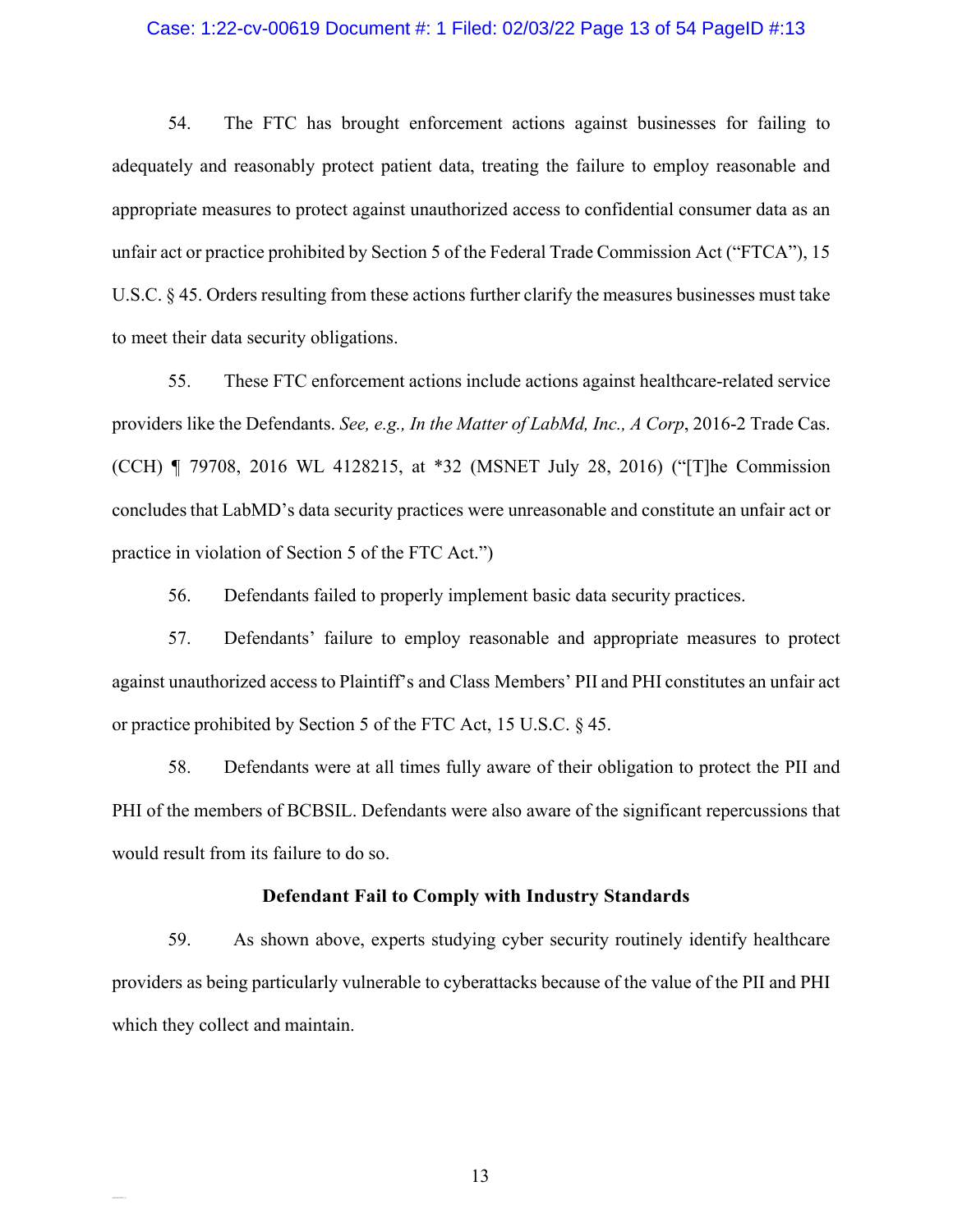#### Case: 1:22-cv-00619 Document #: 1 Filed: 02/03/22 Page 14 of 54 PageID #:14

60. Several best practices have been identified that at a minimum should be implemented by healthcare service providers like Defendant MRIoA, including but not limited to: educating all employees; strong passwords; multi-layer security, including firewalls, antivirus, and anti- malware software; encryption, making data unreadable without a key; multi-factor authentication; backup data; and limiting which employees can access sensitive data.

61. Other best cybersecurity practices that are standard in the healthcare industry include installing appropriate malware detection software; monitoring and limiting the network ports; protecting web browsers and email management systems; setting up network systems such as firewalls, switches and routers; monitoring and protection of physical security systems; protection against any possible communication system; and training staff regarding critical points.

62. Defendant MRIoA failed to meet the minimum standards of any of the following frameworks: the NIST Cybersecurity Framework Version 1.1 (including without limitation PR.AC-1, PR.AC-3, PR.AC-4, PR.AC-5, PR.AC-6, PR.AC-7, PR.AT-1, PR.DS-1, PR.DS-5, PR.PT-1, PR.PT-3, DE.CM-1, DE.CM-4, DE.CM-7, DE.CM-8, and RS.CO-2), and the Center for Internet Security's Critical Security Controls (CIS CSC), which are all established standards in reasonable cybersecurity readiness.

63. These foregoing frameworks are existing and applicable industry standards in the healthcare industry, and Defendants failed to comply with these accepted standards, thereby opening the door to and causing the Data Breach.

## **Defendants' Conduct Violates HIPAA and Evidences Its Insufficient Data Security**

64. HIPAA requires covered entities and business associates of covered entities like Defendants to protect against reasonably anticipated threats to the security of sensitive patient health information.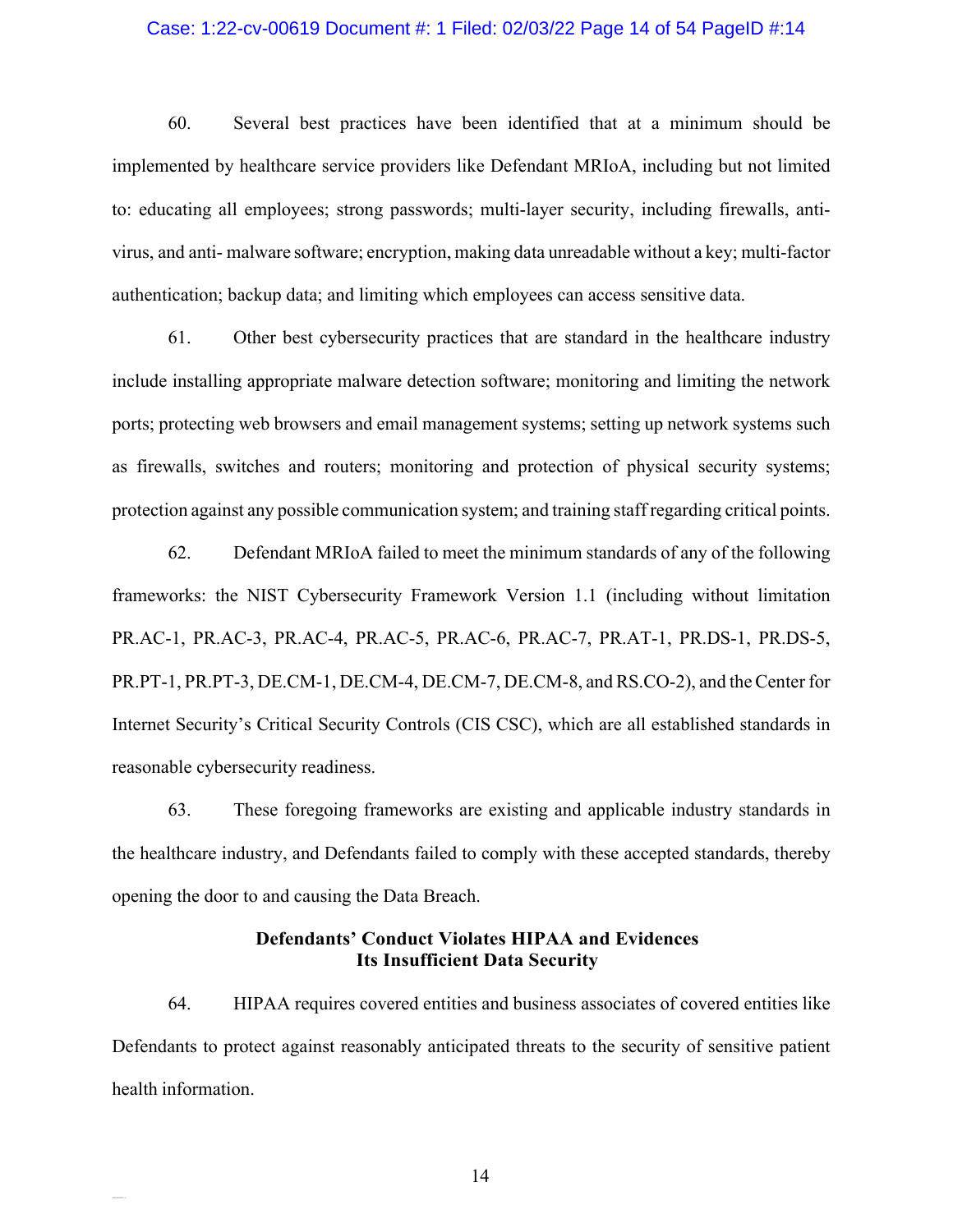### Case: 1:22-cv-00619 Document #: 1 Filed: 02/03/22 Page 15 of 54 PageID #:15

65. Covered entities must implement safeguards to ensure the confidentiality, integrity, and availability of PHI. Safeguards must include physical, technical, and administrative components.

66. Title II of HIPAA contains what are known as the Administrative Simplification provisions. 42 U.S.C. §§ 1301, et seq. These provisions require, among other things, that the Department of Health and Human Services ("HHS") create rules to streamline the standards for handling PII like the data Defendants left unguarded. The HHS subsequently promulgated multiple regulations under authority of the Administrative Simplification provisions of HIPAA. These rules include 45 C.F.R. § 164.306(a)(1-4); 45 C.F.R. § 164.312(a)(1); 45 C.F.R. § 164.308(a)(1)(i); 45 C.F.R. § 164.308(a)(1)(ii)(D); and 45 C.F.R. § 164.530(b).

67. A Data Breach such as the one Defendants experienced, is also considered a breach under the HIPAA Rules because there is an access of PHI not permitted under the HIPAA Privacy Rule:

A breach under the HIPAA Rules is defined as, "...the acquisition, access, use, or disclosure of PHI in a manner not permitted under the [HIPAA Privacy Rule] which compromises the security or privacy of the PHI." See 45 C.F.R. 164.40

68. Data breaches are also Security Incidents under HIPAA because they impair both the integrity (data is not interpretable) and availability (data is not accessible) of patient health information:

The presence of ransomware (or any malware) on a covered entity's or business associate's computer systems is a security incident under the HIPAA Security Rule. A security incident is defined as the attempted or successful unauthorized access, use, disclosure, modification, or destruction of information or interference with system operations in an information system. See the definition of security incident at 45 C.F.R. 164.304. Once the ransomware is detected, the covered entity or business associate must initiate its security incident and response and reporting procedures. See 45 C.F.R.164.308(a)(6).<sup>[24](#page-14-0)</sup>

<span id="page-14-0"></span><sup>&</sup>lt;sup>24</sup> See https://www.hhs.gov/sites/default/files/RansomwareFactSheet.pdf\_at 4.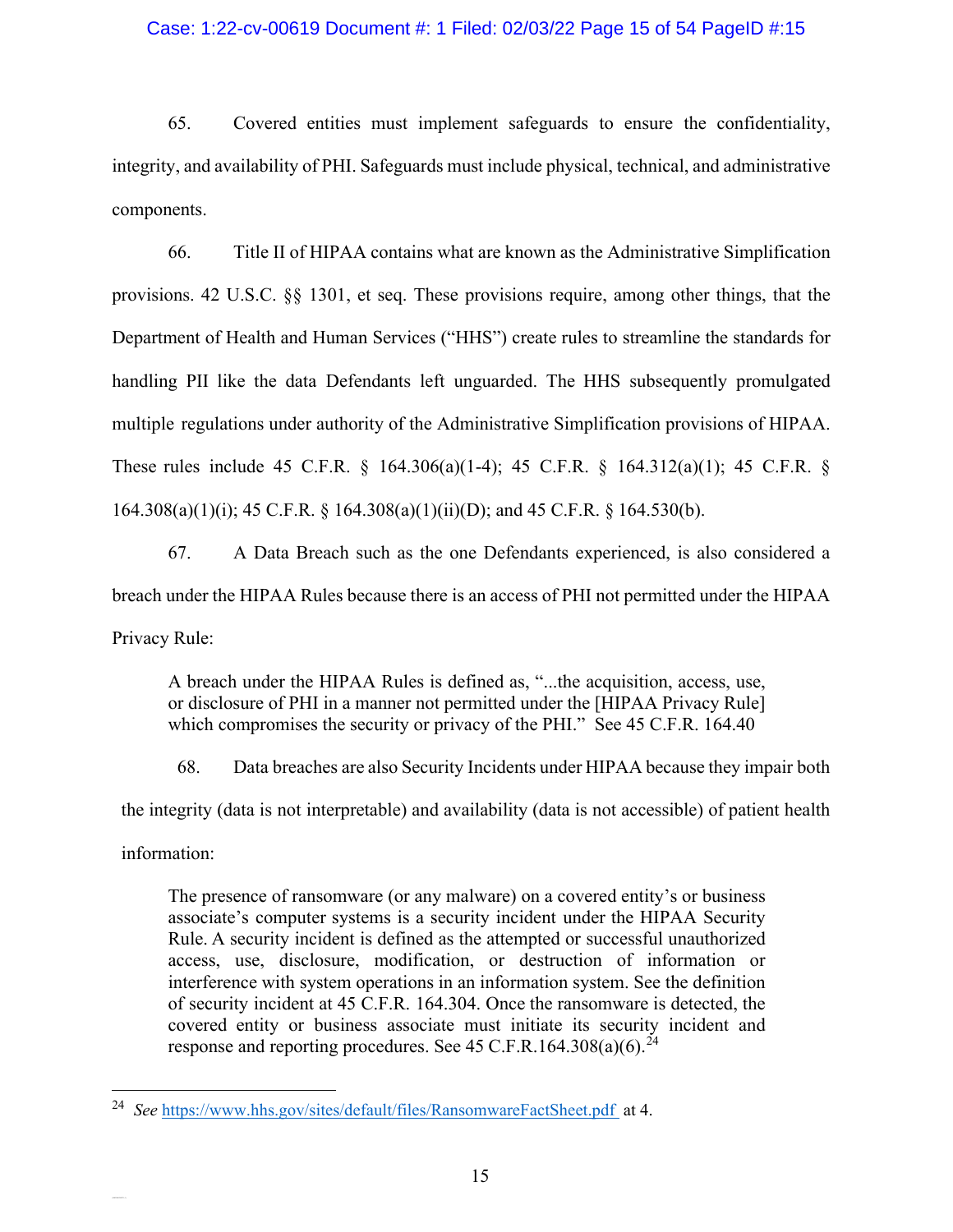69. Defendant MRIoA's Data Breach resulted from a combination of insufficiencies that demonstrate MRIoA and BCBSIL failed to comply with safeguards mandated by HIPAA regulations.

## **DEFENDANTS' NEGLIGENT ACTS AND BREACHES**

70. Defendants breached their obligations to Plaintiff and Class Members and/or were otherwise negligent and reckless because they failed to properly maintain and safeguard their computer systems and data. Defendants' unlawful conduct includes, but is not limited to, the followingacts and/or omissions:

- a. Failing to maintain an adequate data security system to reduce the risk of data breaches;
- b. Failing to adequately protect the Private Information of Plaintiff and the Class;
- c. Failing to properly monitor their own data security systems for existing intrusions;
- d. Failing to train employees in the proper handling of emails containing the means by which the cyberattacks were able to first access Defendant's networks, and to and maintain adequate email security practices;
- e. Failing to put into place proper procedures, software settings, and data security software protections to adequately protect against a blunt force intrusion;
- f. Failing to ensure the confidentiality and integrity of electronic PHI it created, received, maintained, and/or transmitted, in violation of 45 C.F.R.  $\S$  164.306(a)(1);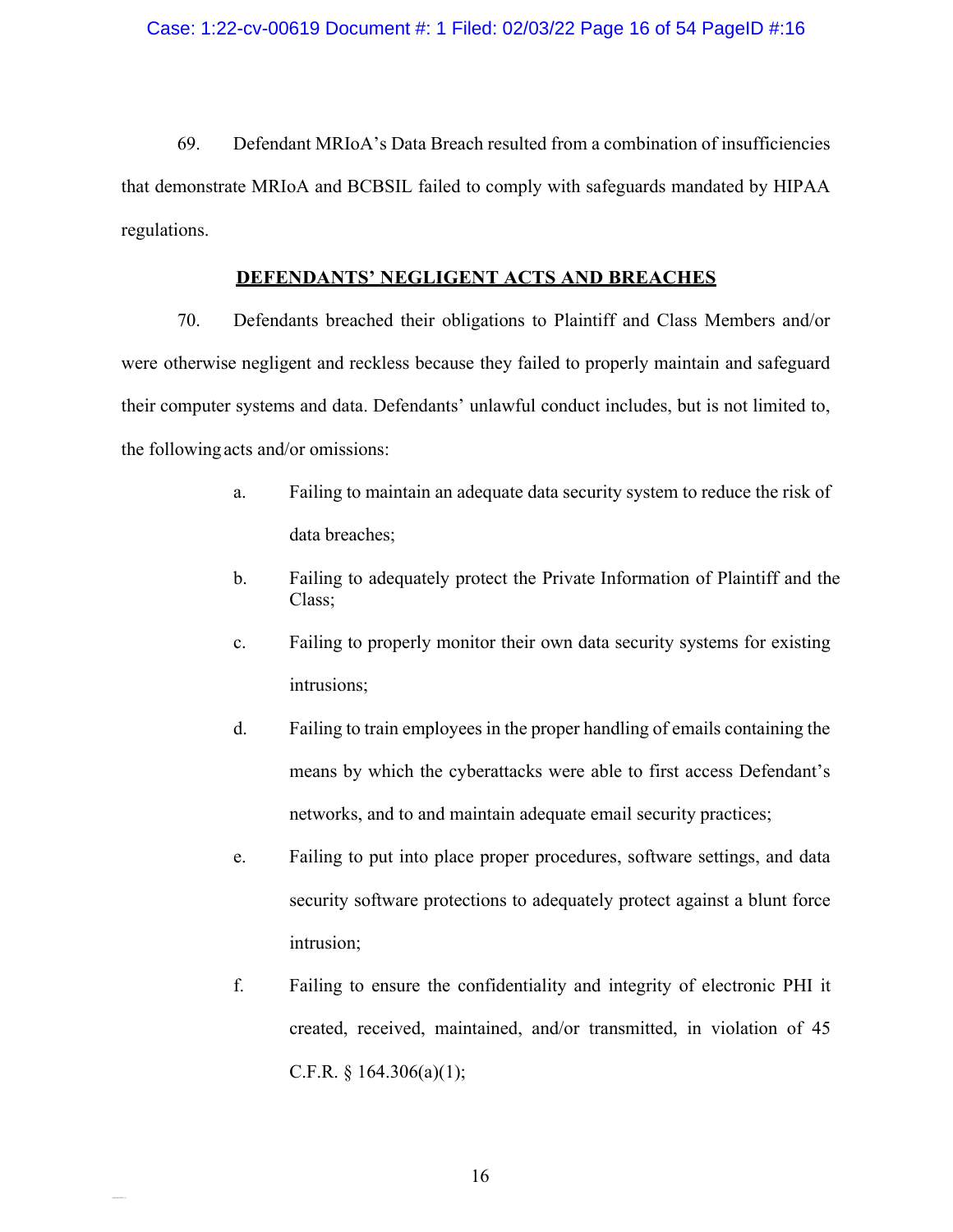- g. Failing to implement technical policies and procedures for electronic information systems that maintain electronic protected health information to allow access to only those persons or software programs that have been granted access rights in violation of 45 C.F.R. §  $164.312(a)(1);$
- h. Failing to implement policies and procedures to prevent, detect, contain, and correct security violations in violation of 45 C.F.R. §  $164.308(a)(1)(i);$
- i. Failing to implement procedures to review records of information system activity regularly, such as audit logs, access reports, and security incident tracking reports in violation of 45 C.F.R.  $\S$  164.308(a)(1)(ii)(D);
- j. Failing to protect against reasonably anticipated threats or hazards to the security or integrity of electronic PHI in violation of 45 C.F.R. §  $164.306(a)(2);$
- k. Failing to protect against reasonably anticipated uses or disclosures of electronic PHI that are not permitted under the privacy rules regarding individually identifiable health information in violation of 45 C.F.R. §  $164.306(a)(3);$
- l. Failing to ensure compliance with HIPAA security standard rules by its workforces in violation of 45 C.F.R.  $\S$  164.306(a)(4);
- m. Failing to train all members of its workforce effectively on the policies and procedures regarding PHI as necessary and appropriate for the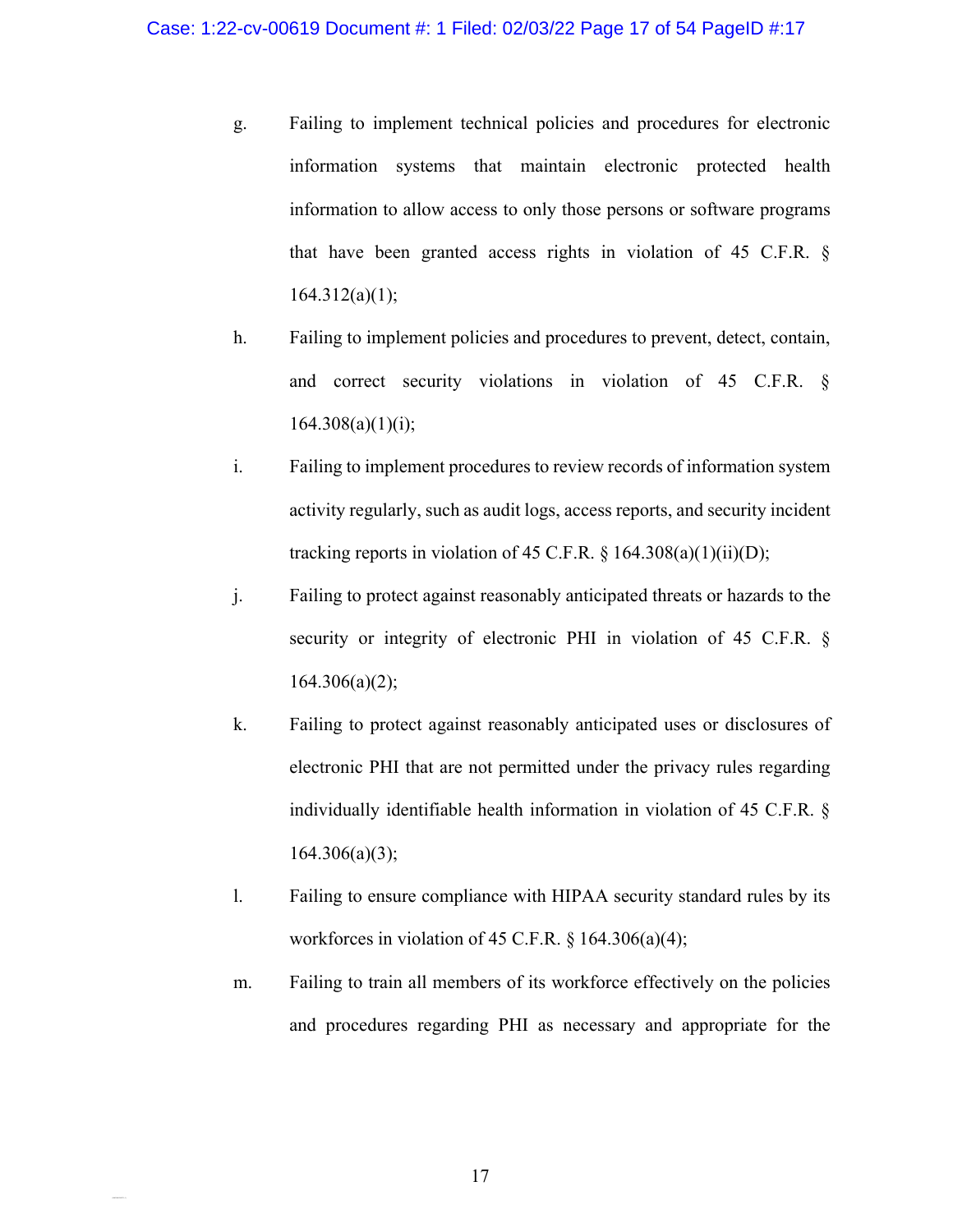members of its workforce to carry out their functions and to maintain security of PHI, in violation of 45 C.F.R. § 164.530(b);

- n. Failing to render the electronic PHI it maintained unusable, unreadable, or indecipherable to unauthorized individuals, as it had not encrypted the electronic PHI as specified in the HIPAA Security Rule by "the use of an algorithmic process to transform data into a form in which there is a low probability of assigning meaning without use of a confidential process or key" (45 CFR 164.304 definition of encryption).
- o. Failing to comply with FTC guidelines for cybersecurity, in violation of Section 5 of the FTC Act; and
- p. Failing to adhere to industry standards for cybersecurity.

71. As the result of antivirus and malware protection software in need of security updating, inadequate procedures for handling phishing emails or emails containing viruses or other malignant computer code, and other failures to maintain its networks in configuration that would protect against cyberattacks like the one here, Defendants negligently and unlawfully failed to safeguard Plaintiff's and Class Members' Private Information by allowing providing unsecured and unencrypted Private Information to MRIoA which in turn allowed cyberthieves to access its IT systems.

72. Accordingly, as outlined below, Plaintiff and Class Members now face an increased risk of fraud and identity theft. In addition, Plaintiff and Class Members also lost the benefit of the bargain they made with Defendant BCBSIL.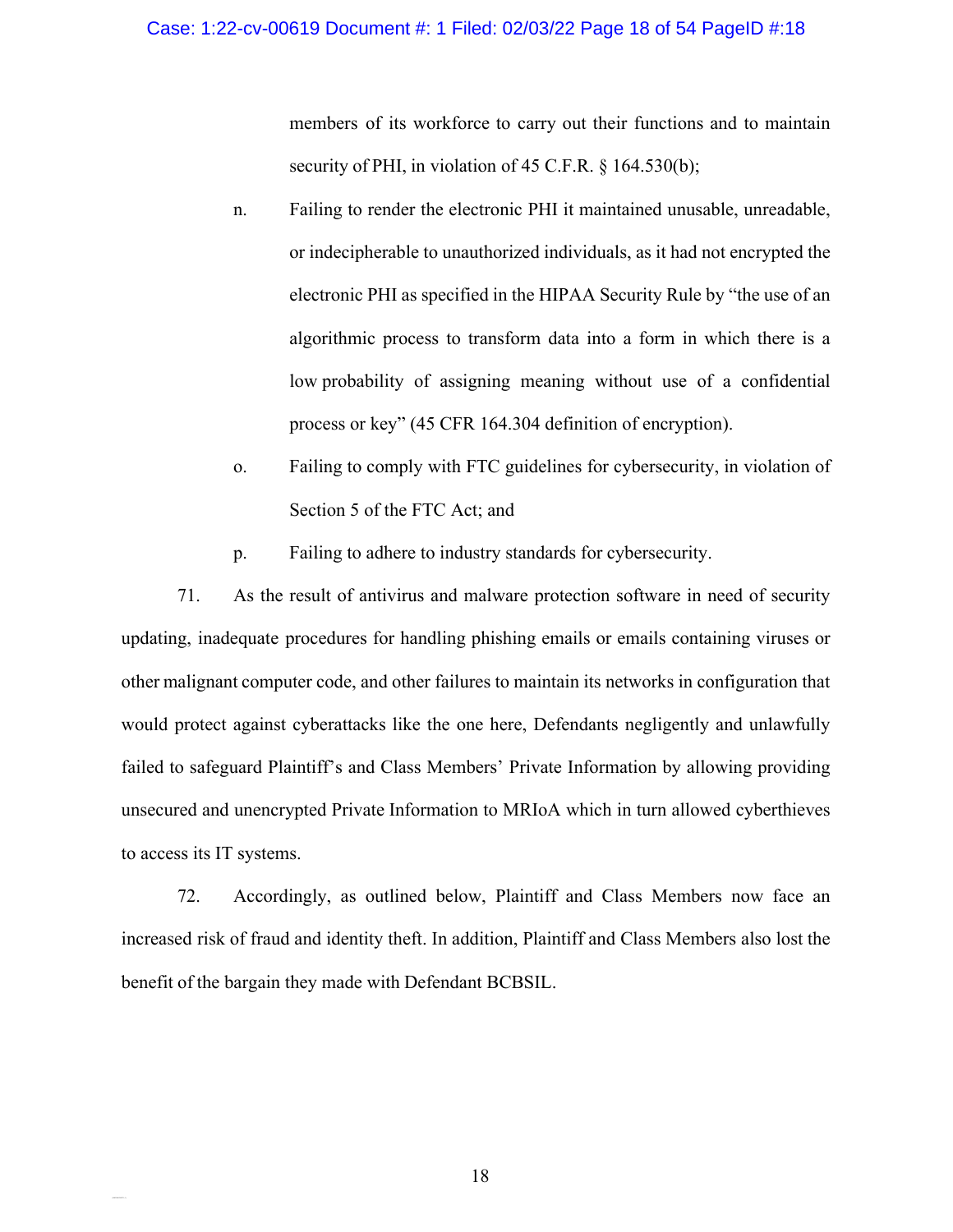## **Data Breaches Put Consumers at an Increased Risk of Fraud and Identity Theft**

73. The United States Government Accountability Office released a report in 2007 regarding data breaches ("GAO Report") in which it noted that victims of identity theft will face "substantial costs and time to repair the damage to their good name and credit record."<sup>[25](#page-18-0)</sup>

74. That is because any victim of a data breach is exposed to serious ramifications regardless of the nature of the data. Indeed, the reason criminals steal personally identifiable information is to monetize it. They do this by selling the spoils of their cyberattacks on the black market to identity thieves who desire to extort and harass victims, take over victims' identities in order to engage in illegal financial transactions under the victims' names. Because a person's identity is akin to a puzzle, the more accurate pieces of data an identity thief obtains about a person, the easier it is for the thief to take on the victim's identity, or otherwise harass or track the victim. For example, armed with just a name and date of birth, a data thief can utilize a hacking technique referred to as "social engineering" to obtain even more information about a victim's identity, such as a person's login credentials or Social Security number. Social engineering is a form of hacking whereby a data thief uses previously acquired information to manipulate individuals into disclosing additional confidential or personal information through means such as spam phone calls and text messages or phishing emails.

75. The FTC recommends that identity theft victims take several steps to protect their personal and financial information after a data breach, including contacting one of the credit bureaus to place a fraud alert (consider an extended fraud alert that lasts for 7 years if someone steals their identity), reviewing their credit reports, contacting companies to remove fraudulent

<span id="page-18-0"></span><sup>25</sup> *See* U.S. Gov. Accounting Office, GAO-07-737, "Personal Information: Data Breaches Are Frequent, but Evidence of Resulting Identity Theft Is Limited; However, the Full Extent Is Unknown" (GOA, 2007). Available at https:/[/www.gao.gov/new.items/d07737.pdf.](http://www.gao.gov/new.items/d07737.pdf) (last visited Jan. 25, 2022).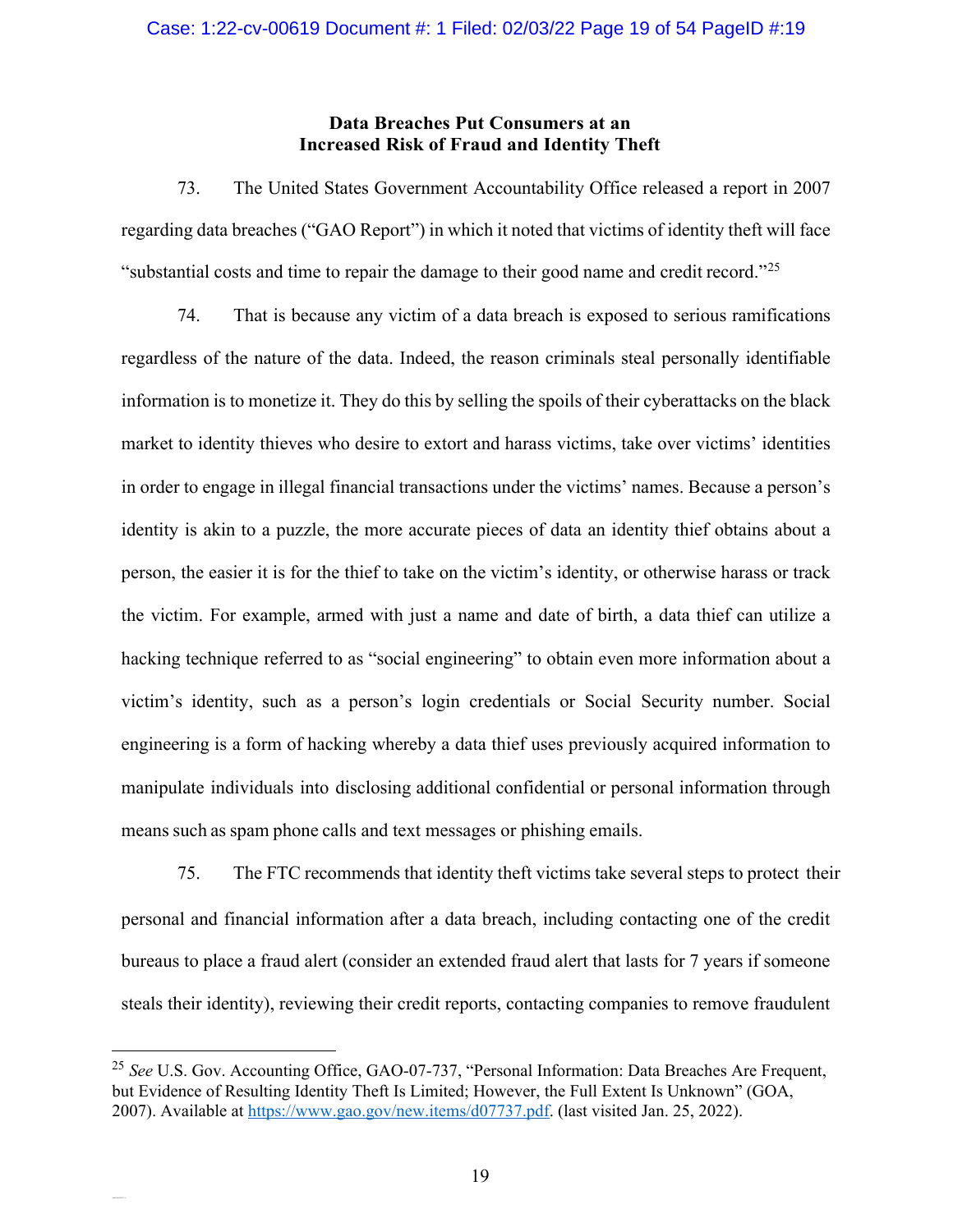### Case: 1:22-cv-00619 Document #: 1 Filed: 02/03/22 Page 20 of 54 PageID #:20

charges from their accounts, placing a credit freeze on their credit, and correcting their credit reports.[26](#page-19-0)

76. Identity thieves use stolen personal information such as Social Security numbers for a variety of crimes, including credit card fraud, phone or utilities fraud, and bank/finance fraud.

77. Identity thieves can also use Social Security numbers to obtain a driver's license or official identification card in the victim's name but with the thief's picture; use the victim's name and Social Security number to obtain government benefits; or file a fraudulent tax return using the victim's information. In addition, identity thieves may obtain a job using the victim's Social Security number, rent a house or receive medical services in the victim's name, and may even give the victim's personal information to police during an arrest resulting in an arrest warrant being issued in the victim's name.

78. A study by the Identity Theft Resource Center shows the multitude of harms caused by fraudulent use of personal and financial information:[27](#page-19-1)

<span id="page-19-0"></span><sup>&</sup>lt;sup>26</sup> See IdentityTheft.gov, Federal Trade Commission, https:/[/www.identitytheft.gov/Steps](http://www.identitytheft.gov/Steps) (last visited Jan. 25, 2022).<br><sup>27</sup> See Jason S

<span id="page-19-1"></span>*See* Jason Steele, Credit Card and ID Theft Statistics, CreditCards.com (Oct. 23, 2020) https:/[/www.creditcards.com/credit-card-news/credit-card-security-id-theft-fraud-statistics-1276.php.](http://www.creditcards.com/credit-card-news/credit-card-security-id-theft-fraud-statistics-1276.php)  (last visited Jan. 25, 2022).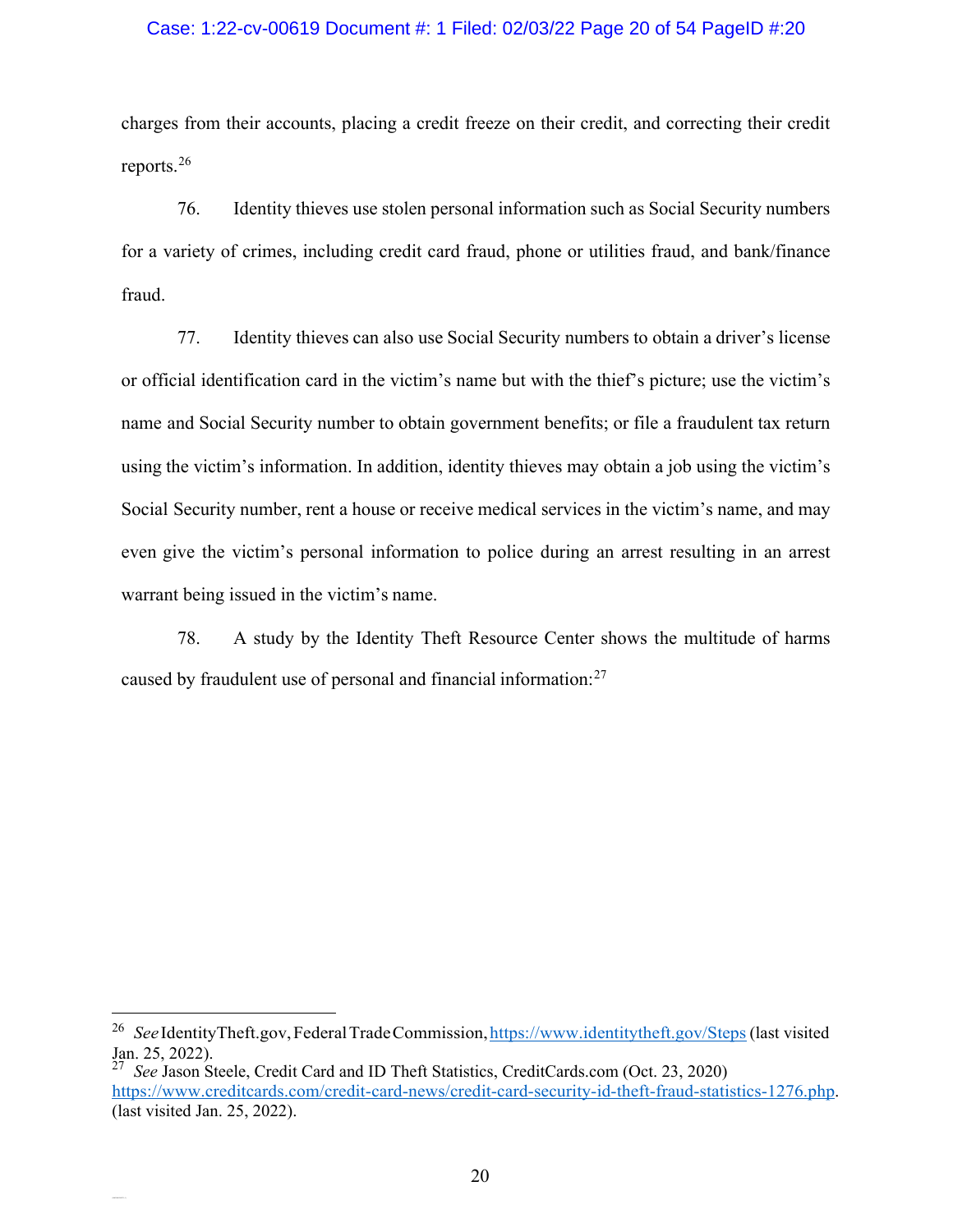## Case: 1:22-cv-00619 Document #: 1 Filed: 02/03/22 Page 21 of 54 PageID #:21



79. Moreover, theft of Private Information is also gravely serious. PII and PHI is an extremely valuable property right. $^{28}$  $^{28}$  $^{28}$ 

80. Its value is axiomatic, considering the value of "big data" in corporate America and the fact that the consequences of cyber thefts include heavy prison sentences. Even this obvious risk to reward analysis illustrates beyond doubt that Private Information has considerable market value.

81. Theft of PHI, in particular, is gravely serious: "[a] thief may use your name or health insurance numbers to see a doctor, get prescription drugs, file claims with your

<span id="page-20-0"></span><sup>28</sup> *See, e.g.,* John T. Soma, et al, Corporate Privacy Trend: The "Value" of Personally Identifiable Information ("PII") Equals the "Value" of Financial Assets, 15 Rich. J.L. & Tech. 11, at \*3-4 (2009) ("PII, which companies obtain at little cost, has quantifiable value that is rapidly reaching a level comparable to the value of traditional financial assets.") (citations omitted).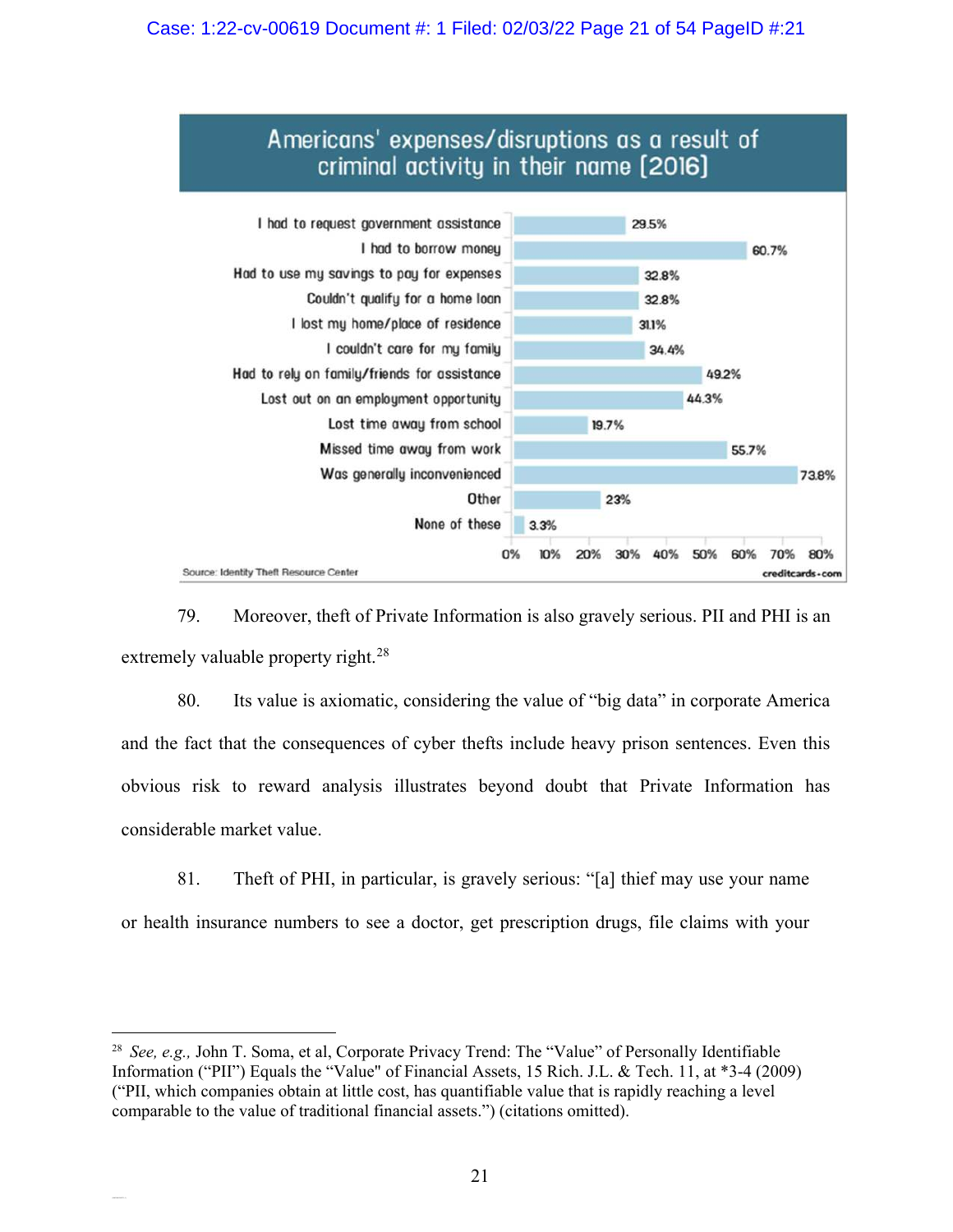#### Case: 1:22-cv-00619 Document #: 1 Filed: 02/03/22 Page 22 of 54 PageID #:22

insurance provider, or get other care. If the thief's health information is mixed with yours, your treatment, insurance and payment records, and credit report may be affected."<sup>[29](#page-21-0)</sup>

82. Drug manufacturers, medical device manufacturers, pharmacies, hospitals and other healthcare service providers often purchase PII and PHI on the black market for the purpose of target marketing their products and services to the physical maladies of the data breach victims themselves. Insurance companies purchase and use wrongfully disclosed PHI to adjust their insureds' medical insurance premiums.

83. It must also be noted there may be a substantial time lag – measured in years - between when harm occurs and when it is discovered, and also between when Private Information and/or financial information is stolen and when it is used.

84. According to the U.S. Government Accountability Office, which conducted a study regarding data breaches:

[L]aw enforcement officials told us that in some cases, stolen data may be held for up to a year or more before being used to commit identity theft. Further, once stolen data have been sold or posted on the Web, fraudulent use of that information may continue for years. As a result, studies that attempt to measure the harm resulting from data breaches cannot necessarily rule out all future harm.

*See* GAO Report, at p. 29.

85. Private Information is such a valuable commodity to identity thieves that once the information has been compromised, criminals often trade the information on the "cyber black- market" for years.

86. There is a strong probability that entire batches of stolen information have been

dumped on the black market and are yet to be dumped on the black market, meaning Plaintiff

<span id="page-21-0"></span><sup>29</sup> *See* Federal Trade Commission, What to Know About Medical Identity Theft, <https://www.consumer.ftc.gov/articles/what-know-about-medical-identity-theft> identity-theft (last visited Jan. 25, 2022).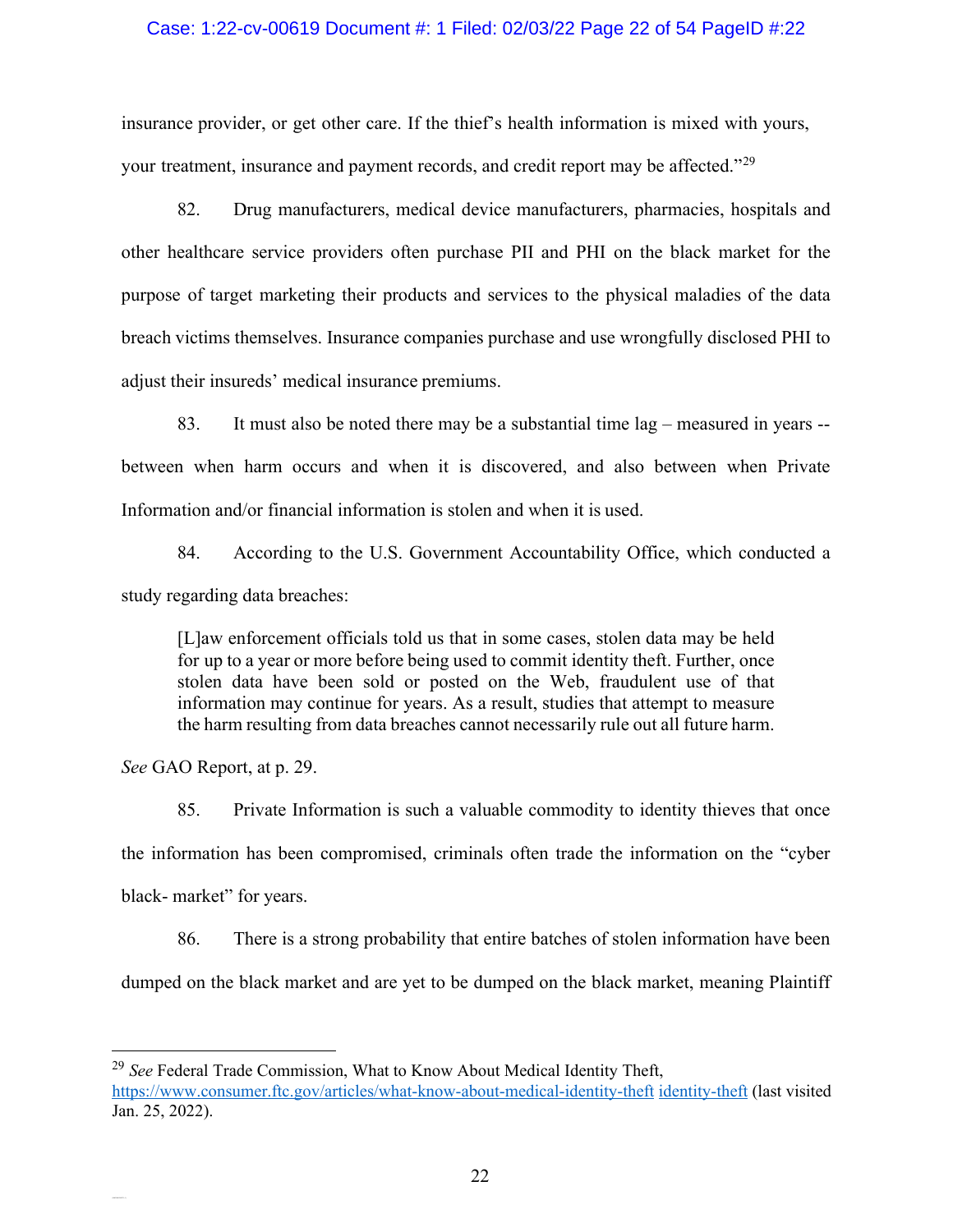### Case: 1:22-cv-00619 Document #: 1 Filed: 02/03/22 Page 23 of 54 PageID #:23

and Class Members are at an increased risk of fraud and identity theft for many years into the future.

87. Thus, Plaintiff and Class Members must vigilantly monitor their financial and medical accounts for many years to come.

88. Sensitive Private Information can sell for as much as \$363 per record according to the Infosec Institute.<sup>[30](#page-22-0)</sup>PII is particularly valuable because criminals can use it to target victims with frauds and scams. Once PII is stolen, fraudulent use of that information and damage to victims may continue for years.

89. For example, the Social Security Administration has warned that identity thieves can use an individual's Social Security number to apply for additional credit lines.<sup>[31](#page-22-1)</sup> Such fraud may go undetected until debt collection calls commence months, or even years, later. Stolen Social Security Numbers also make it possible for thieves to file fraudulent tax returns, file for unemployment benefits, or apply for a job using a false identity.<sup>[32](#page-22-2)</sup>Each of these fraudulent activities is difficult to detect. An individual may not know that his or her Social Security Number was used to file for unemployment benefits until law enforcement notifies the individual's employer of the suspected fraud. Fraudulent tax returns are typically discovered only when an individual's authentic tax return is rejected.

90. Moreover, it is not an easy task to change or cancel a stolen Social Security number.

<span id="page-22-2"></span>https:/[/www.ssa.gov/pubs/EN-05-10064.pdf](http://www.ssa.gov/pubs/EN-05-10064.pdf) (last visited Jan. 25, 2022).  $\overline{\frac{32}{Id}}$ . at 4.

<span id="page-22-0"></span><sup>30</sup> *See* Ashiq Ja, Hackers Selling Healthcare Data in the Black Market, InfoSec (July 27, 2015), <https://resources.infosecinstitute.com/topic/hackers-selling-healthcare-data-in-the-black-market/> (last visited Jan. 25, 2022).

<span id="page-22-1"></span><sup>&</sup>lt;sup>31</sup> Identity Theft and Your Social Security Number, Social Security Administration (2018) at 1. Available at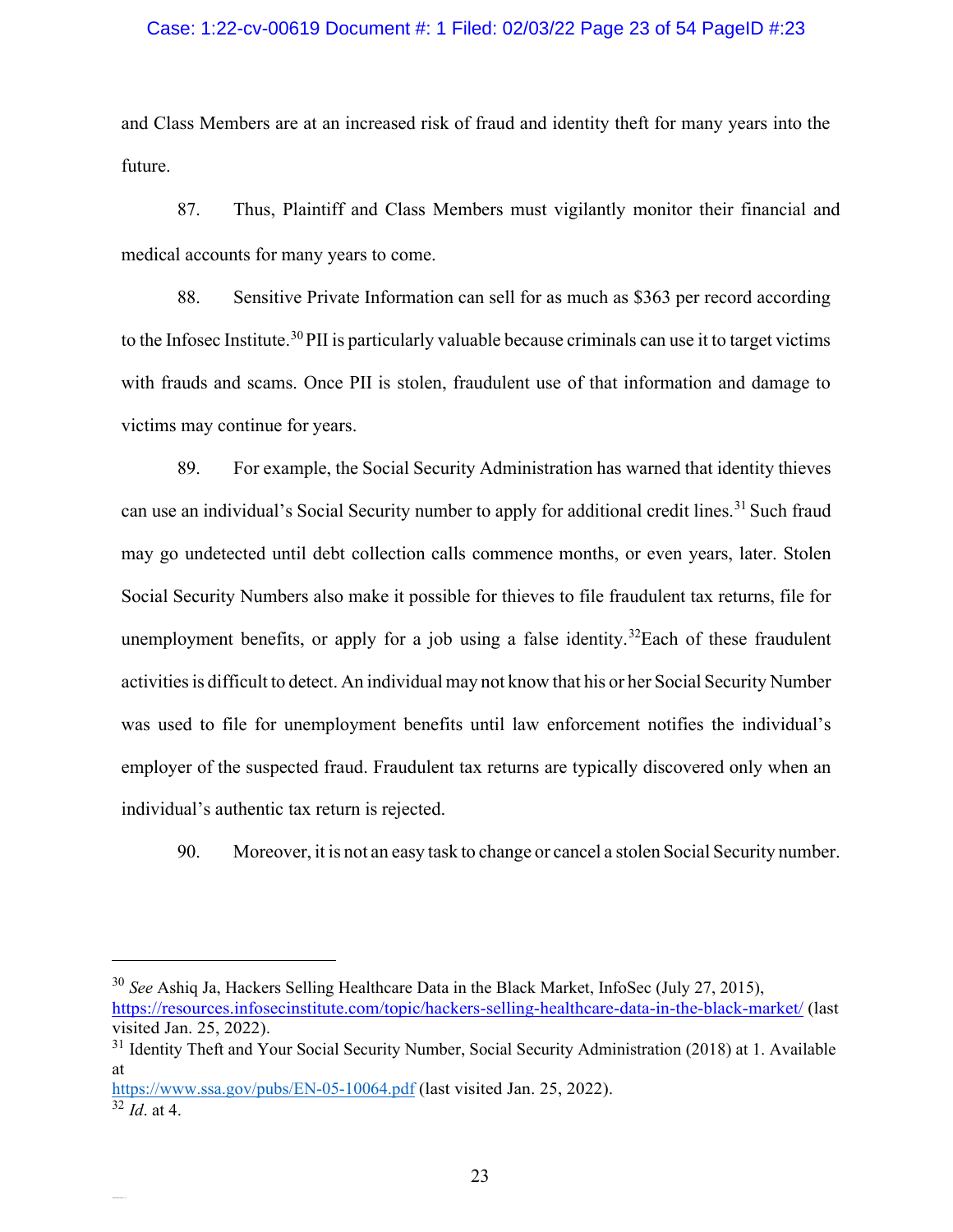### Case: 1:22-cv-00619 Document #: 1 Filed: 02/03/22 Page 24 of 54 PageID #:24

91. An individual cannot obtain a new Social Security number without significant paperwork and evidence of actual misuse. Even then, a new Social Security number may not be effective, as "[t]he credit bureaus and banks are able to link the new number very quickly to the old number, so all of that old bad information is quickly inherited into the new Social Security . number." $33$ 

92. This data, as one would expect, demands a much higher price on the blackmarket. Martin Walter, senior director at cybersecurity firm RedSeal, explained, "[c]ompared to credit card information, personally identifiable information and Social Security Numbers are worth more than 10x on the black market."<sup>[34](#page-23-1)</sup>

93. Medical information is especially valuable to identity thieves.

94. According to account monitoring company LogDog, coveted Social Security numbers were selling on the dark web for just \$1 in 2016 – the same as a Facebook account.<sup>[35](#page-23-2)</sup> That pales in comparison with the asking price for medical data, which was selling for \$50 and up. [36](#page-23-3)

95. Because of the value of its collected and stored data, the medical industry has experienced disproportionally higher numbers of data theft events than other industries.

96. For this reason, Defendants knew or should have known about these dangers and strengthened their data, IT, and email handling systems accordingly. Defendants were put on

<span id="page-23-1"></span><sup>34</sup> Tim Greene, Anthem Hack: Personal Data Stolen Sells for 10x Price of Stolen Credit Card Numbers, Computer World (Feb. 6, 2015), [http://www.itworld.com/article/2880960/anthem-hack-personal-data](http://www.itworld.com/article/2880960/anthem-hack-personal-data-stolen-sells-for-10x-%20price-of-stolen-credit-card-numbers.html)[stolen-sells-for-10x- price-of-stolen-credit-card-numbers.html](http://www.itworld.com/article/2880960/anthem-hack-personal-data-stolen-sells-for-10x-%20price-of-stolen-credit-card-numbers.html) (last visited Jan. 25, 2022).

<span id="page-23-0"></span><sup>&</sup>lt;sup>33</sup> Brian Naylor, Victims of Social Security Number Theft Find It's Hard to Bounce Back, NPR (Feb. 9, 2015), [http://www.npr.org/2015/02/09/384875839/data-stolen-by-anthem-s-hackers-has-millions](http://www.npr.org/2015/02/09/384875839/data-stolen-by-anthem-s-hackers-has-millions-worrying-about-)[worrying-about-](http://www.npr.org/2015/02/09/384875839/data-stolen-by-anthem-s-hackers-has-millions-worrying-about-) identity-theft (last visited Jan. 25, 2022).

<span id="page-23-2"></span><sup>35</sup> *See* Omri Toppol, Email Security: How You Are Doing It Wrong & Paying Too Much, LogDog (Feb. 14, 2016),

<span id="page-23-3"></span><https://getlogdog.com/blogdog/email-security-you-are-doing-it-wrong/> (last visited Jan. 25, 2022). <sup>36</sup> *See* Vaas, Cyberattacks, *supra*, n. 28.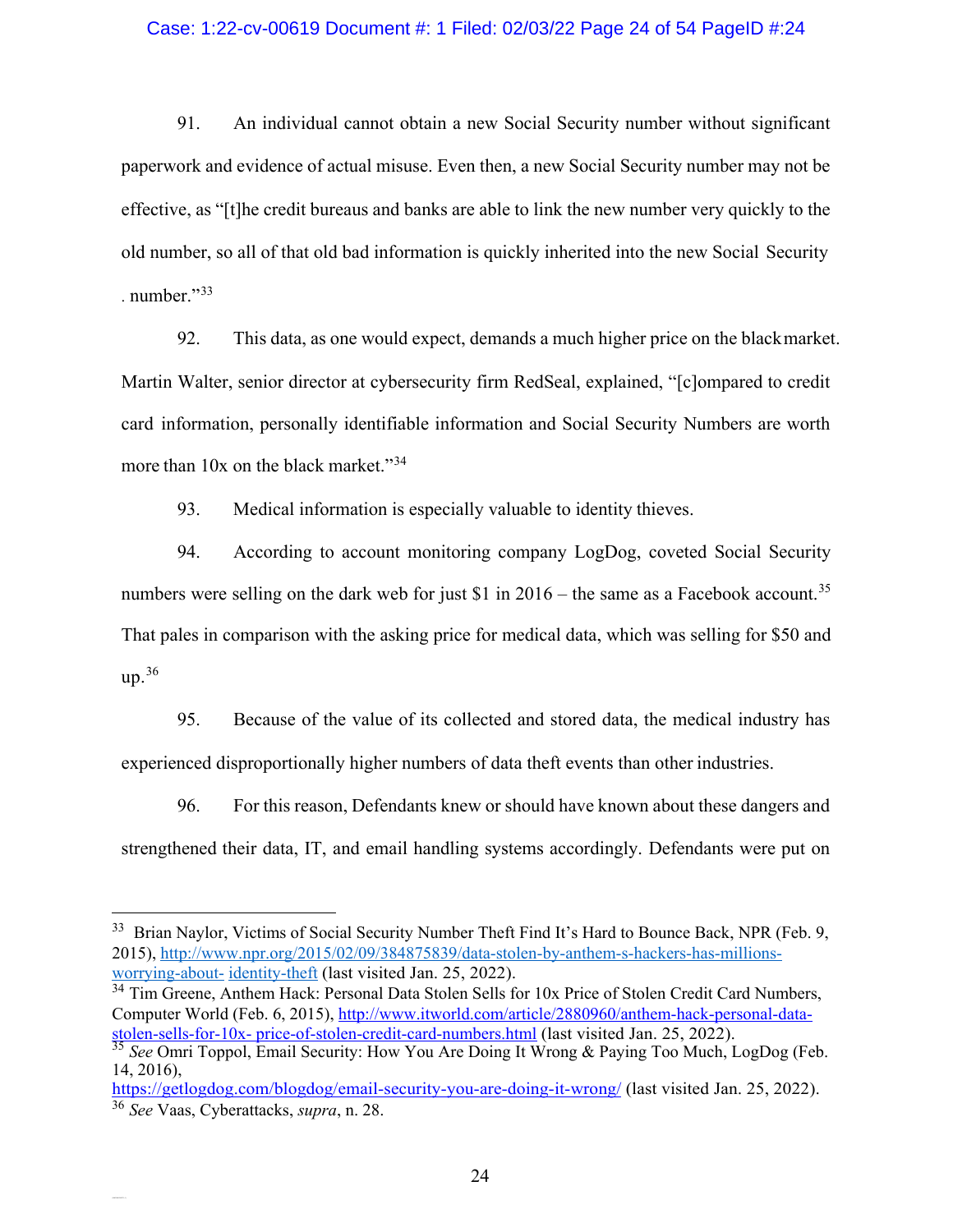### Case: 1:22-cv-00619 Document #: 1 Filed: 02/03/22 Page 25 of 54 PageID #:25

notice of the substantial and foreseeable risk of harm from a data breach, yet they failed to properly prepare for that risk.

#### *Plaintiff's and Class Members' Damages*

97. To date, Defendants have done absolutely nothing to provide Plaintiff and the Class Members with relief for the damages they have suffered as a result of the Data Breach.

98. Defendant MRIoA has merely offered Plaintiff and Class Members fraud and identity monitoring services for up to twelve (12) months, but this does nothing to compensate them for damages incurred and time spent dealing with the Data Breach. What's more, MRIoA places the burden squarely on Plaintiff and Class Members by requiring them to expend time signing up for that service, as opposed to automatically enrolling all victims of this cybercrime.

99. Plaintiff and Class Members have been damaged by the compromise of their Private Information in the Data Breach.

100. As a direct and proximate result of Defendants' conduct, Plaintiff and Class Members have been placed at an imminent, immediate, and continuing increased risk of harm from fraud and identity theft.

101. In or around January 7, 2022, Plaintiff received notice from MRIoA that her Private Information had been improperly accessed and/or obtained by unauthorized third parties. This notice indicated that Plaintiff's Private Information, including her name, Social Security number, medical treatment information, and health insurance information were all compromised in the Data Breach and are now in the hands of the cybercriminals who accessed MRIoA's computer system.

102. As a result of the Data Breach, Plaintiff made reasonable efforts to mitigate the impact of the Data Breach after receiving the data breach notification letter, including but not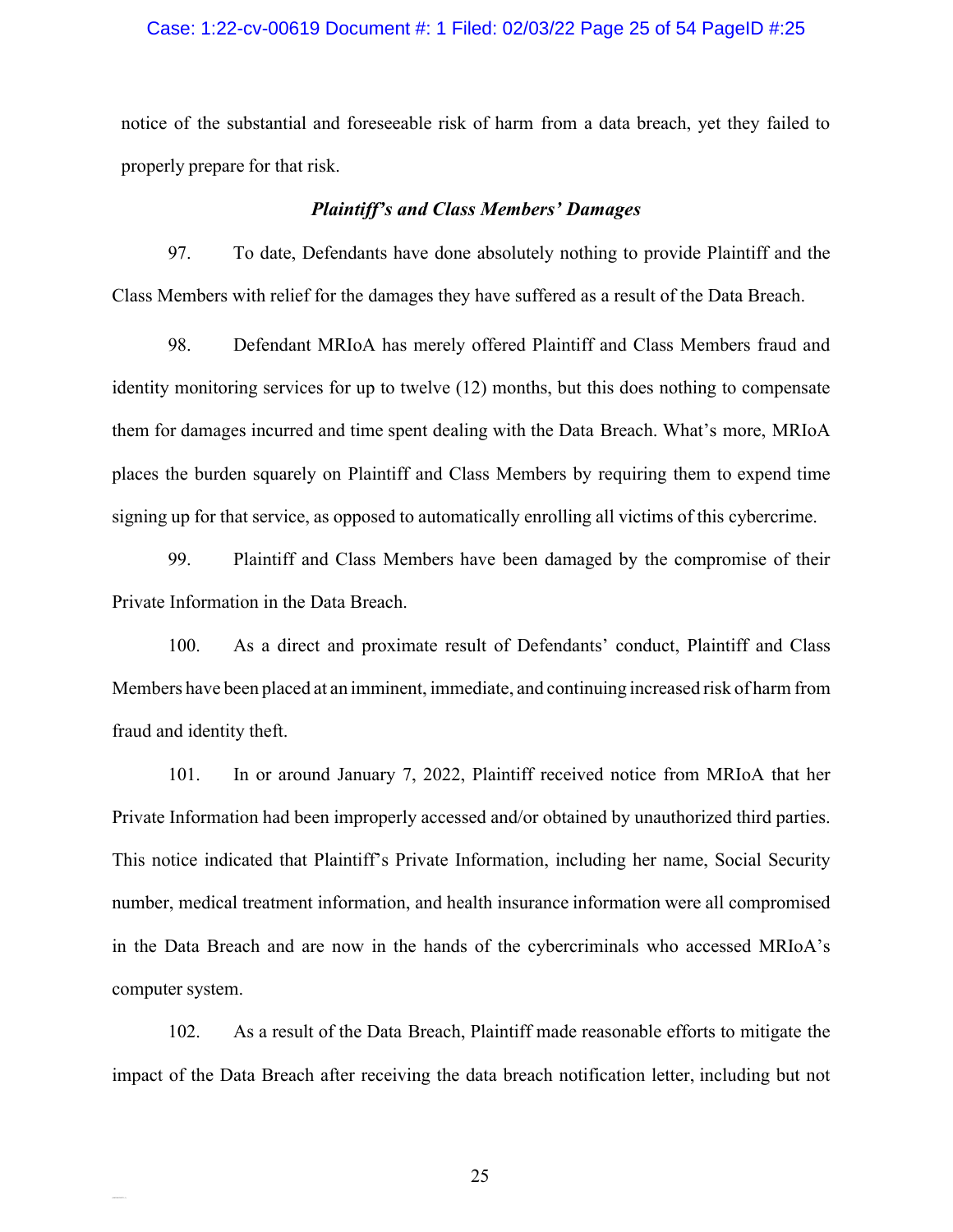#### Case: 1:22-cv-00619 Document #: 1 Filed: 02/03/22 Page 26 of 54 PageID #:26

limited to: researching the Data Breach; reviewing credit reports and financial account statements for any indications of actual or attempted identity theft or fraud; and researching credit monitoring and identity theft protection services offered by MRIoA. Plaintiff now spends approximately one hour per day reviewing his bank accounts and other sensitive accounts for irregularities.

103. As a result of the Data Breach, Plaintiff has suffered emotional distress as a result of the release of his Private Information, which he believed would be protected from unauthorized access and disclosure, including increased anxiety about unauthorized parties viewing, selling, and/or using his Private Information for purposes of identity theft and fraud. Plaintiff is very concerned about identity theft and fraud, as well as the consequences of such identity theft and fraud resulting from the Data Breach.

104. Subsequent to the Data Breach, Plaintiff experienced a significant increase in the amount of suspicious, unsolicited phishing telephone calls and spam emails, all of which appear to be placed with the intent to obtain personal information in order to commit identity theft by way of a social engineering

105. Plaintiff and Class Members face substantial risk of out-of-pocket fraud losses such as loans opened in their names, medical services billed in their names, tax return fraud, utility bills opened in their names, credit card fraud, and similar identity theft.

106. Plaintiff and Class Members face substantial risk of being targeted for future phishing, data intrusion, and other illegal schemes based on their Private Information as potential fraudsters could use that information to more effectively targetsuch schemesto Plaintiff and Class Members.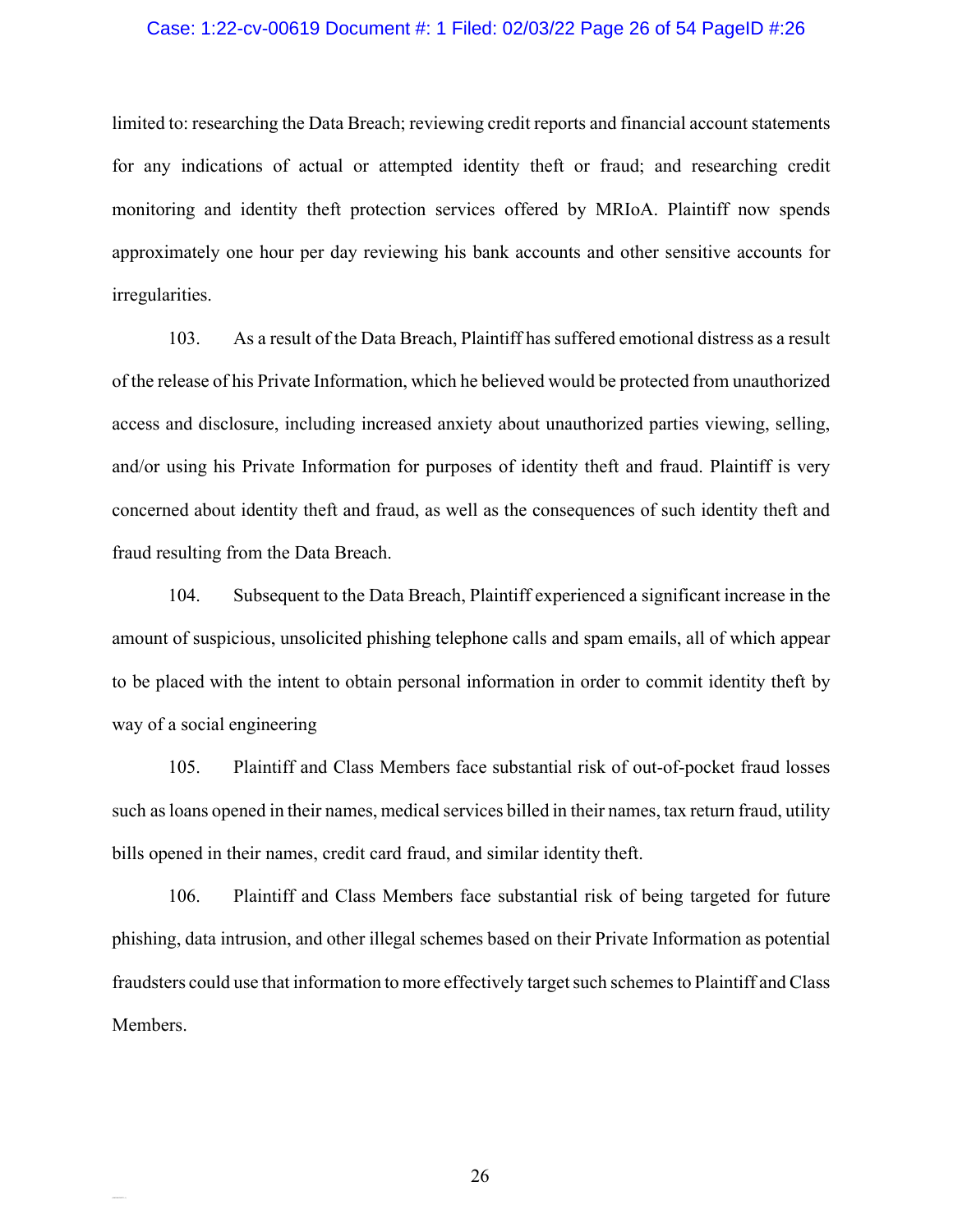### Case: 1:22-cv-00619 Document #: 1 Filed: 02/03/22 Page 27 of 54 PageID #:27

107. Plaintiff and Class Members may also incur out-of-pocket costs for protective measures such as credit monitoring fees, credit report fees, credit freeze fees, and similar costs directly or indirectly related to the Data Breach.

108. Plaintiff suffered actual injury from having her Private Information compromised as a result of the Data Breach including, but not limited to (a) damage to and diminution in the value of her Private Information, a form of property that MRIoA obtained from Plaintiff;(b) violation of her privacy rights; and (c) imminent and impending injury arising from the increased risk of identity theft and fraud.

109. Plaintiff and Class Members were also injured by and suffered benefit-of-thebargain damages from this Data Breach. Plaintiff and Class Members overpaid for a service that was intended to be accompanied by adequate data security but was not. Part of the price Plaintiff and Class Members paid to Defendant BCBSIL was intended to be used by Defendant to fund adequate security of Plaintiff's and Class Members' Private Information. Thus, Plaintiff and Class Members did not get what they paid for and agreed to.

110. Plaintiff and Class Members have suffered or will suffer actual injury as a direct result of the Data Breach. Many victims suffered ascertainable losses in the form of out- ofpocket expenses and the value of their time reasonably incurred to remedy or mitigate the effects of the Data Breach relating to:

- a. Reviewing and monitoring financial and other sensitive accounts and finding fraudulent insurance claims, loans, and/or government benefits claims;
- b. Purchasing credit monitoring and identity theft prevention;
- c. Placing "freezes" and "alerts" with reporting agencies;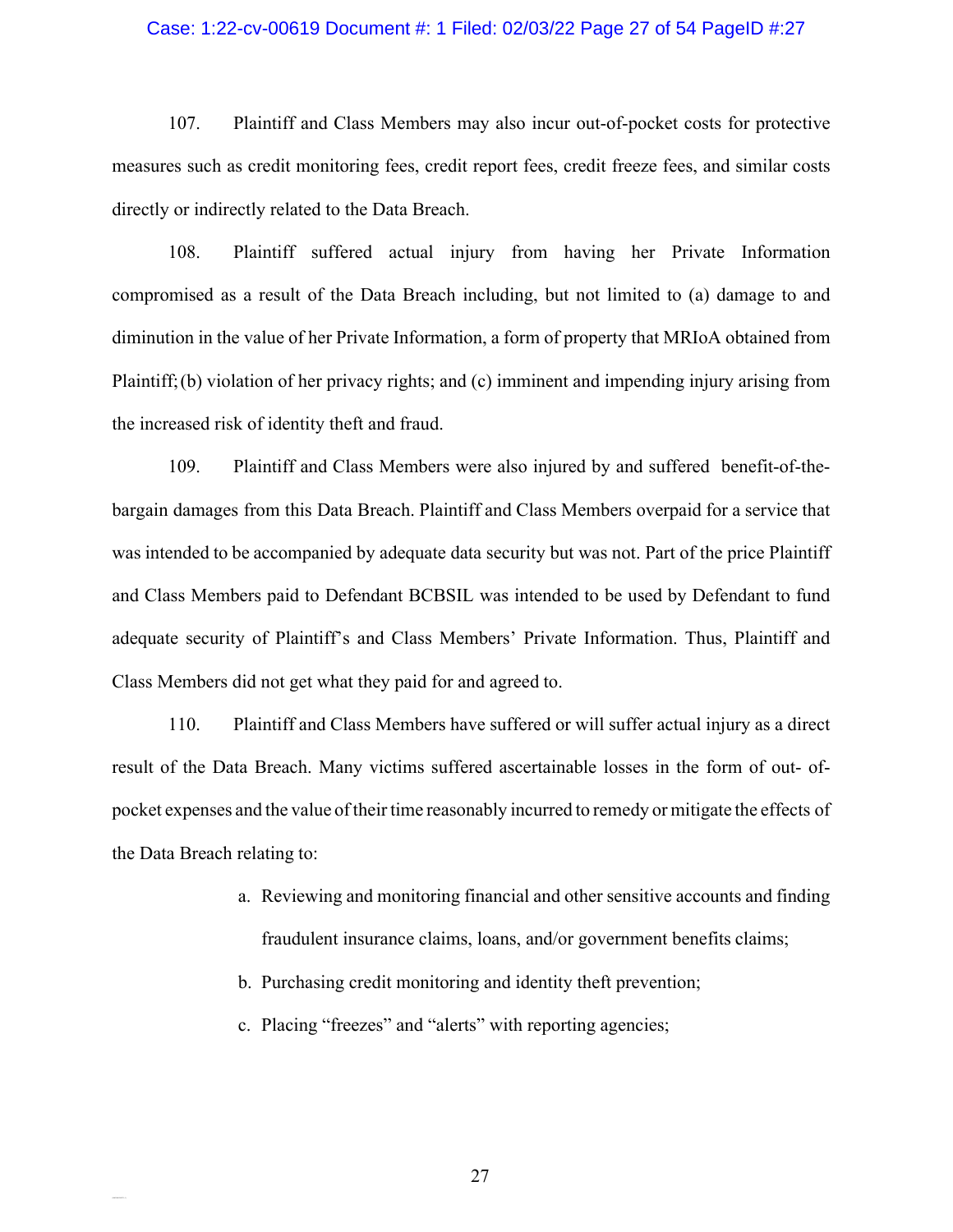- d. Spending time on the phone with or at financial institutions, healthcare providers, and/or government agencies to dispute unauthorized and fraudulent activity in their name;
- e. Contacting financial institutions and closing or modifying financial accounts; and
- f. Closely reviewing and monitoring Social Security Number, medical insurance accounts, bank accounts, and credit reports for unauthorized activity for years to come.

111. Moreover, Plaintiff and Class Members have an interest in ensuring that their Private Information, which is believed to remain in the possession of the Defendants, is protected from further breaches by the implementation of security measures and safeguards, including but not limited to, making sure that the storage of data or documents containing Private Information is not accessible online and that access to such data is password protected.

# **CLASS ACTION ALLEGATIONS**

112. Plaintiff brings this action on behalf of herself and on behalf of all other persons similarly situated ("the Class").

113. Plaintiff proposes the following Class definitions, subject to amendment as appropriate:

All persons whose Private Information was maintained on MRIoA's system that was compromised in the Data Breach and who were sent a notice of the Data Breach (the "Class").

All members of BCBSIL, whose Private Information was maintained on MRIoA's system that was compromised in the Data Breach, and who were sent a notice of the Data Breach (the "BCBSIL Subclass").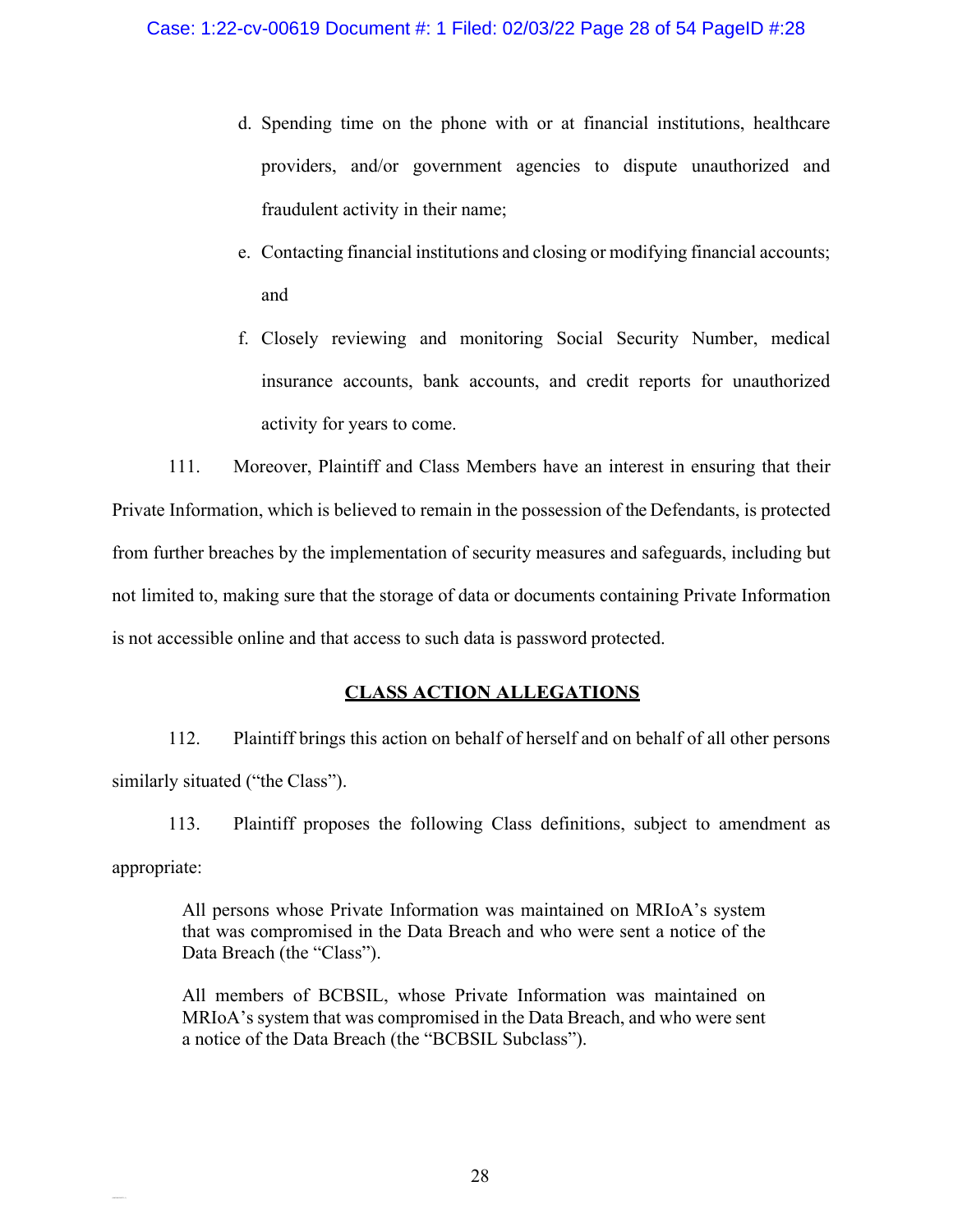## Case: 1:22-cv-00619 Document #: 1 Filed: 02/03/22 Page 29 of 54 PageID #:29

All Illinois residents whose Private Information was maintained on MRIoA's system that was compromised in the Data Breach, and who were sent a notice of the Data Breach (the "Illinois Subclass").

114. Excluded from the Class are Defendants' officers, directors, and employees; any entity in which Defendants have a controlling interest; and the affiliates, legal representatives, attorneys, successors, heirs, and assigns of Defendants. Also excluded from the Class are members of the judiciary to whom this case is assigned, their families and Members of theirstaff.

115. Numerosity. The Members of the Class are so numerous that joinder of all of them is impracticable. While the exact number of Class Members is unknown to Plaintiff at this time, based on information and belief, the Class consists of thousands of individuals whose sensitive data was compromised in the Data Breach.

116. Commonality. There are questions of law and fact common to the Class, which predominate over any questions affecting only individual Class Members. These common questions of law and fact include, without limitation:

- a. Whether Defendants unlawfully used, maintained, lost, or disclosed Plaintiff's and Class Members' Private Information;
- b. Whether Defendants failed to implement and maintain reasonable security procedures and practices appropriate to the nature and scope of the information compromised in the Data Breach;
- c. Whether Defendants' data security systems prior to and during the Data Breach complied with applicable data security laws and regulations including, e.g., HIPAA and the FTC Act;
- d. Whether Defendants' data security systems prior to and during the Data Breach were consistent with industry standards;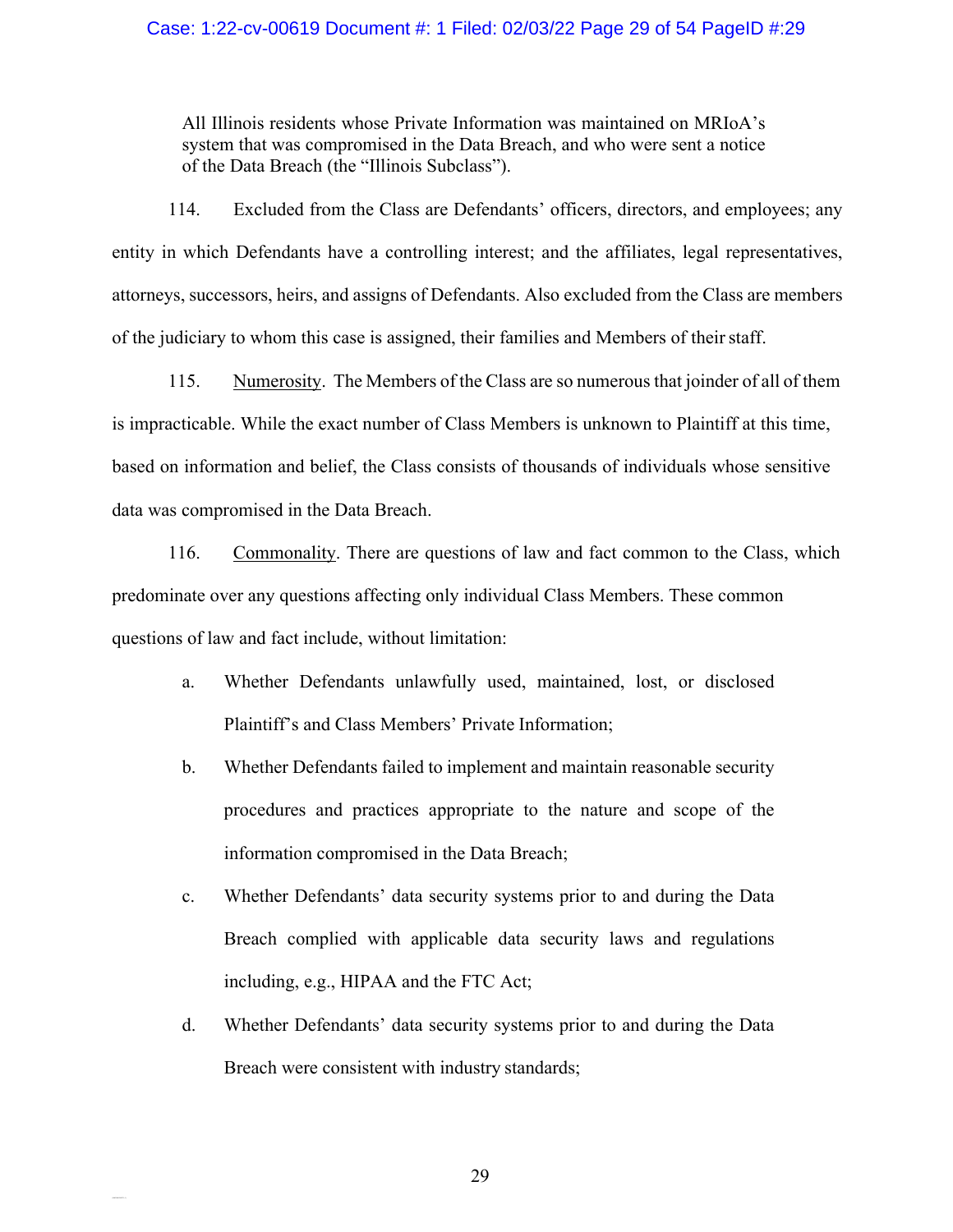- e. Whether Defendants owed a duty to Class Members to safeguard their Private Information;
- f. Whether Defendants breached their duty to Class Members to safeguard their Private Information;
- g. Whether computer hackers obtained Class Members' Private Information in the Data Breach;
- h. Whether Defendants knew or should have known that its data security systems and monitoring processes were deficient;
- i. Whether Plaintiff and Class Members suffered legally cognizable injuries as a result of Defendants' misconduct;
- j. Whether Defendants' conduct was negligent;
- k. Whether Defendant BCBSIL breached implied contracts with Plaintiff and BCBSIL Subclass Members;
- l. Whether Defendants were unjustly enriched by unlawfully retaining a benefit conferred upon them by Plaintiff and Class Members;
- m. Whether Defendants failed to provide adequate notice of the Data Breach;
- n. Whether Defendants violated the Illinois CFA, and;
- o. Whether Plaintiff and Class Members are entitled to compensatory, consequential, and nominal damages, civil penalties, and/or injunctive relief.

117. Typicality. Plaintiff's claims are typical of those of other Class Members because Plaintiff's information, like that of every other Class Member, was compromised in the Data Breach.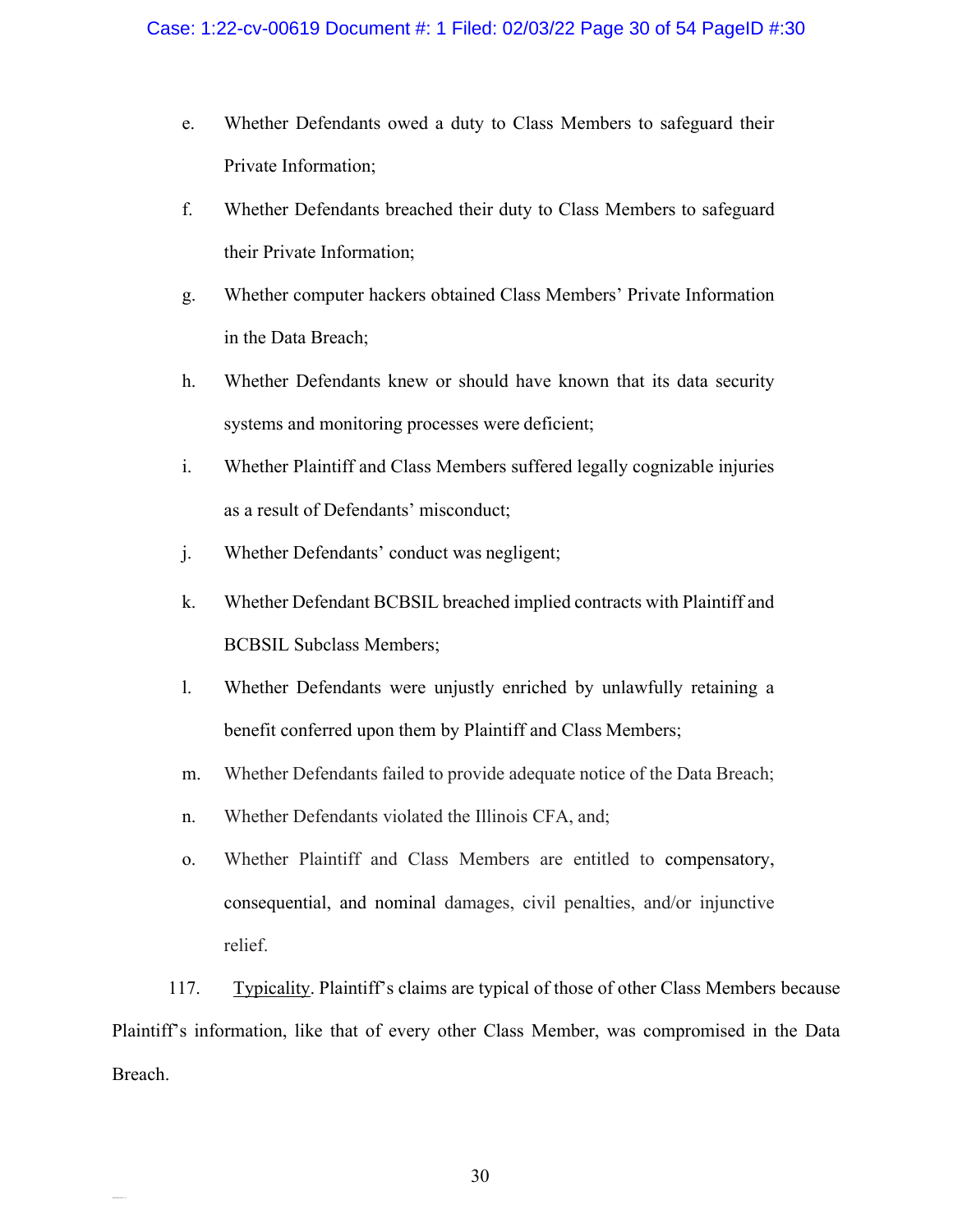#### Case: 1:22-cv-00619 Document #: 1 Filed: 02/03/22 Page 31 of 54 PageID #:31

118. Adequacy of Representation. Plaintiff will fairly and adequately represent and protect the interests of the Members of the Class. Plaintiff's Counsel are competent and experienced in litigating Class actions.

119. Predominance. Defendants have engaged in a common course of conduct toward Plaintiff and Class Members, in that all of Plaintiff's and Class Members' data was stored on the same computer system and unlawfully accessed in the same way. The common issues arising from Defendants' conduct affecting Class Members set out above predominate over any individualized issues. Adjudication of these common issues in a single action has important and desirable advantages of judicial economy.

120. Superiority. A class action is superior to other available methods for the fair and efficient adjudication of the controversy. Class treatment of common questions of law and fact is superior to multiple individual actions or piecemeal litigation. Absent a class action, most Class Members would likely find that the cost of litigating their individual claims is prohibitively high and would therefore have no effective remedy. The prosecution of separate actions by individual Class Members would create a risk of inconsistent or varying adjudications with respect to individual Class Members, which would establish incompatible standards of conduct for Defendants. In contrast, the conduct of this action as a Class action presents far fewer management difficulties, conserves judicial resources and the parties' resources, and protects the rights ofeach Class Member.

121. Defendants have acted on grounds that apply generally to the Class as a whole, so that Class certification, injunctive relief, and corresponding declaratory relief are appropriate on a Class-wide basis.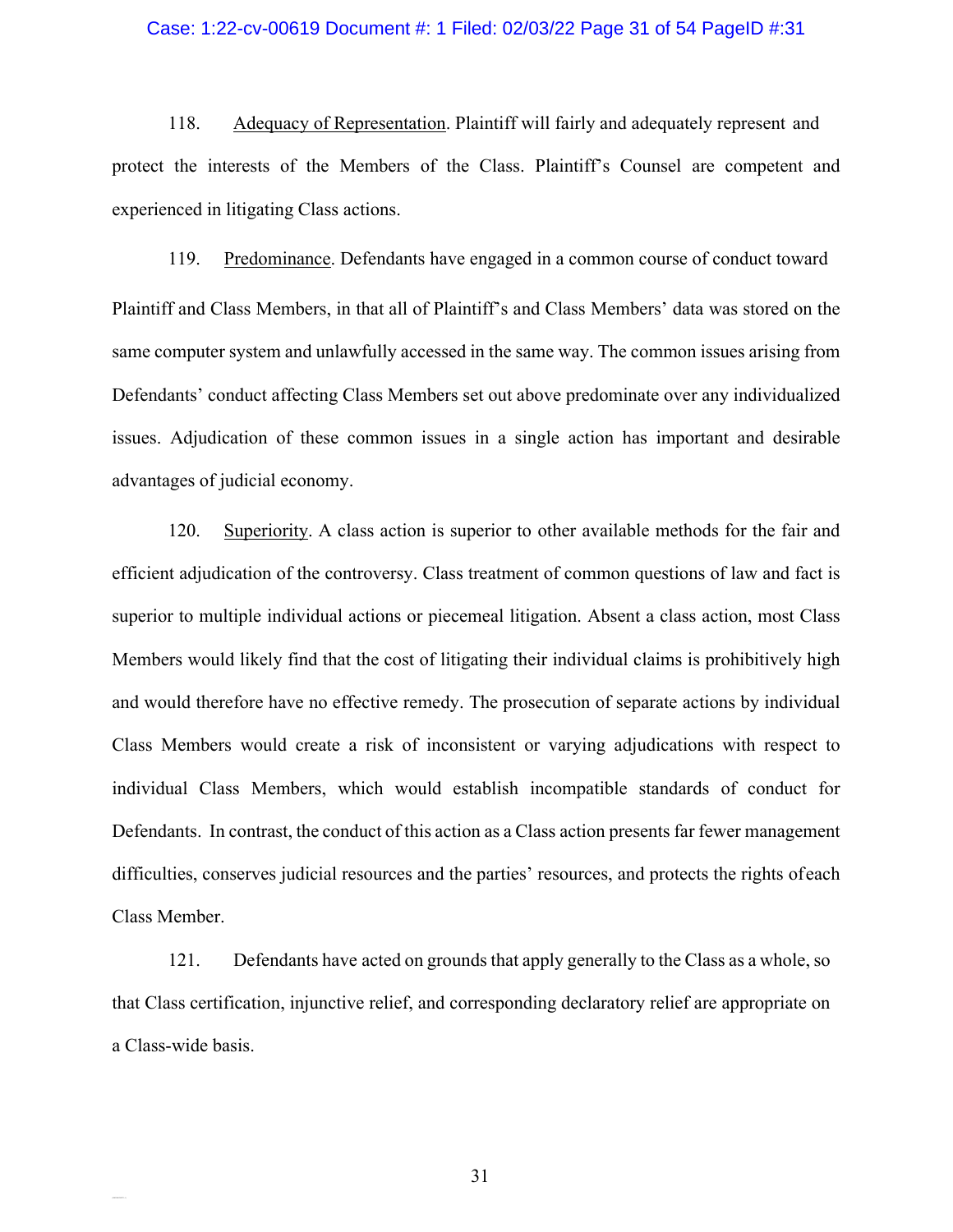### **CAUSES OF ACTION**

### **COUNT ONE**

# **NEGLIGENCE (On Behalf of Plaintiff and the Subclass against Defendant BCBSIL)**

122. Plaintiff re-alleges and incorporates by reference Paragraphs 1 through 121 above as if fully set forth herein.

123. Defendant BCBSIL required its members, including Plaintiff and Class Members, to submit non-public Private Information in the ordinary course of rendering healthcare-related services.

124. Defendant BCBSIL provided the Private Information to Defendant MRIoA for commercial purposes.

125. By collecting and storing this data in its computer property, and sharing it and using it for commercial gain, Defendant BCBSIL owed a duty of care to use reasonable means to secure and safeguard its computer property—and Class Members' Private Information held within it—to prevent disclosure of the information, and to safeguard the information from theft..

126. Defendant BCBSIL owed a duty of care to Plaintiff and Class Members to provide data security consistent with industry standards and other requirements discussed herein, and to ensure that its systems and networks, and the personnel responsible for them, adequately protected the Private Information.

127. Defendant BCBSIL's duty of care to use reasonable security measures arose as a result of the special relationship that existed between Defendant BCBSIL and the members of BCBSIL, which is recognized by laws and regulations including but not limited to HIPAA, state law, and common law. Defendant BCBSIL was in a superior position to ensure that its systems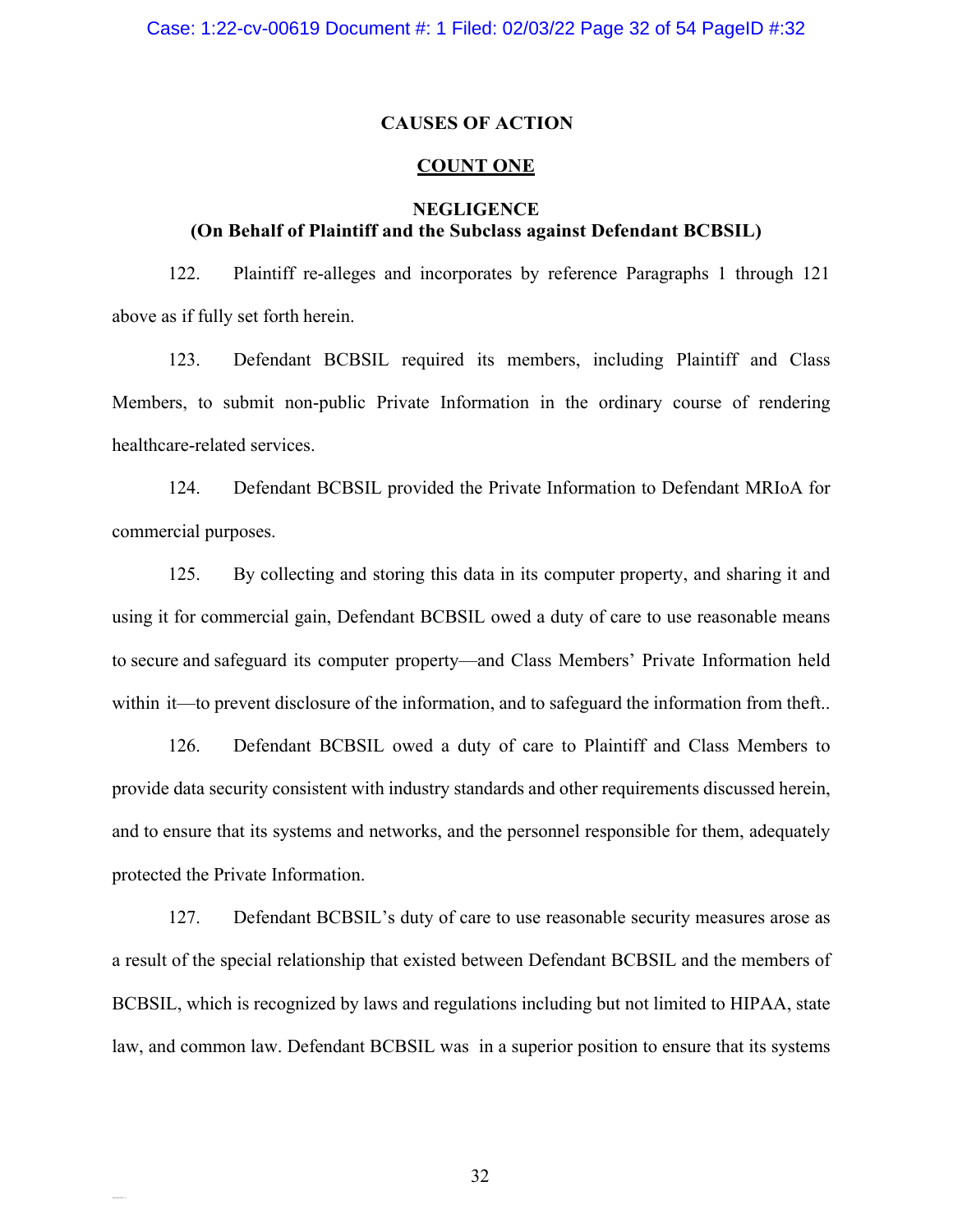#### Case: 1:22-cv-00619 Document #: 1 Filed: 02/03/22 Page 33 of 54 PageID #:33

were sufficient to protect against the foreseeable risk of harm to Class Members from a data breach.

128. Defendant BCBSIL's duty to use reasonable security measures under HIPAA required Defendant to "reasonably protect" confidential data from "any intentional or unintentional use or disclosure" and to "have in place appropriate administrative, technical, and physical safeguards to protect the privacy of protected health information." 45 C.F.R. §  $164.530(c)(1)$ . Some or all of the medical information at issue in this case constitutes "protected health information" within the meaning of HIPAA.

129. In addition, Defendant BCBSIL had a duty to employ reasonable security measures under Section 5 of the Federal Trade Commission Act, 15 U.S.C. § 45, which prohibits "unfair . . . practices in or affecting commerce," including, as interpreted and enforced by the FTC, the unfair practice of failing to use reasonable measures to protect confidential data.

130. Defendant BCBSIL's duty to use reasonable care in protecting confidential data arose not only as a result of the statutes and regulations described above, but also because Defendant is bound by industry standards to protect confidential Private Information.

131. Defendant BCBSIL breached its duties, and thus was negligent, by failing to use reasonable measures to protect Class Members' Private Information. The specific negligent acts and omissions committed by Defendant include, but are not limited to, the following:

- a. Failing to adopt, implement, and maintain adequate security measures to safeguard Class Members' Private Information;
- b. Failing to adequately monitor the security of its IT system;
- c. Failing to ensure that its email system had plans in place tomaintain reasonable data security safeguards;
- d. Failure to have in place mitigation policies and procedures;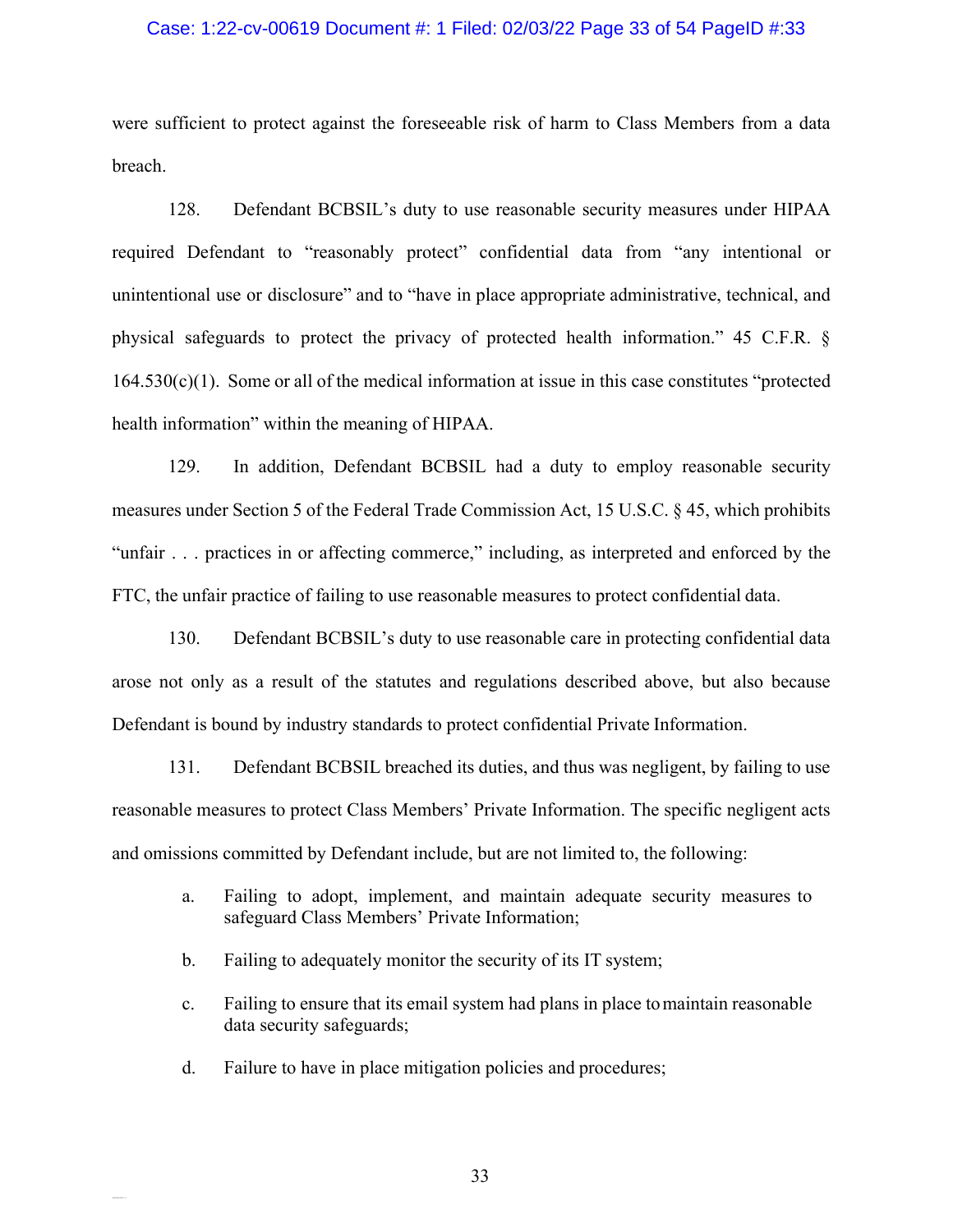#### Case: 1:22-cv-00619 Document #: 1 Filed: 02/03/22 Page 34 of 54 PageID #:34

- e. Allowing unauthorized access to Class Members' Private Information; and
- f. Failing to adequately notify Class Members about the Data Breach so that they could take appropriate steps to mitigate the potential foridentity theft and other damages.

132. It was foreseeable that Defendant BCBSIL's failure to use reasonable measures to protect Class Members' Private Information would result in injury to Class Members. Further, the breach of security was reasonably foreseeable given the known high frequency of cyberattacks and data breaches in the healthcare industry.

133. It was therefore foreseeable that the failure to adequately safeguard Class Members' Private Information would result in one or more types of injuries to Class Members.

134. Plaintiff and Class Members are entitled to compensatory and consequential damages suffered as a result of the Data Breach.

135. Plaintiff and Class Members are also entitled to injunctive relief requiring Defendant BCBSIL to, e.g., (i) strengthen its data security systems and monitoring procedures; (ii) submit to future annual audits of those systems and monitoring procedures; and (iii) continue provide adequate medical identity and credit monitoring to all Class Members.

#### **COUNT TWO**

## **NEGLIGENCE (On Behalf of Plaintiff and the Class against Defendant MRIoA)**

136. Plaintiff re-alleges and incorporates by reference Paragraphs 1 through 121 above as if fully set forth herein.

137. HIPAA covered entities of which Defendant MRIoA was and is a business associate (including, without limitation, Defendant BCBSIL) required their members, including Plaintiff and Class Members, to submit non- public Private Information in the ordinary course of rendering healthcare-related services.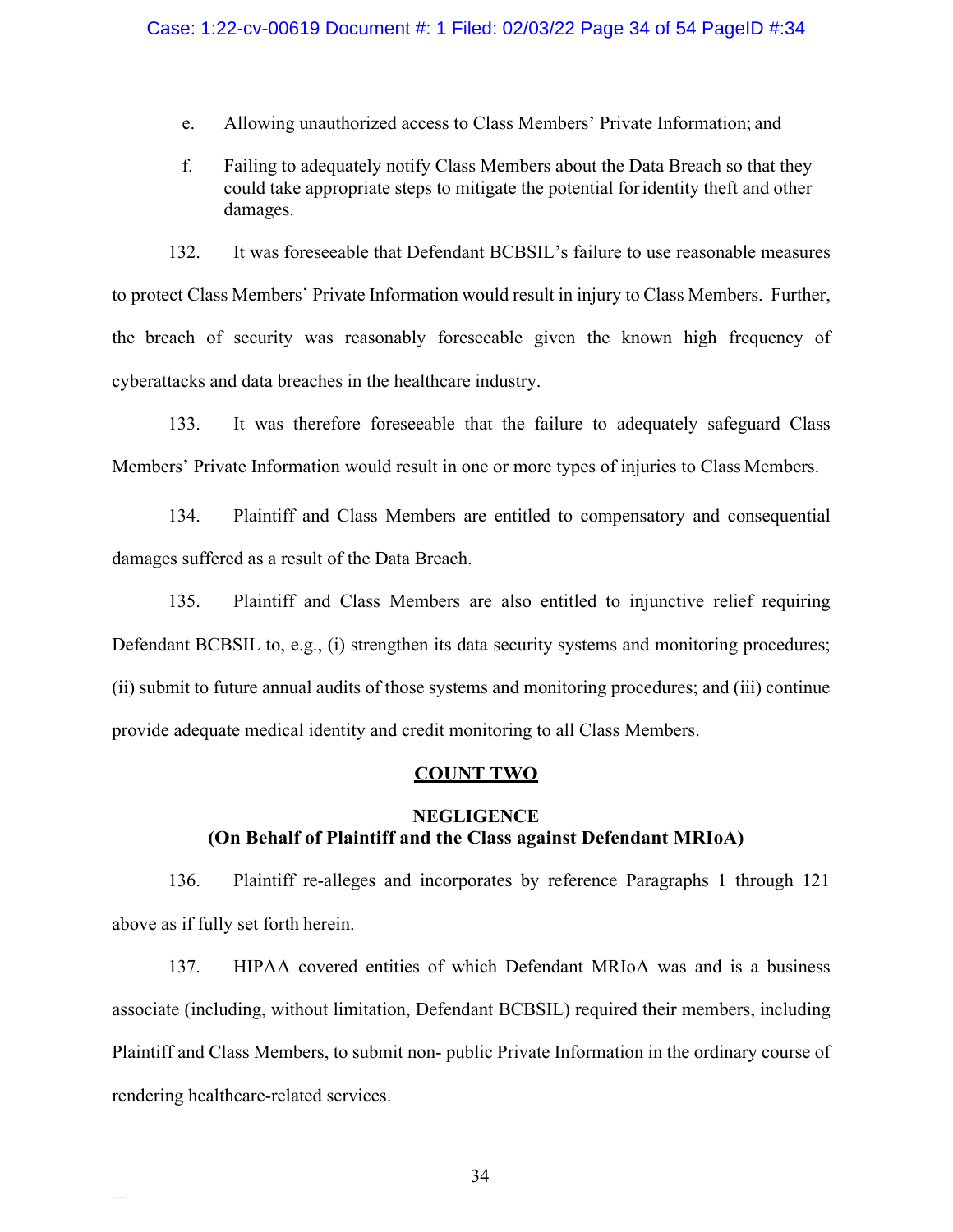#### Case: 1:22-cv-00619 Document #: 1 Filed: 02/03/22 Page 35 of 54 PageID #:35

138. HIPAA covered entities including Defendant BCBSIL provided this Private Information it required members to provide to Defendant MRIoA for commercial purposes.

139. By accepted the Private Information from the HIPAA covered entities (including Defendant BCBSIL) and by storing this data in its computer property, and sharing it and using it for commercial gain, Defendant MRIoA owed a duty of care to use reasonable means to secure and safeguard its computer property—and Plaintiff's and Class Members' Private Information held within it—to prevent disclosure of the information, and to safeguard the information from theft..

140. Defendant MRIoA owed a duty of care to Plaintiff and Class Members to provide data security consistent with industry standards and other requirements discussed herein, and to ensure that its systems and networks, and the personnel responsible for them, adequately protected the Private Information.

141. Defendant MRIoA's duty of care to use reasonable security measures arose as a result of the special relationship that existed between its business affiliates, including BCBSIL and AETNA and their members and patients, which is recognized by laws and regulations including but not limited to HIPAA, state law, and common law. Defendant MRIoA was in a superior position to ensure that its systems were sufficient to protect against the foreseeable risk of harm to Class Members from a data breach.

142. Defendant MRIoA's duty to use reasonable security measures under HIPAA required Defendant MRIoA to "reasonably protect" confidential data from "any intentional or unintentional use or disclosure" and to "have in place appropriate administrative, technical, and physical safeguards to protect the privacy of protected health information." 45 C.F.R. §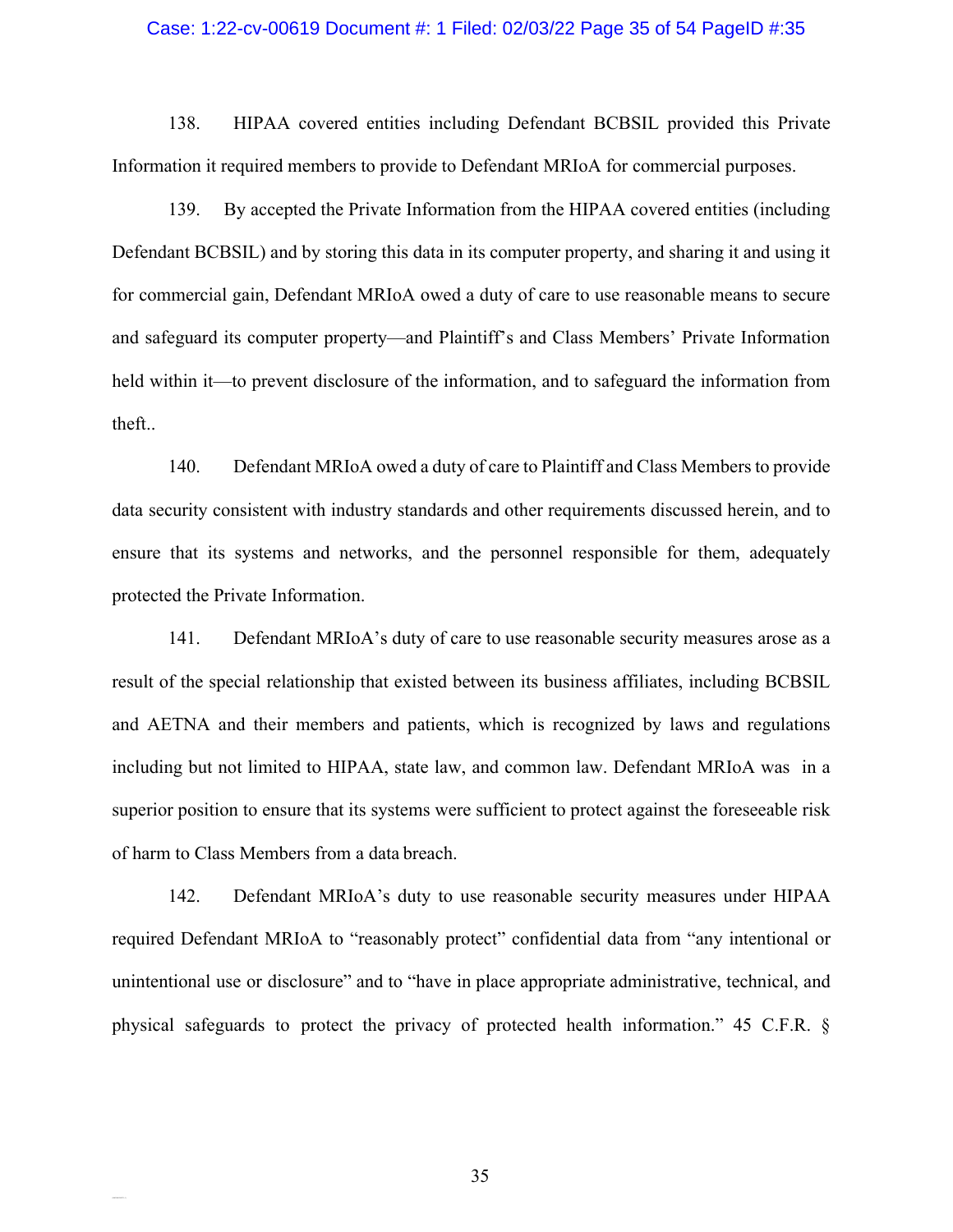### Case: 1:22-cv-00619 Document #: 1 Filed: 02/03/22 Page 36 of 54 PageID #:36

 $164.530(c)(1)$ . Some or all of the medical information at issue in this case constitutes "protected health information" within the meaning of HIPAA.

143. In addition, Defendant MRIoA had a duty to employ reasonable security measures under Section 5 of the Federal Trade Commission Act, 15 U.S.C. § 45, which prohibits "unfair . . . practices in or affecting commerce," including, as interpreted and enforced by the FTC, the unfair practice of failing to use reasonable measures to protect confidential data.

144. Defendant MRIoA's duty to use reasonable care in protecting confidential data arose not only as a result of the statutes and regulations described above, but also because Defendant is bound by industry standards to protect confidential Private Information.

145. Defendant MRIoA breached its duties, and thus was negligent, by failing to use reasonable measures to protect Class Members' Private Information. The specific negligent acts and omissions committed by Defendant include, but are not limited to, the following:

- a. Failing to adopt, implement, and maintain adequate security measures to safeguard Class Members' Private Information;
- b. Failing to adequately monitor the security of its IT system;
- c. Failing to ensure that its email system had plans in place tomaintain reasonable data security safeguards;
- d. Failure to have in place mitigation policies and procedures;
- e. Allowing unauthorized access to Class Members' Private Information; and
- f. Failing to adequately notify Class Members about the Data Breach so that they could take appropriate steps to mitigate the potential foridentity theft and other damages.

146. It was foreseeable that Defendant MRIoA's failure to use reasonable measures to protect Plaintiff's and Class Members' Private Information would result in injury to Plaintiff and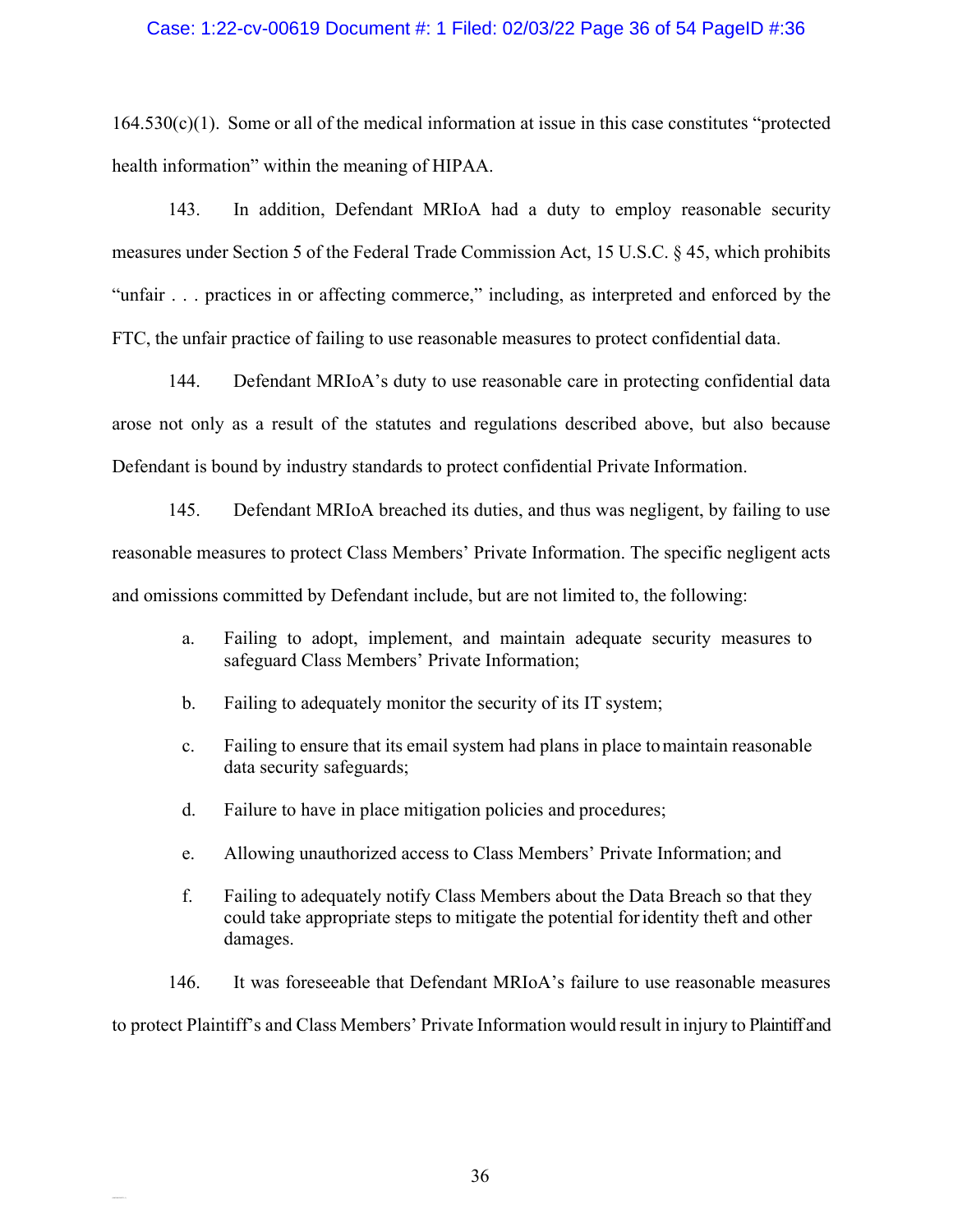### Case: 1:22-cv-00619 Document #: 1 Filed: 02/03/22 Page 37 of 54 PageID #:37

Class Members. Further, the breach of security was reasonably foreseeable given the known high frequency of cyberattacks and data breaches in the healthcare industry.

147. It was therefore foreseeable that the failure to adequately safeguard Class Members' Private Information would result in one or more types of injuries to Class Members.

148. Plaintiff and Class Members are entitled to compensatory and consequential damages suffered as a result of the Data Breach.

149. Plaintiff and Class Members are also entitled to injunctive relief requiring Defendant MRIoA to, e.g., (i) strengthen its data security systems and monitoring procedures; (ii) submit to future annual audits of those systems and monitoring procedures; and (iii) provide adequate medical identity and credit monitoring to all Class Members.

### **COUNT THREE**

# **NEGLIGENCE** *PER SE* **(On Behalf of Plaintiff and BCBSIL Subclass Members against Defendant BCBSIL)**

150. Plaintiff re-alleges and incorporate by reference Paragraphs 1 through 121 above as if fully set forth herein.

151. Pursuant to the Federal Trade Commission Act (15 U.S.C. § 45), Defendant BCBSIL had a duty to provide fair and adequate computer systems and data security practices to safeguard Plaintiff and Class Members' Private Information.

152. Pursuant to HIPAA (42 U.S.C. § 1302d, et seq.), Defendant BCBSIL had a duty to implement reasonable safeguards to protect Plaintiff's and Class Members' Private Information.

153. Pursuant to HIPAA, Defendant BCBSIL had a duty to render the electronic PHI it maintained unusable, unreadable, or indecipherable to unauthorized individuals, as specified in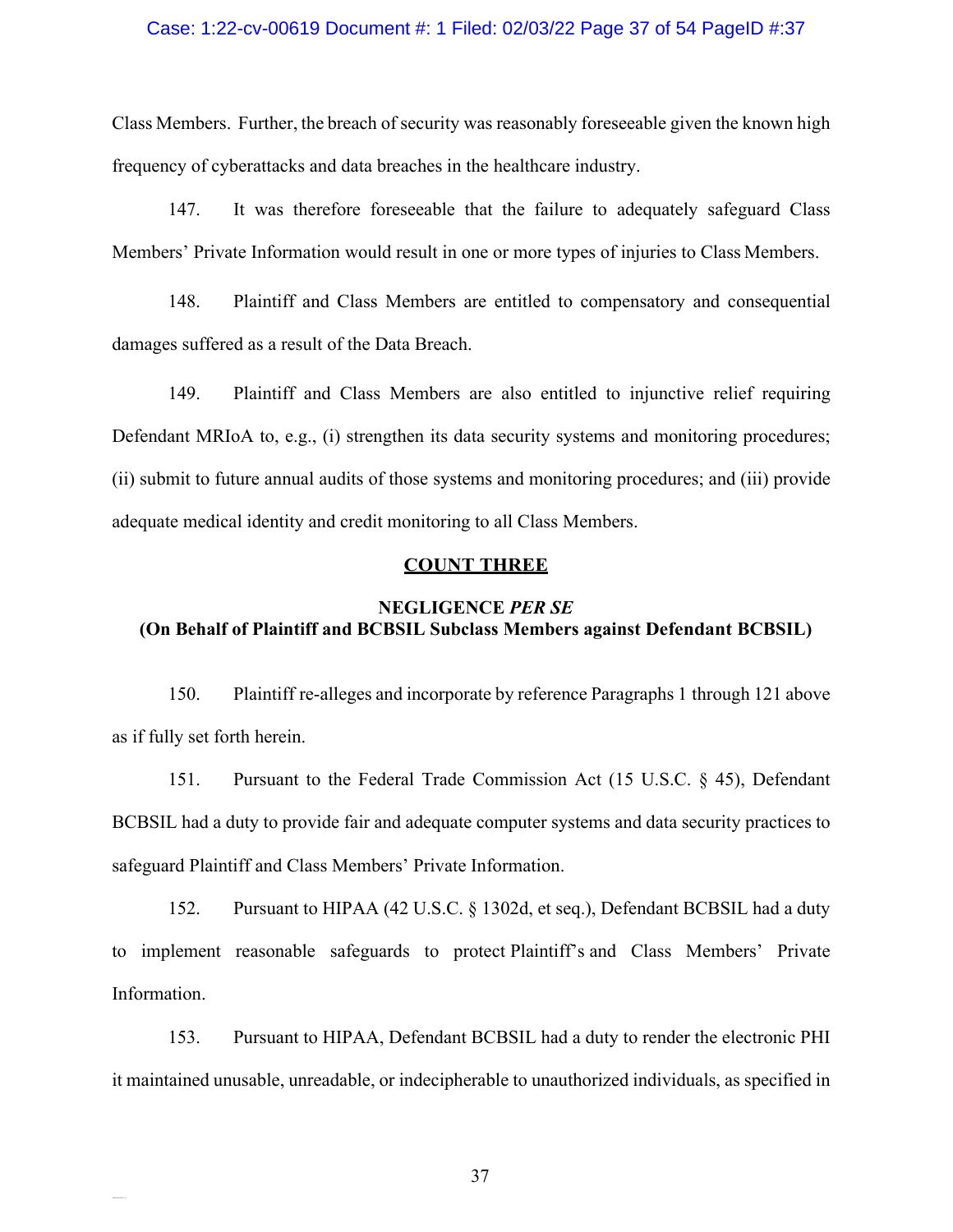#### Case: 1:22-cv-00619 Document #: 1 Filed: 02/03/22 Page 38 of 54 PageID #:38

the HIPAA Security Rule by "the use of an algorithmic process to transform data into a form in which there is a low probability of assigning meaning without use of a confidential process or key" (45 CFR 164.304 definition of encryption).

154. Defendant BCBSIL breached its duties to Plaintiff and Class Members under the Federal Trade Commission Act and HIPAA by failing to provide fair, reasonable, or adequate computer systems and data security practices to safeguard Plaintiff's and Class Members' Private Information.

155. Defendant's failure to comply with applicable laws and regulations constitutes negligence *per se*.

156. But for Defendant BCBSIL's wrongful and negligent breach of its duties owed to Plaintiff and Class Members, Plaintiff and Class Members would not have been injured.

157. The injury and harm suffered by Plaintiff and Class Members was the reasonably foreseeable result of Defendant BCBSIL's breach of its duties. Defendant BCBSIL knew or should have known that it was failing to meet its duties, and that Defendant BCBSIL's breach would cause Plaintiff and Class Members to experience the foreseeable harms associated with the exposure of their Private Information.

158. As a direct and proximate result of Defendant BCBSIL's negligent conduct, Plaintiff and Class Members have suffered injury and are entitled to compensatory, consequential, and punitive damages in an amount to be proven at trial.

159. By collecting and storing this data in its computer property, and sharing it and using it for commercial gain, Defendant BCBSIL owed a duty of care to use reasonable means to secure and safeguard its computer property—and Class Members' Private Information held within it—to prevent disclosure of the information, and to safeguard the information from theft.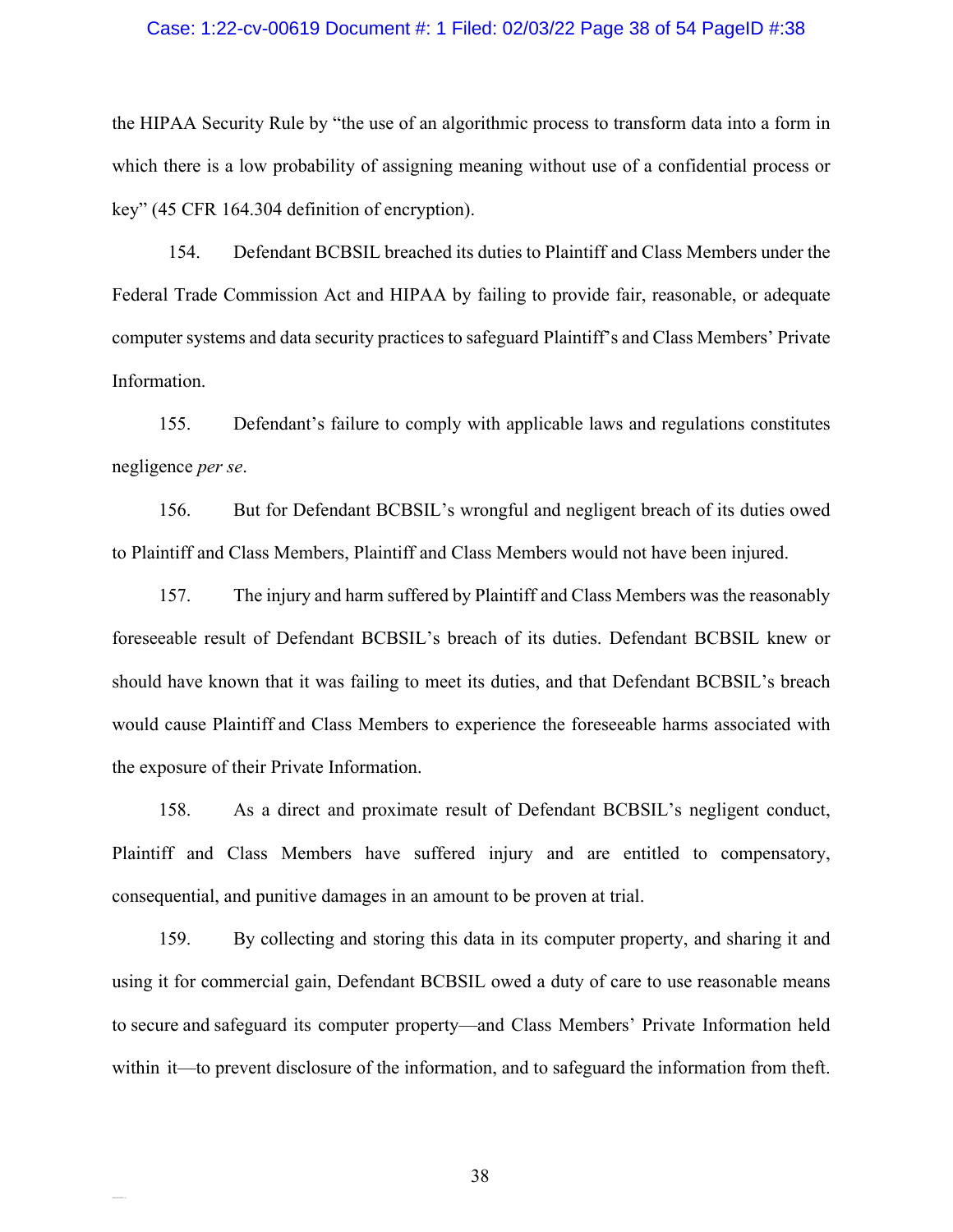Defendant's duty included a responsibility to implement processes by which they could detect a breach of its security systems in a reasonably expeditious period of time and to give prompt notice to those affected in the case of a data breach.

#### **COUNT FOUR**

# **NEGLIGENCE** *PER SE* **(On Behalf of Plaintiff and All Class Members against Defendant MRIoA)**

160. Plaintiff re-alleges and incorporate by reference Paragraphs 1 through 121 above as if fully set forth herein.

161. Pursuant to the Federal Trade Commission Act (15 U.S.C. § 45), Defendant had a duty to provide fair and adequate computer systems and data security practices to safeguard Plaintiff's and Class Members' Private Information.

162. Pursuant to HIPAA (42 U.S.C. § 1302d, et seq.), Defendant MRIoA had a duty to implement reasonable safeguards to protect Plaintiff's and Class Members' Private Information.

163. Pursuant to HIPAA, Defendant MRIoA had a duty to render the electronic PHI it maintained unusable, unreadable, or indecipherable to unauthorized individuals, as specified in the HIPAA Security Rule by "the use of an algorithmic process to transform data into a form in which there is a low probability of assigning meaning without use of a confidential process or key" (45 CFR 164.304 definition of encryption).

164. Defendant MRIoA breached its duties to Plaintiff and Class Members under the Federal Trade Commission Act and HIPAA by failing to provide fair, reasonable, or adequate computer systems and data security practices to safeguard Plaintiff's and Class Members' Private Information.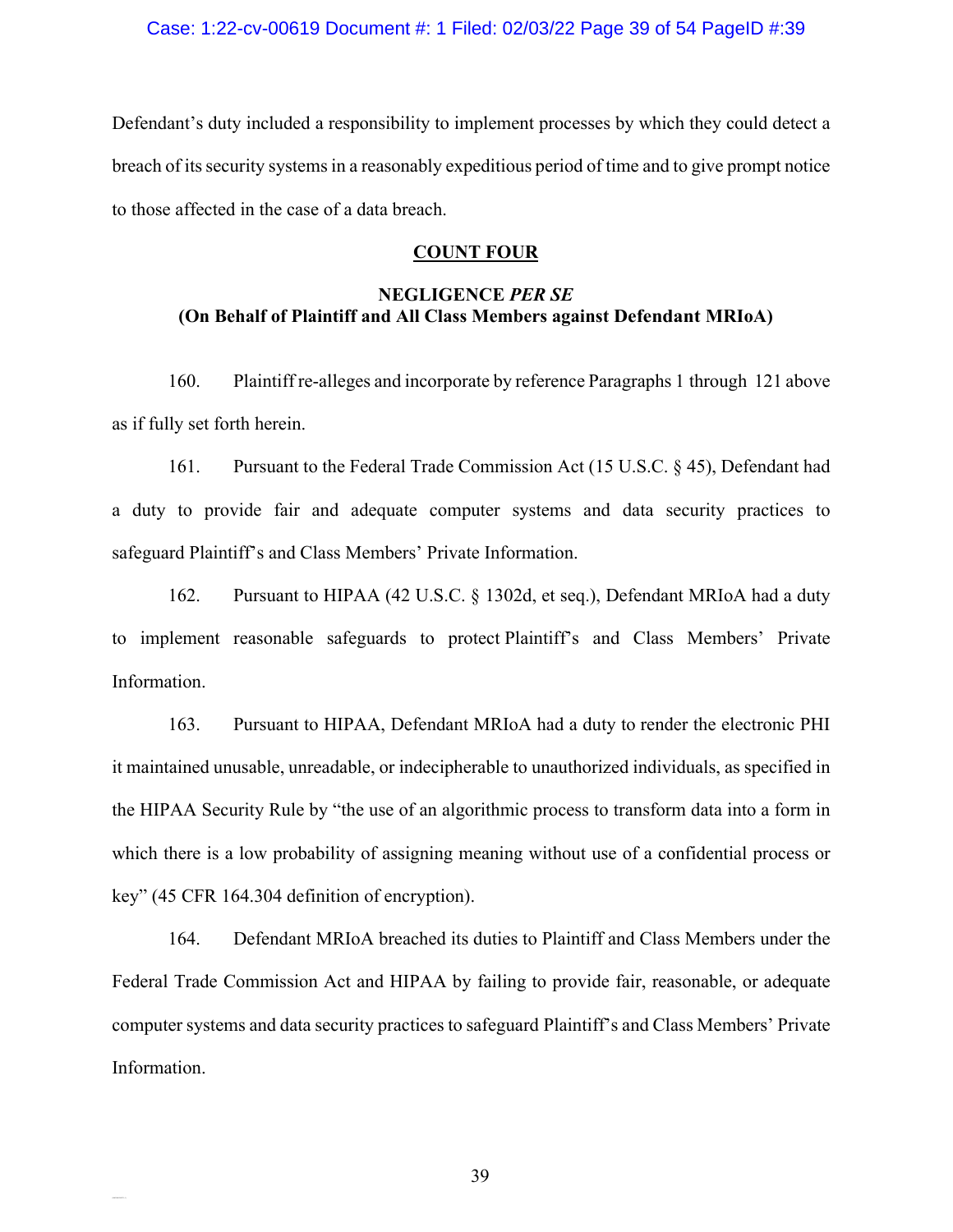#### Case: 1:22-cv-00619 Document #: 1 Filed: 02/03/22 Page 40 of 54 PageID #:40

165. Defendant's failure to comply with applicable laws and regulations constitutes negligence *per se*.

166. But for Defendant MRIoA's wrongful and negligent breach of its duties owed to Plaintiff and Class Members, Plaintiff and Class Members would not have been injured.

167. The injury and harm suffered by Plaintiff and Class Members was the reasonably foreseeable result of Defendant MRIoA's breach of its duties. Defendant MRIoA knew or should have known that it was failing to meet its duties, and that Defendant MRIoA's breach would cause Plaintiff and Class Members to experience the foreseeable harms associated with the exposure of their Private Information.

168. As a direct and proximate result of Defendant MRIoA's negligent conduct, Plaintiff and Class Members have suffered injury and are entitled to compensatory, consequential, and punitive damages in an amount to be proven at trial.

169. By collecting and storing this data in its computer property, and sharing it and using it for commercial gain, Defendant MRIoA owed a duty of care to use reasonable means to secure and safeguard its computer property—and Class Members' Private Information held within it—to prevent disclosure of the information, and to safeguard the information from theft. Defendant's duty included a responsibility to implement processes by which they could detect a breach of its security systems in a reasonably expeditious period of time and to give prompt notice to those affected in the case of a data breach.

#### **COUNT FIVE**

## **INVASION OF PRIVACY (On Behalf of Plaintiff and the BCBSIL Subclass against Defendant BCBSIL)**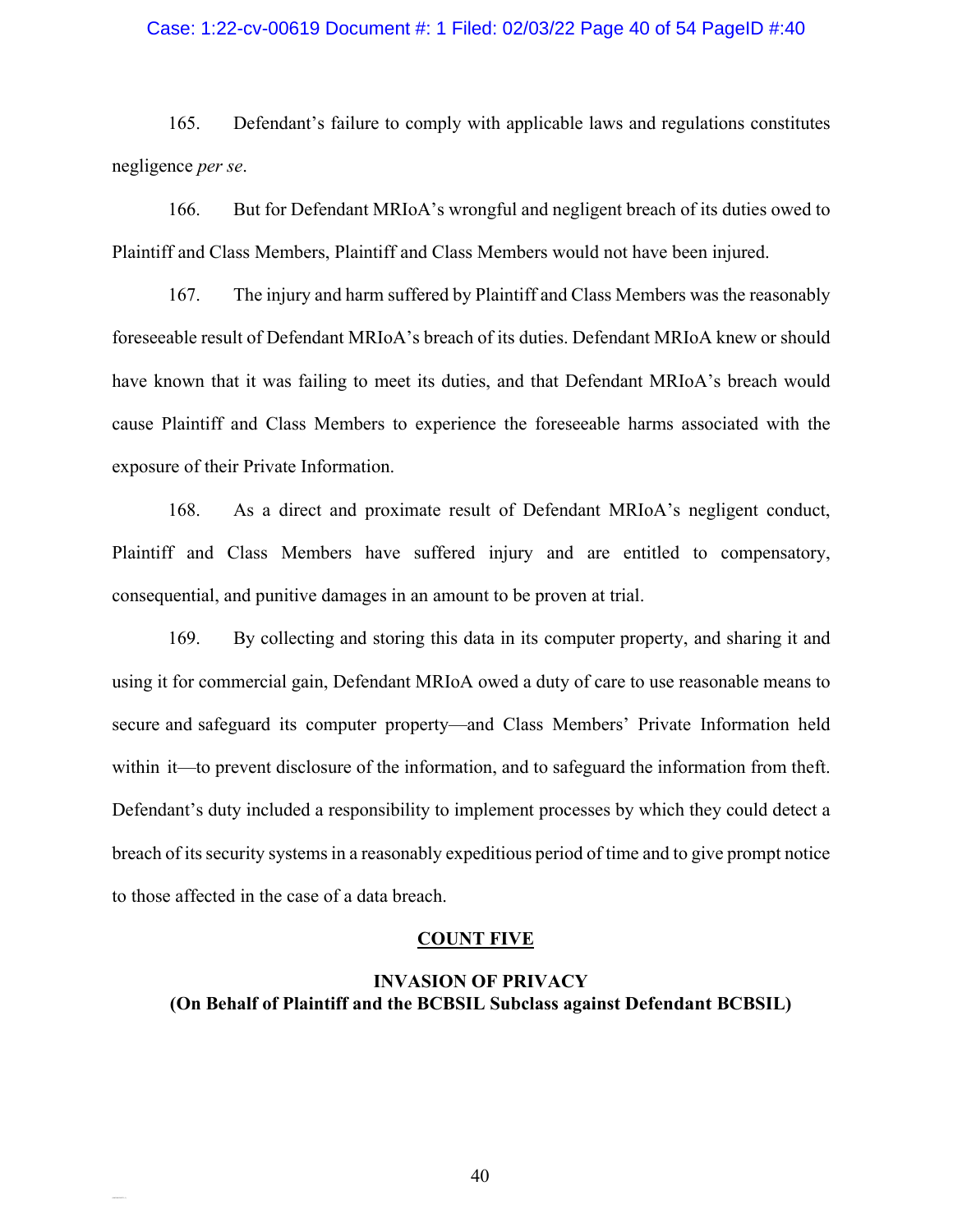### Case: 1:22-cv-00619 Document #: 1 Filed: 02/03/22 Page 41 of 54 PageID #:41

170. Plaintiff repeats and re-alleges each and every allegation contained in Paragraphs 1 through 121 as if fully set forth herein.

171. The State of Illinois recognizes the tort of Invasion of Privacy:

The elements of the cause of action typically are stated as: (1) the defendant committed an unauthorized intrusion or prying into the plaintiff's seclusion; (2) the intrusion would be highly offensive or objectionable to a reasonable person; (3) the matter intruded on was private; and (4) the intrusion caused the plaintiff anguish and suffering.

*Busse v. Motorola, Inc.,* 351 Ill. App. 3d 67, 71, 813 N.E.2d 1013, 1017 (2004).

172. Plaintiff and Class Members had a reasonable expectation of privacy in the Private Information Defendant BCBSIL mishandled.

173. Defendant BCBSIL's conduct as alleged above intruded upon Plaintiff's and Class Members' seclusion under common law.

174. By intentionally failing to keep Plaintiff's and Class Members' Private Information safe, and by intentionally misusing and/or disclosing said information to unauthorized parties for unauthorized use, Defendant BCBSIL intentionally invaded Plaintiff's and Class Members' privacy by:

- a. Intentionally and substantially intruding into Plaintiff's and Class Members' private affairs in a manner that identifies Plaintiff and Class Members and that would be highly offensive and objectionable to an ordinary person; and
- b. Intentionally publicizing private facts about Plaintiff and Class Members, which is highly offensive and objectionable to an ordinary person; and
- c. Intentionally causing anguish or suffering to Plaintiff and Class Members.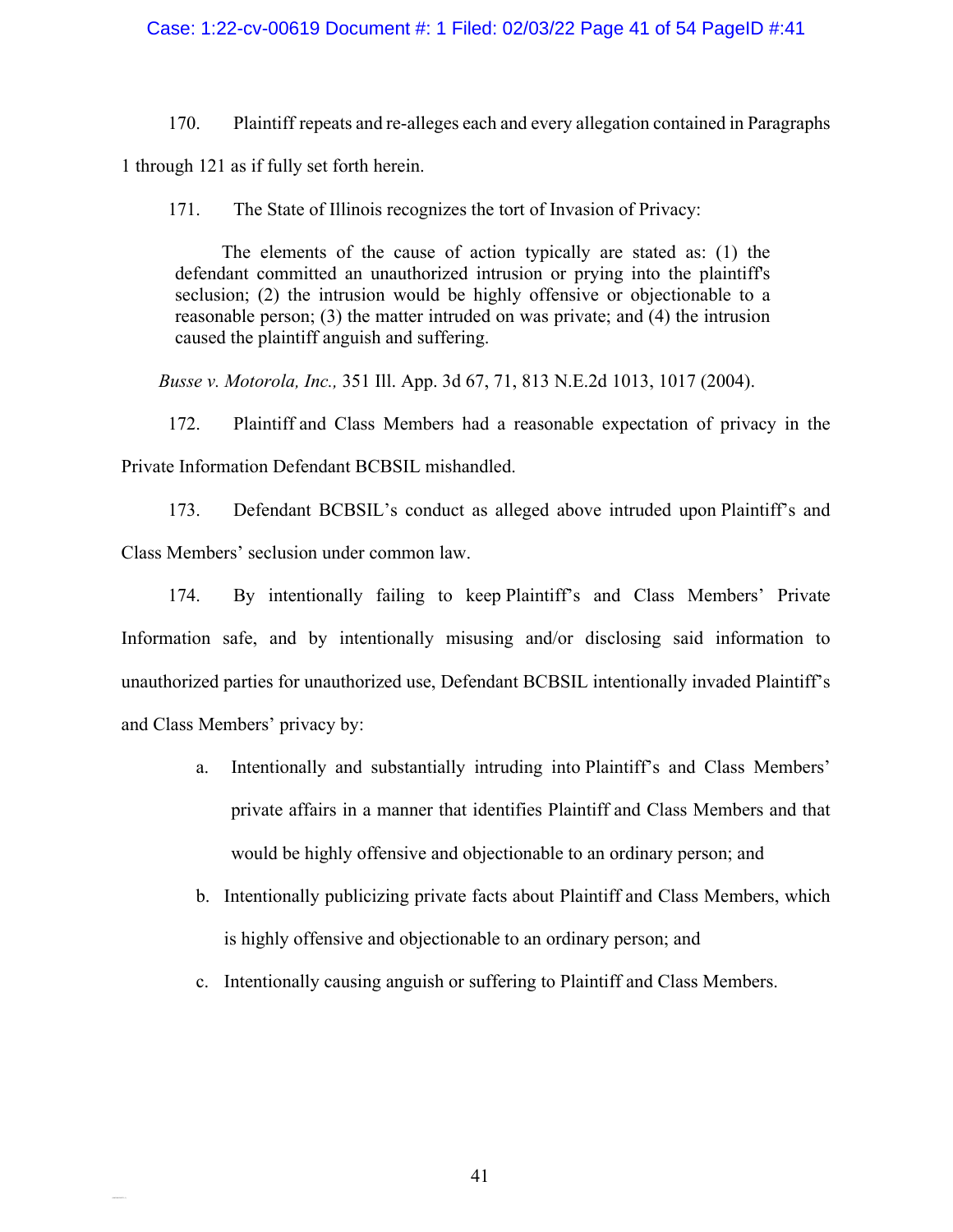#### Case: 1:22-cv-00619 Document #: 1 Filed: 02/03/22 Page 42 of 54 PageID #:42

175. Defendant BCBSIL knew that an ordinary person in Plaintiff's or a Class Member's position would consider Defendant BCBSIL's intentional actions highly offensive and objectionable.

176. Defendant BCBSIL invaded Plaintiff and Class Members' right to privacy and intruded into Plaintiff's and Class Members' seclusion by intentionally misusing and/or disclosing their Private Information without their informed, voluntary, affirmative, and clear consent.

177. Defendant BCBSIL intentionally concealed from Plaintiff and Class Members an incident that misused and/or disclosed their Private information without their informed, voluntary, affirmative, and clear consent.

178. As a proximate result of such intentional misuse and disclosures, Plaintiff's and Class Members' reasonable expectations of privacy in their Private Information was unduly frustrated and thwarted. Defendant BCBSIL's conduct, amounting to a substantial and serious invasion of Plaintiff's and Class Members' protected privacy interests causing anguish and suffering such that an ordinary person would consider Defendant's intentional actions or inaction highly offensive and objectionable.

179. In failing to protect Plaintiff's and Class Members' Private Information, and in intentionally misusing and/or disclosing their Private Information, Defendant BCBSIL acted with intentional malice and oppression and in conscious disregard of Plaintiff's and Class Members' rights to have such information kept confidential and private. Plaintiff, therefore, seeks an award of damages on behalf of herself and the Class.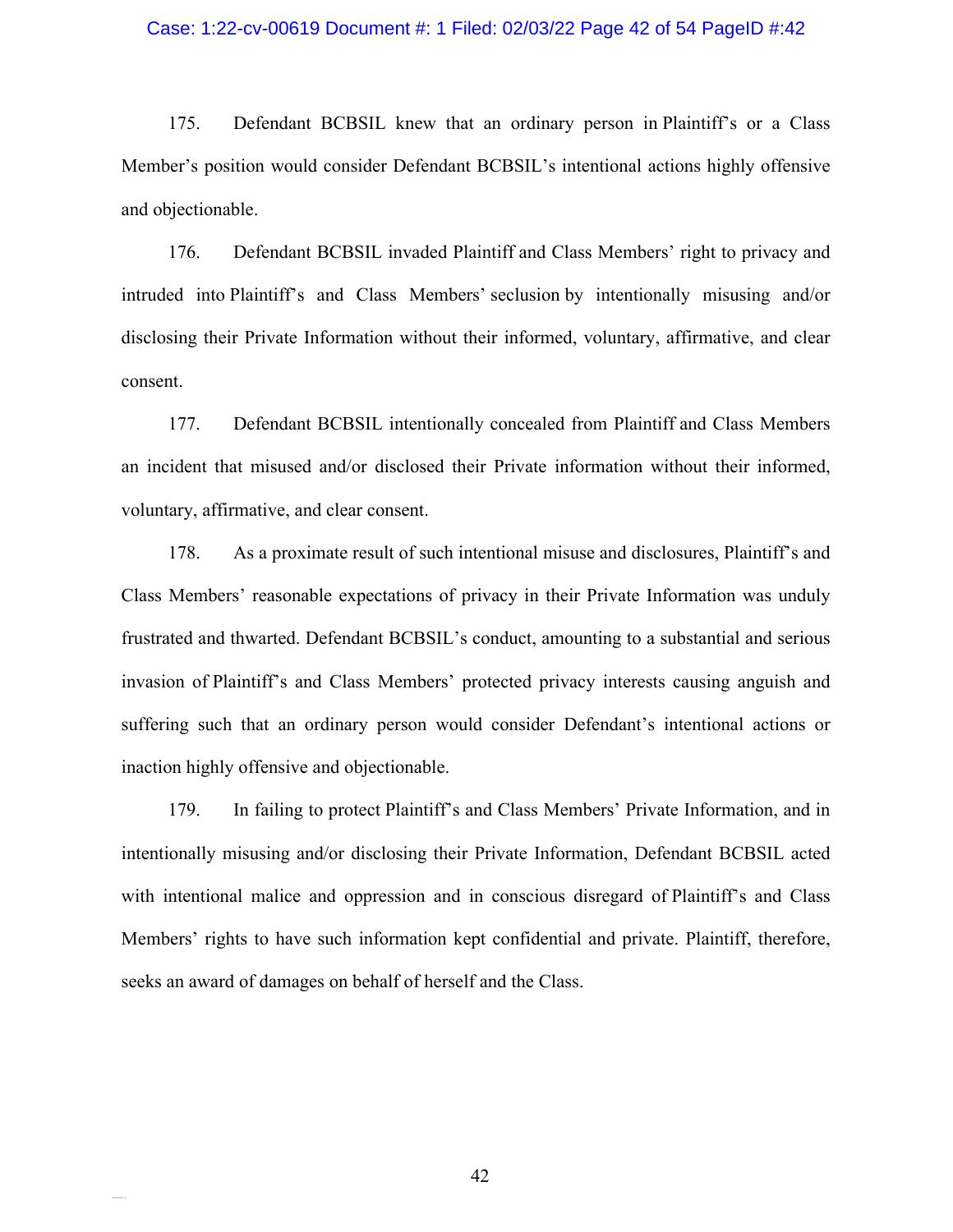# **COUNT SIX**

## **INVASION OF PRIVACY (On Behalf of Plaintiff and the Class against Defendant MRIoA)**

180. Plaintiff repeats and re-alleges each and every allegation contained in Paragraphs

1 through 121 as if fully set forth herein.

181. The State of Utah recognizes the tort of Invasion of Privacy:

The elements of an invasion-of-privacy claim are: (1) the disclosure of the private facts must be a public disclosure and not a private one; (2) the facts disclosed to the public must be private facts, and not public ones; (3) the matter made public must be one that would be highly offensive and objectionable to a reasonable person of ordinary sensibilities.

*Shattuck-Owen v. Snowbird Corp*, 2000 UT 94, 16 P.3d 555 (2000) (citing *Stien v. Marriott Ownership Resorts, Inc.*, 944 P.2d 374, 380 (Utah Ct.App.1997) (quoting W. Page Keeton et al., Prosser and Keeton on the Law of Torts § 117, at 856-57 (5th ed.1984) (footnote omitted)).

182. Plaintiff and Class Members had a reasonable expectation of privacy in the Private Information Defendant mishandled.

183. Defendant MRIoA's conduct as alleged above intruded upon Plaintiff's and Class Members' seclusion under common law.

184. By intentionally failing to keep Plaintiff's and Class Members' Private Information safe, and by intentionally misusing and/or disclosing said information to unauthorized parties for unauthorized use, Defendant MRIoA intentionally invaded Plaintiff's and Class Members' privacy by:

> a. Intentionally and substantially intruding into Plaintiff's and Class Members' private affairs in a manner that identifies Plaintiff and Class Members and that would be highly offensive and objectionable to an ordinary person; and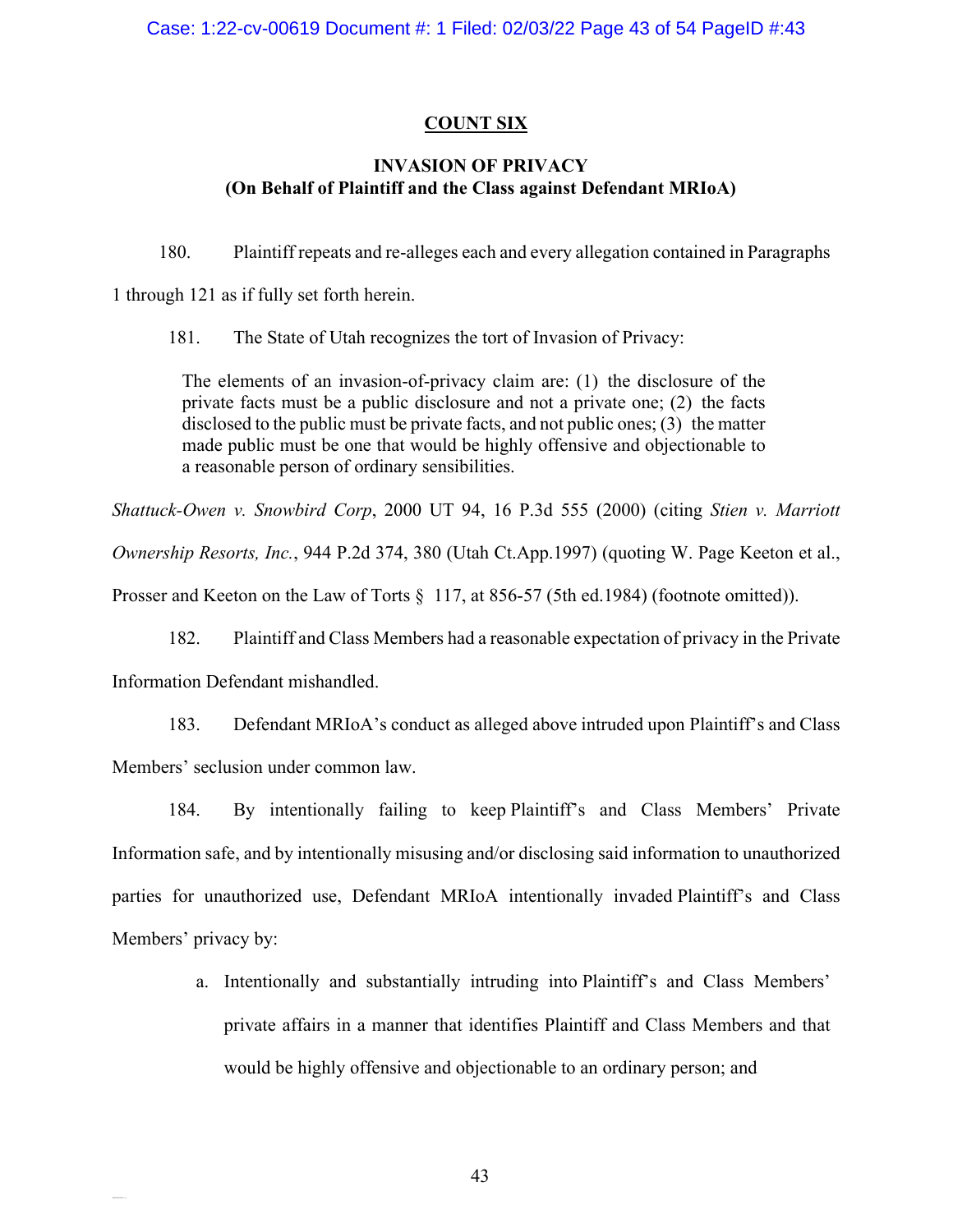- b. Intentionally publicizing private facts about Plaintiff and Class Members, which is highly offensive and objectionable to an ordinary person; and
- c. Intentionally causing anguish or suffering to Plaintiff and Class Members.

185. Defendant MRIoA knew that an ordinary person in Plaintiff's or a Class Member's position would consider Defendant's intentional actions highly offensive and objectionable.

186. Defendant MRIoA invaded Plaintiff's and Class Members' right to privacy and intruded into Plaintiff's and Class Members' seclusion by intentionally misusing and/or disclosing their Private Information without their informed, voluntary, affirmative, and clear consent.

187. Defendant MRIoA intentionally concealed from Plaintiff and Class Members an incident that misused and/or disclosed their Private information without their informed, voluntary, affirmative, and clear consent.

188. As a proximate result of such intentional misuse and disclosures, Plaintiff's and Class Members' reasonable expectations of privacy in their Private Information was unduly frustrated and thwarted. Defendant MRIoA's conduct, amounting to a substantial and serious invasion of Plaintiff's and Class Members' protected privacy interests causing anguish and suffering such that an ordinary person would consider Defendant's intentional actions or inaction highly offensive and objectionable.

189. In failing to protect Plaintiff's and Class Members' Private Information, and in intentionally misusing and/or disclosing their Private Information, Defendant MRIoA acted with intentional malice and oppression and in conscious disregard of Plaintiff's and Class Members'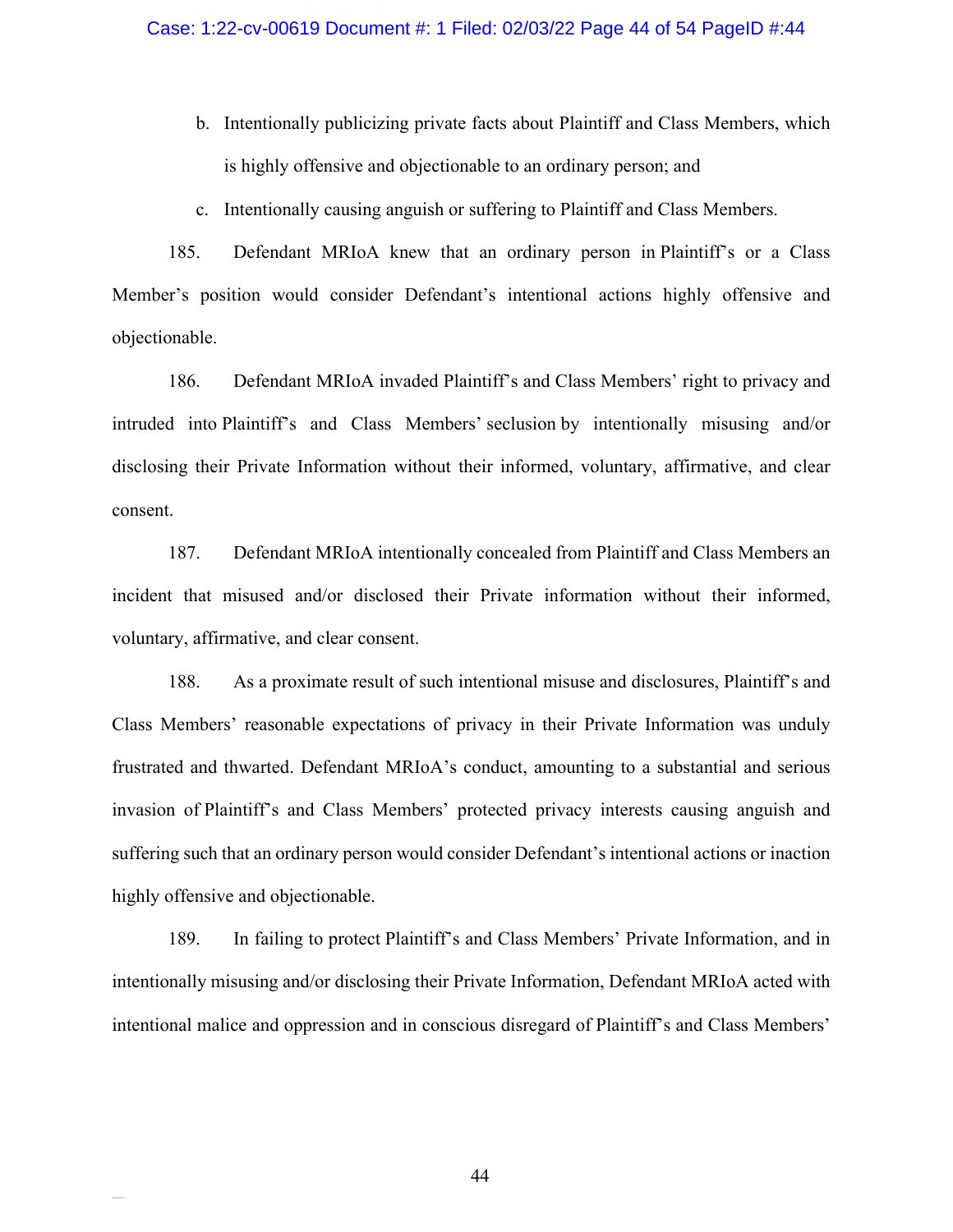#### Case: 1:22-cv-00619 Document #: 1 Filed: 02/03/22 Page 45 of 54 PageID #:45

rights to have such information kept confidential and private. Plaintiff, therefore, seeks an award of damages on behalf of herself and the Class.

#### **COUNT SEVEN**

# **BREACH OF IMPLIED CONTRACT (On Behalf of Plaintiff and the BCBSIL Subclass against Defendant BCBSIL)**

190. Plaintiff repeats and re-alleges each and every allegation contained in Paragraphs 1 through 121 as if fully set forth herein.

191. When Plaintiff and Class Members provided their Private Information to BCBSIL in exchange for Defendant BCBSIL's services, they entered into implied contracts with Defendant BCBSIL pursuant to which Defendant BCBSIL agreed to reasonably protect such information.

192. Defendant BCBSIL solicited and invited Class Members to provide their Private Information as part of Defendant BCBSIL's regular business practices. Plaintiff and Class Members accepted Defendant BCBSIL's offer and provided their Private Information to Defendant BCBSIL.

193. In entering into such implied contracts, Plaintiff and Class Members reasonably believed and expected that Defendant BCBSIL's data security practices complied with relevant federal and state laws and regulations and were consistent with industry standards.

194. The valid and enforceable implied contracts that Plaintiff and Class Members entered into with Defendant BCBSIL include Defendant's promise to protect nonpublic personal information given to Defendant BCBSIL or that Defendant BCBSIL gathers on its own from disclosure.

195. Under these implied contracts, Defendant BCBSIL and/or its affiliated healthcare providers, promised and were obligated to provide healthcare-relates services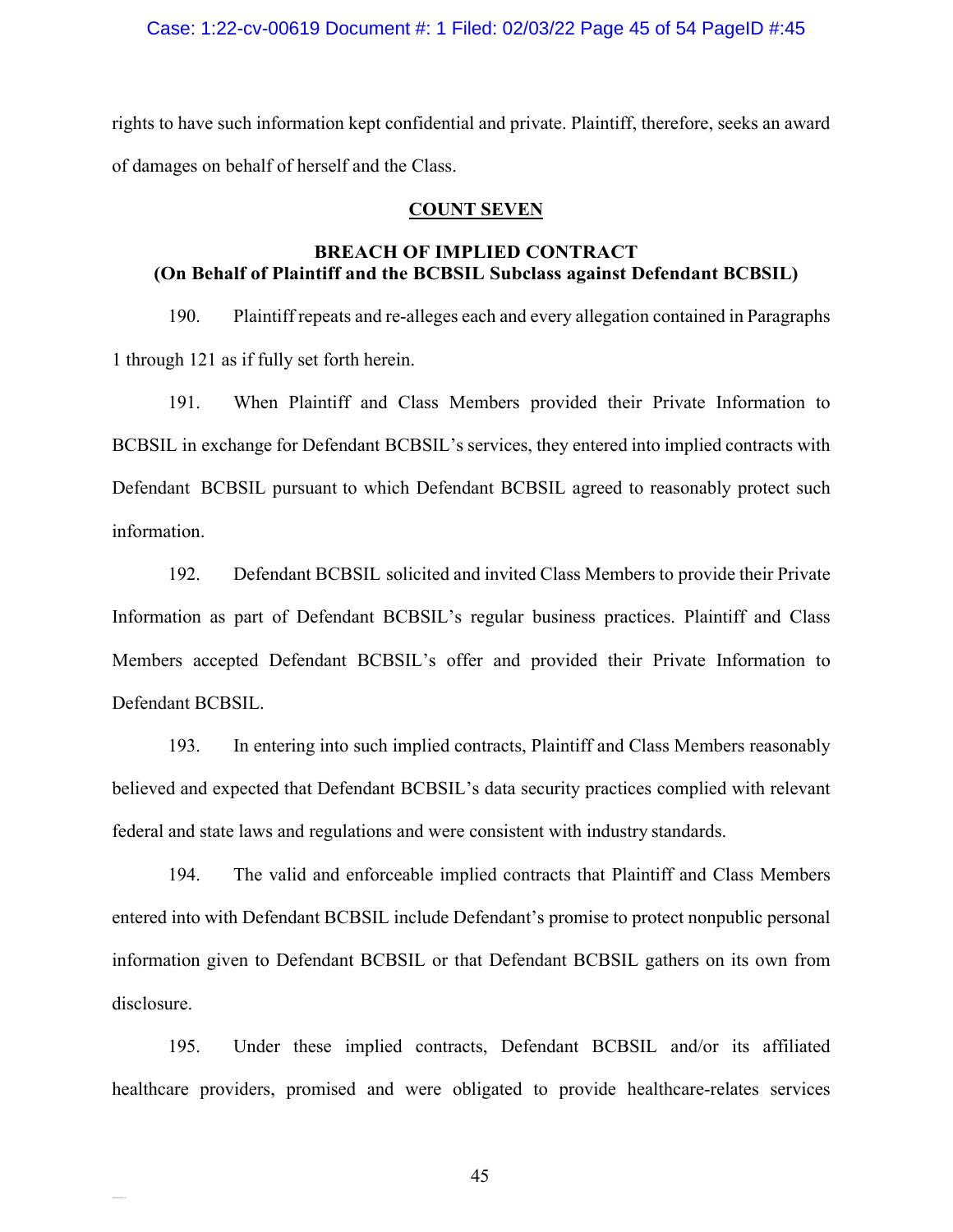#### Case: 1:22-cv-00619 Document #: 1 Filed: 02/03/22 Page 46 of 54 PageID #:46

including the provision of health insurance, and to maintain the privacy and security of Plaintiff's and Class Members' health care information. In exchange, Plaintiff and Members of the Class agreed to pay money for these services, and to turn over their Private Information.

196. Both the provision of health insurance and the protection of Plaintiff's and Class Members' PII/PHI were material aspects of these implied contracts.

197. At all relevant times, Defendant BCBSIL expressly represented in its Privacy Notice that, among other things, that it would maintain the privacy and security of protected health care information.

198. Defendant BCBSIL's express representations, including, but not limited to, express representations found in its Privacy Notice, memorialized the mutual assent and meeting of the minds between Plaintiff, Class Members, and Defendant BCBSIL, and is part of the implied contract requiring Defendant BCBSIL's to implement data security adequate to safeguard and protect the privacy of Plaintiff's and Class Members' PII/PHI.

199. Consumers of healthcare value their privacy, the privacy of their dependents, and the ability to keep their PII/PHI associated with obtaining healthcare private. To customers such as Plaintiff and Class Members, healthcare that does not adhere to industry standard data security protocols to protect PII/PHI is fundamentally less useful and less valuable than healthcare that adheres to industry-standard data security. Plaintiff and Class Members would not have entered into these implied contracts with Defendant BCBSIL and/or its affiliated healthcare providers without an understanding that their PII/PHI would be safeguarded and protected.

200. A meeting of the minds occurred, as Plaintiff and Members of the Class provided their PII/PHI to Defendant BCBSIL and/or its affiliated healthcare providers, and paid for the provided healthcare in exchange for, amongst other things, protection of their PII/PHI.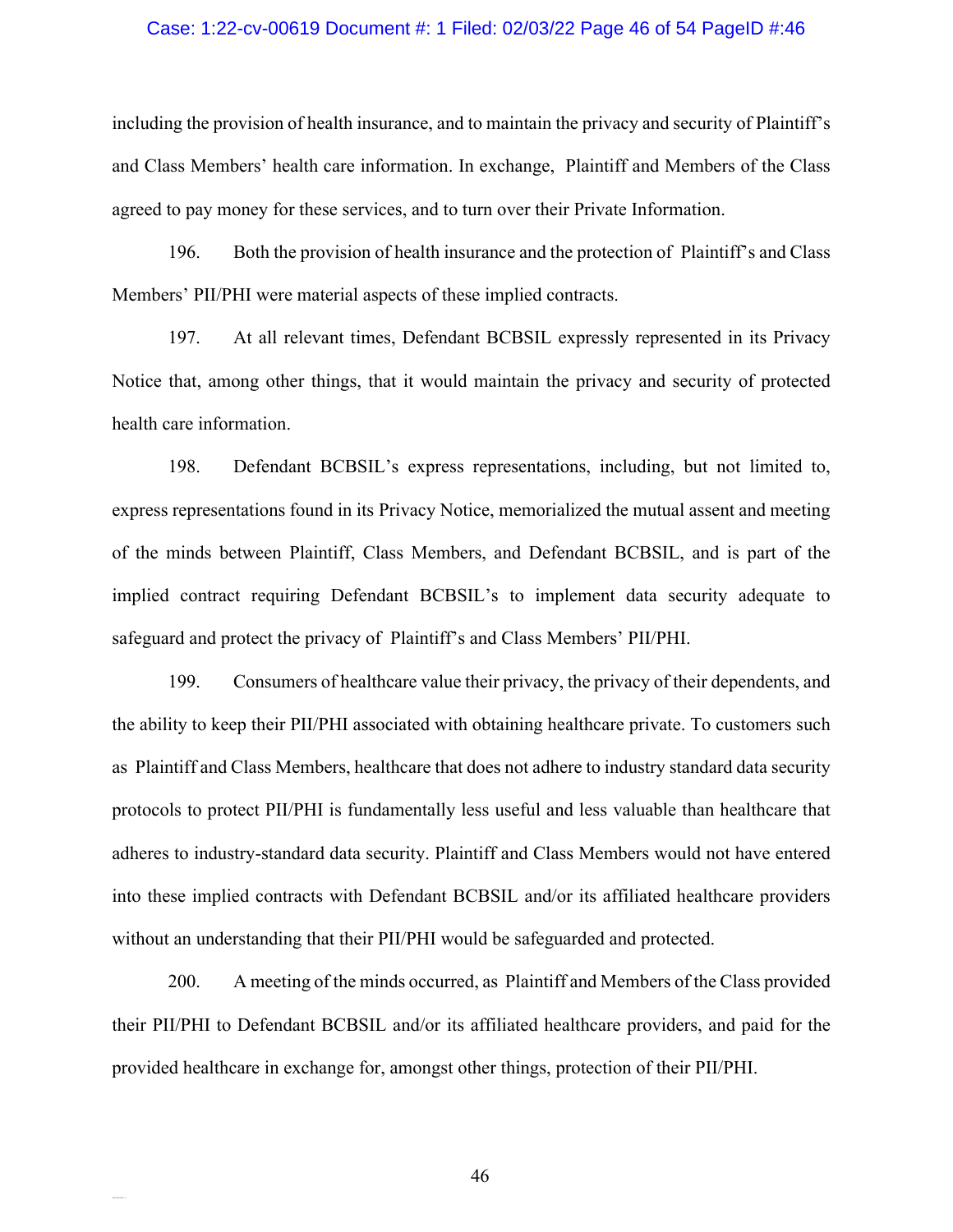#### Case: 1:22-cv-00619 Document #: 1 Filed: 02/03/22 Page 47 of 54 PageID #:47

201. Plaintiff and Class Members who paid money to Defendant BCBSIL reasonably believed and expected that Defendant would use part of those funds to obtain adequate data security. Defendant BCBSIL failed to do so.

202. Plaintiff and Class Members would not have entrusted their Private Information to Defendant BCBSIL in the absence of the implied contract between them and Defendant to keep their information reasonably secure. Plaintiff and Class Members would not have entrusted their Private Information to Defendant in the absence of its implied promise to monitor its computer systems and networks to ensure that it adopted reasonable data security measures.

203. Plaintiff and Class Members fully and adequately performed their obligations under the implied contracts with Defendant BCBSIL.

204. Through its myriad failures to provide the promised level of data security and protection alleged previously herein, Defendant BCBSIL breached its implied contracts with Class Members by failing to safeguard and protect their Private Information.

205. As a direct and proximate result of Defendant BCBSIL's breaches of the implied contracts, Class Members sustained damages as alleged herein.

206. Plaintiff and Class Members were also damaged via benefit-of-the-bargain damages. Plaintiff and Class Members overpaid for a service that was intended to be accompanied by adequate data security but was not. Thus, Plaintiff and Class Members did not get what they paid for and contractually agreed to.

207. Plaintiff and Class Members are entitled to compensatory, consequential, and nominal damages suffered as a result of the Data Breach.

208. Plaintiff and Class Members are also entitled to injunctive relief requiring Defendant to, e.g., (i) strengthen its data security systems and monitoring procedures; (ii) submit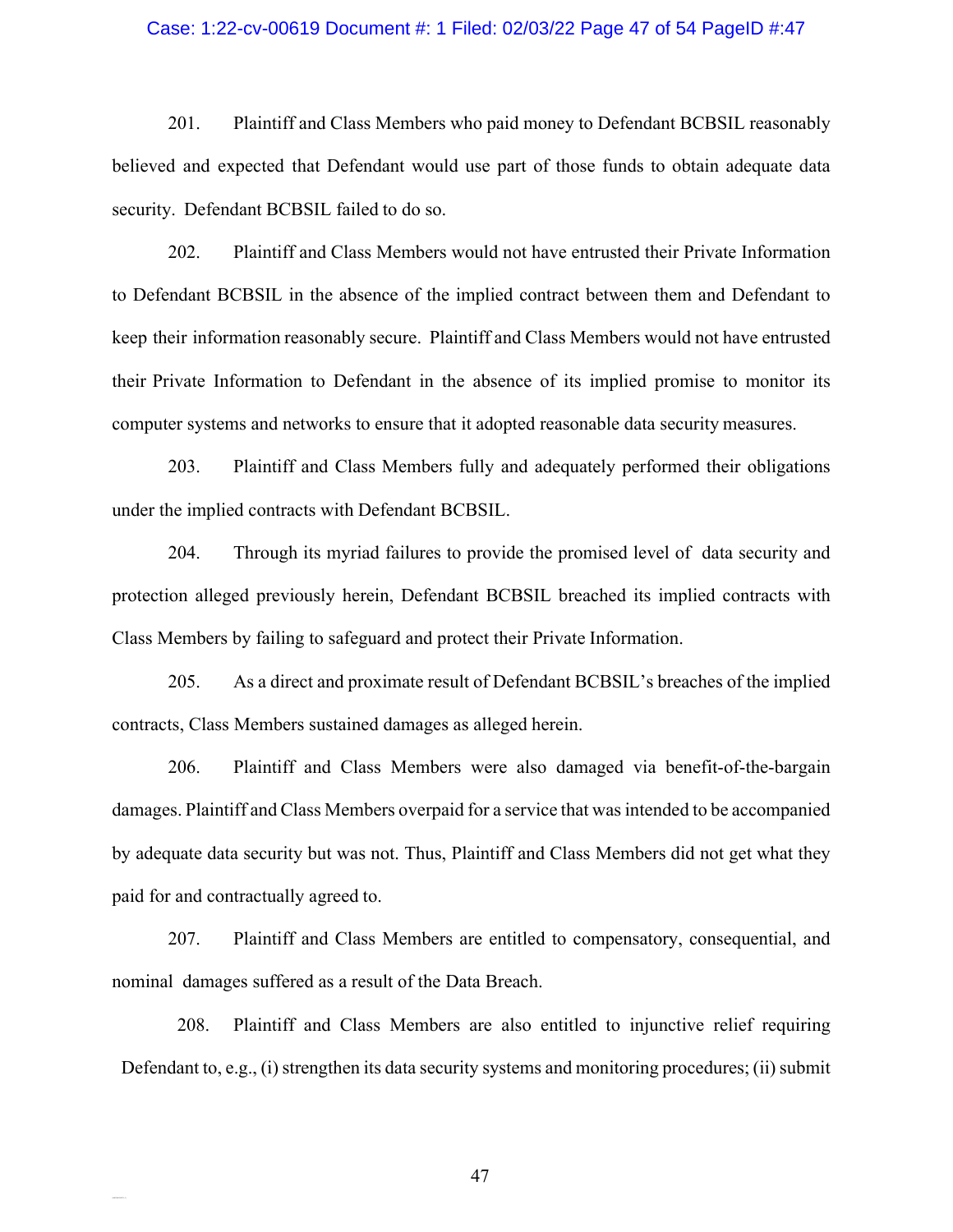Case: 1:22-cv-00619 Document #: 1 Filed: 02/03/22 Page 48 of 54 PageID #:48

to future annual audits of those systems and monitoring procedures; and (iii) immediately provide adequate medical identity and credit monitoring to all Class Members.

## **COUNT EIGHT**

# **UNJUST ENRICHMENT (On Behalf of Plaintiff and the BCBSIL Subclass against Defendant BCBSIL**)

209. Plaintiff repeats and re-alleges each and every allegation contained in Paragraphs 1 through 121 as if fully set forth herein.

210. This count is plead in the alternative to Count Seven (breach of implied contract).

211. Plaintiff and Class Members conferred a monetary benefit on Defendant BCBSIL, by paying Defendant BCBSIL money for health insurance premiums, a portion of which was to have been used for data security measures to secure Plaintiff's and Class Members' PII and PHI, and by providing Defendant BCBSIL with their valuable PII and PHI.

212. Defendant BCBSIL enriched itself by saving the costs it reasonably should have expended on hiring a business associate with data security measures that were adequate to secure Plaintiff's and Class Members' PII and PHI, and who would have provided a reasonable level of security that would have prevented the Data Breach.

213. Defendant BCBSIL instead calculated to avoid its data security obligations at the expense of Plaintiff and Class Members by contracting with a and utilizing a cheaper business associate that employed ineffective security measures. Plaintiff and Class Members, on the other hand, suffered as a direct and proximate result of Defendant's failure to provide the requisite security.

214. Under the principles of equity and good conscience, Defendant should not be permitted to retain the money belonging to Plaintiff and Class Members, because Defendant failed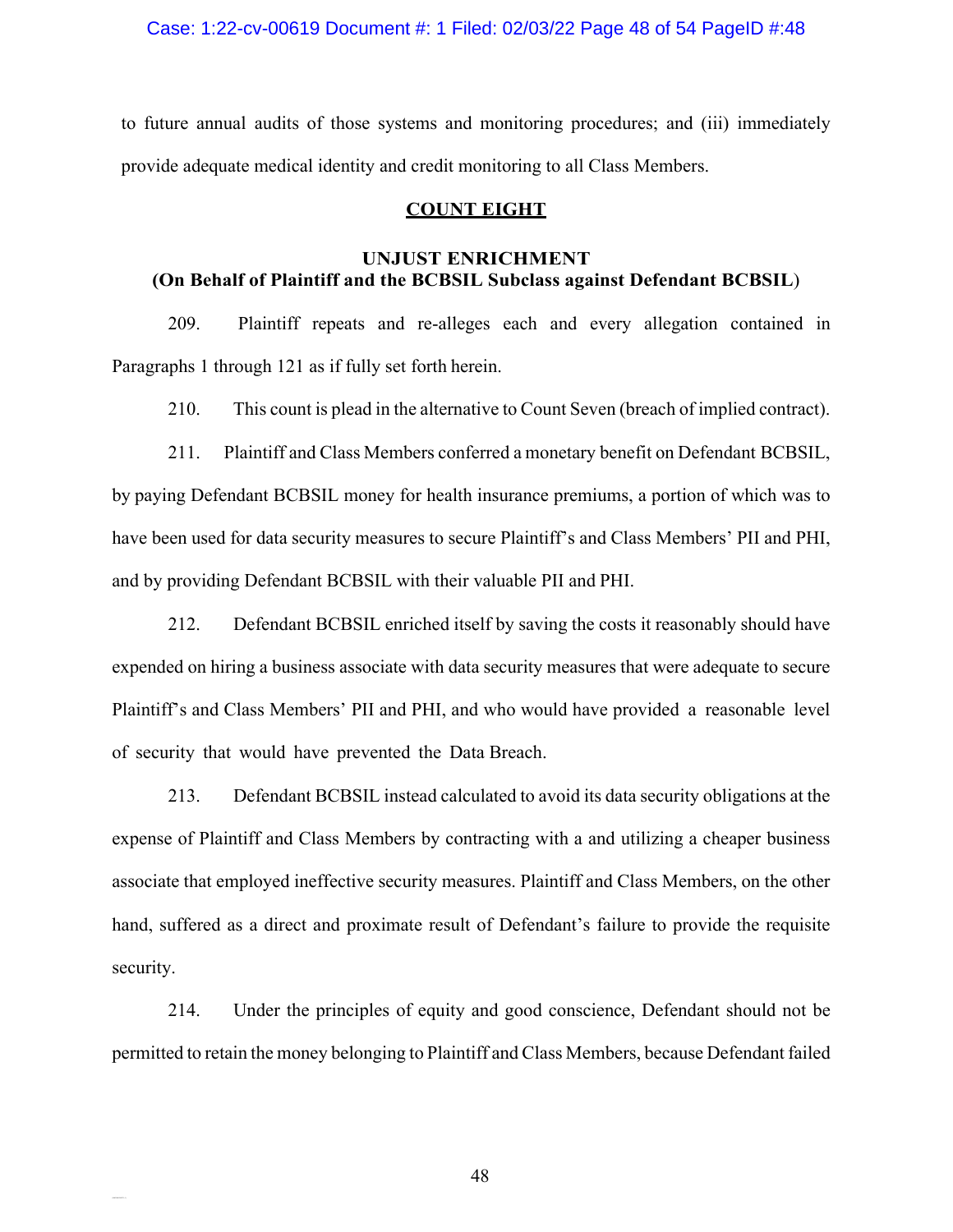#### Case: 1:22-cv-00619 Document #: 1 Filed: 02/03/22 Page 49 of 54 PageID #:49

to employ and contract with a business associate that would implement appropriate data management and security measures that are mandated by law and industry standards.

215. Defendant BCBSIL acquired the monetary benefit and PII and PHI through inequitable means in that it failed to disclose that it had hired a business associate with the inadequate security practices previously alleged.

216. If Plaintiff and Class Members knew that Defendant BCBSIL had not secured their PII and PHI, they would not have agreed to provide their PII and PHI to Defendant.

217. Plaintiff and Class Members have no adequate remedy at law.

218. As a direct and proximate result of Defendant BCBSIL's conduct, Plaintiff and Class Members have suffered and will suffer injury, including but not limited to: (i) actual identity theft; (ii) the loss of the opportunity how their PII is used; (iii) the compromise, publication, and/or theft of their PII and PHI; (iv) out-of-pocket expenses associated with the prevention, detection, and recovery from identity theft, and/or unauthorized use of their PII and PHI; (v) lost opportunity costs associated with effort expended and the loss of productivity addressing and attempting to mitigate the actual and future consequences of the Data Breach, including but not limited to efforts spent researching how to prevent, detect, contest, and recover from identity theft; (vi) the continued risk to their PII and PHI, which remain in Defendant's possession and are subject to further unauthorized disclosures so long as Defendant fails to undertake appropriate and adequate measures to protect PII and PHI in its continued possession; and (vii) future costsin terms of time, effort, and money that will be expended to prevent, detect, contest, and repair the impact of the PII and PHI compromised as a result of the Data Breach for the remainder of the lives of Plaintiff and Class Members.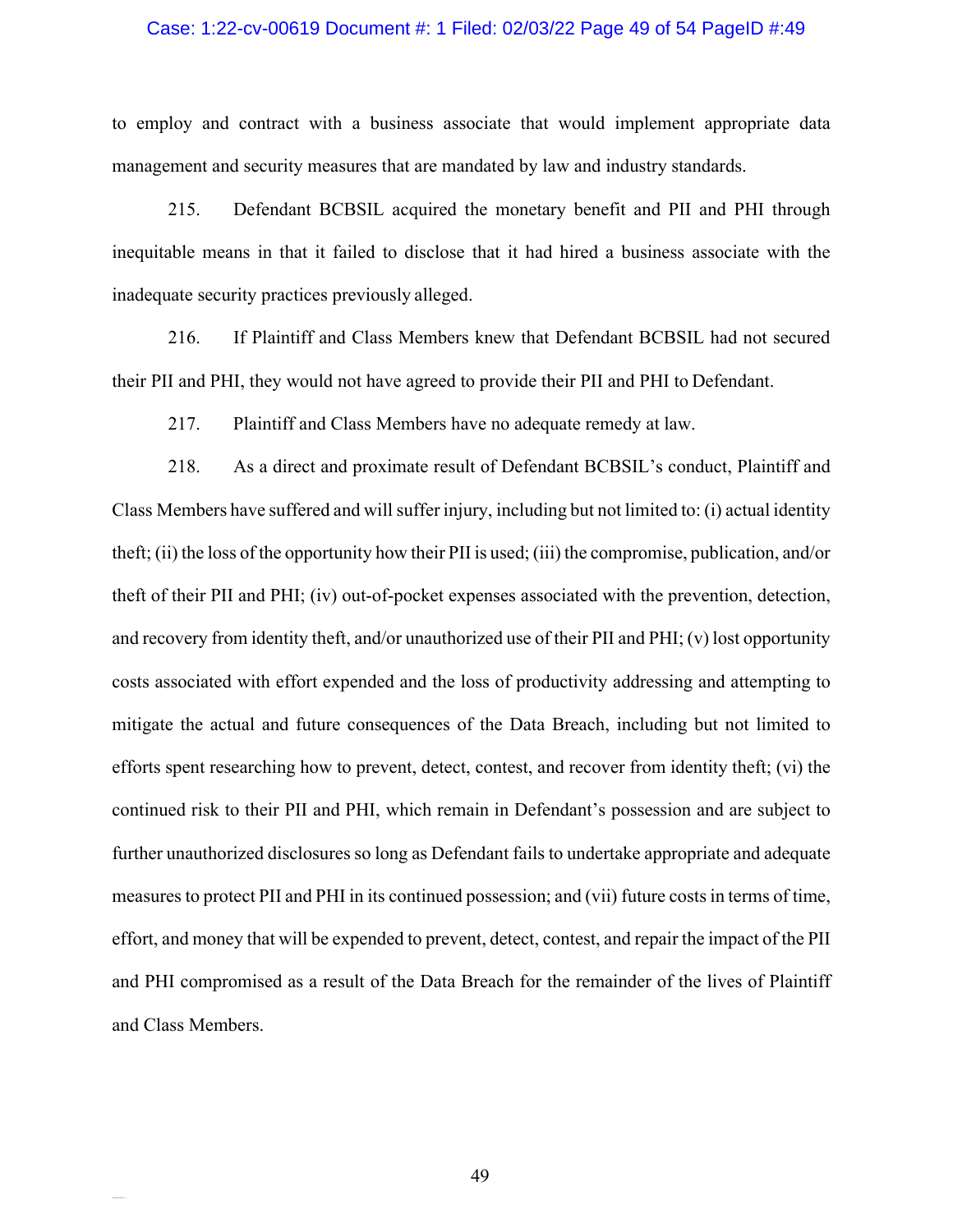## Case: 1:22-cv-00619 Document #: 1 Filed: 02/03/22 Page 50 of 54 PageID #:50

219. As a direct and proximate result of Defendant BCBSIL's conduct, Plaintiff and

Class Members have suffered and will continue to suffer other forms of injury and/or harm.

220. Defendant BCBSIL should be compelled to disgorge into a common fund or constructive trust, for the benefit of Plaintiff and Class Members, proceeds that it unjustly received from them. In the alternative, Defendant should be compelled to refund the amounts that Plaintiff and Class Members overpaid for Defendant's services.

#### **COUNT NINE**

# **Violations of the Illinois Consumer Fraud and Deceptive Business Practices Act ("CFA"), 815 Ill. Comp. Stat. §§ 505/1,** *et seq***. (On Behalf of Plaintiff and the Illinois Subclass)**

221. Plaintiff and the Illinois Subclass re-allege and incorporate by reference herein all of the allegations contained in paragraphs 1 through 121.

222. Plaintiff and the Illinois Subclass are "consumers" as defined in 815 Ill. Comp. Stat. § 505/1(e). Plaintiff, the Illinois Subclass, and Defendants are "persons" as defined in 815 Ill. Comp. Stat. § 505/1(c).

223. Defendants are engaged in "trade" or "commerce," including the provision of services, as defined under 815 Ill. Comp. Stat. § 505/1(f). Defendants engage in the sale of "merchandise" (including services) as defined by 815 Ill. Comp. Stat. § 505/1(b) and (d).

224. Defendants engaged in deceptive and unfair acts and practices, misrepresentation, and the concealment and omission of material facts in connection with the sale and advertisement of their services in violation of the CFA, including: (1) failing to maintain adequate data security to keep Plaintiff's and the Illinois Subclass's sensitive PII and PHI from being stolen by cybercriminals and failing to comply with applicable state and federal laws and industry standards pertaining to data security, including the FTC Act; (2) failing to disclose or omitting materials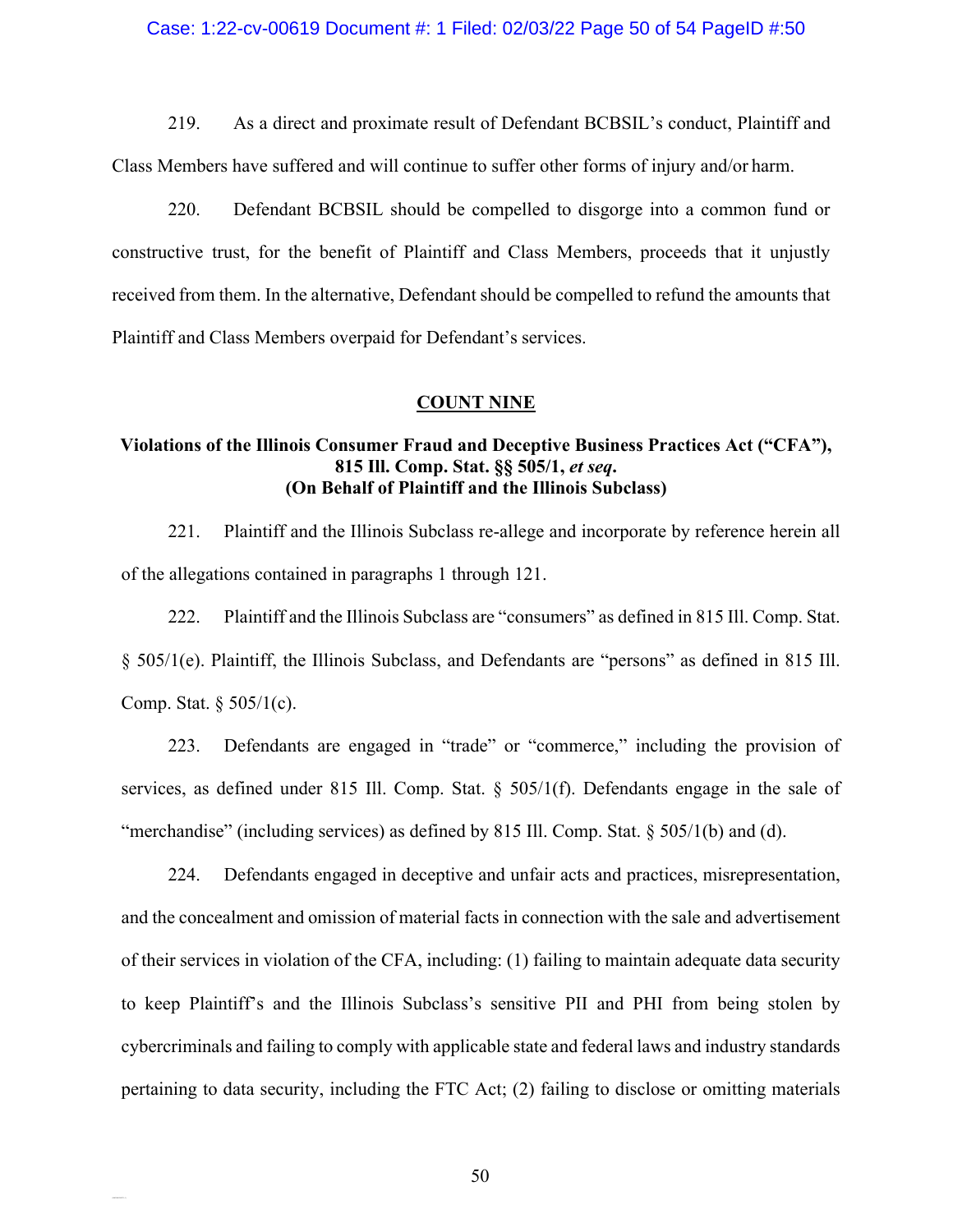#### Case: 1:22-cv-00619 Document #: 1 Filed: 02/03/22 Page 51 of 54 PageID #:51

facts to Plaintiff and the Illinois Subclass regarding their lack of adequate data security and inability or unwillingness to properly secure and protect the PII and PHI of Plaintiff and the Illinois Subclass; (3) failing to disclose or omitting materials facts to Plaintiff and the Illinois Subclass about Defendants' failure to comply with the requirements of relevant federal and state laws pertaining to the privacy and security of the PII and PHI of Plaintiff and the Illinois Subclass; and (4) failing to take proper action following the Data Breach to enact adequate privacy and security measures and protect Plaintiff and the Illinois Subclass's PII and PHI and other personal information from further unauthorized disclosure, release, data breaches, and theft.

225. These actions also constitute deceptive and unfair acts or practices because Defendants knew the facts about their inadequate data security and failure to comply with applicable state and federal laws and industry standards would be unknown to and not easily discoverable by Plaintiff and the Illinois Subclass and defeat their reasonable expectations about the security of their PII and PHI.

226. Defendants intended that Plaintiff and the Illinois Subclass rely on its deceptive and unfair acts and practices and the concealment and omission of material facts in connection with Defendants' offering of goods and services.

227. Defendants' wrongful practices were and are injurious to the public because those practices were part of Defendants' generalized course of conduct that applied to the Illinois Subclass. Plaintiff and the Illinois Subclass have been adversely affected by Defendants' conduct and the public was and is at risk as a result thereof.

228. Defendants also violated 815 ILCS 505/2 by failing to promptly and adequately notify Plaintiff and the Illinois Subclass of the nature and extent of the Data Breach pursuant to the Illinois Personal Information Protection Act, 815 ILCS 530/1, *et seq*.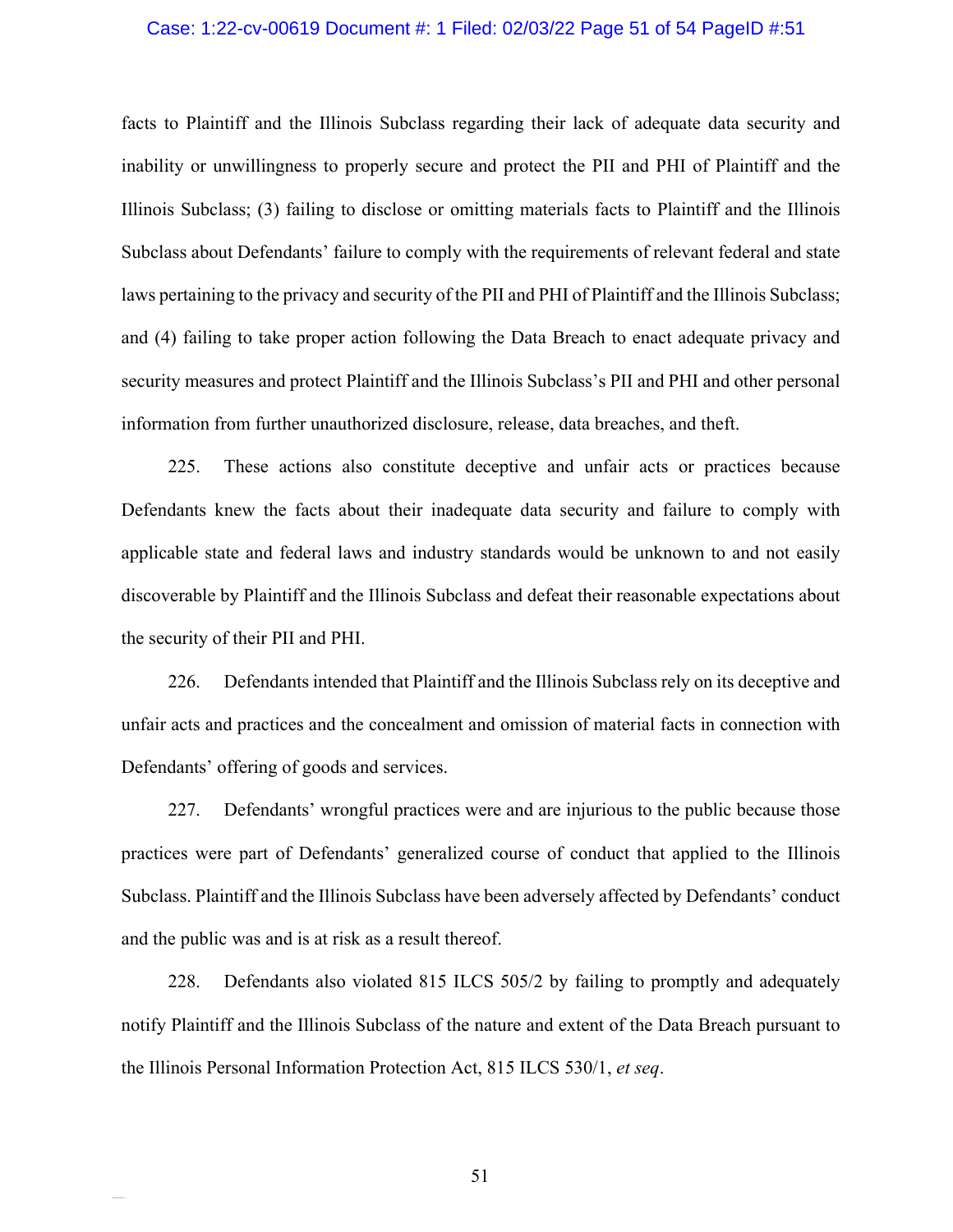## Case: 1:22-cv-00619 Document #: 1 Filed: 02/03/22 Page 52 of 54 PageID #:52

229. As a result of Defendants' wrongful conduct, Plaintiff and the Illinois Subclass were injured in that they never would have provided their PII and PHI to Defendants, or purchased Defendants' services, had they known or been told that Defendants failed to maintain sufficient security to keep their PII and PHI from being hacked and taken and misused by others.

230. As a direct and proximate result of Defendants' violations of the CFA, Plaintiff and the Illinois Subclass have suffered harm, including actual instances of identity theft; loss of time and money resolving fraudulent charges; loss of time and money obtaining protections against future identity theft; financial losses related to the payments or services made to Defendants or Defendants' customers that Plaintiff and the Illinois Subclass would not have made had they known of Defendants' inadequate data security; lost control over the value of their PII and PHI; unreimbursed losses relating to fraudulent charges; harm resulting from damaged credit scores and information; and other harm resulting from the unauthorized use or threat of unauthorized use of stolen PII and PHI, entitling them to damages in an amount to be proven at trial.

231. Pursuant to 815 Ill. Comp. Stat. § 505/10a(a), Plaintiff and the Illinois Subclass seek actual and compensatory damages, injunctive relief, and court costs and attorneys' fees as a result of Defendants' violations of the CFA.

#### **PRAYER FOR RELIEF**

WHEREFORE, Plaintiff prays for judgment as follows:

- A. For an Order certifying this action as a Class action and appointing Plaintiff and his counsel to represent the Class;
- B. For equitable relief enjoining Defendant from engaging in the wrongful conduct complained of herein pertaining to the misuse and/or disclosure of Plaintiff's and Class Members' Private Information, and from refusing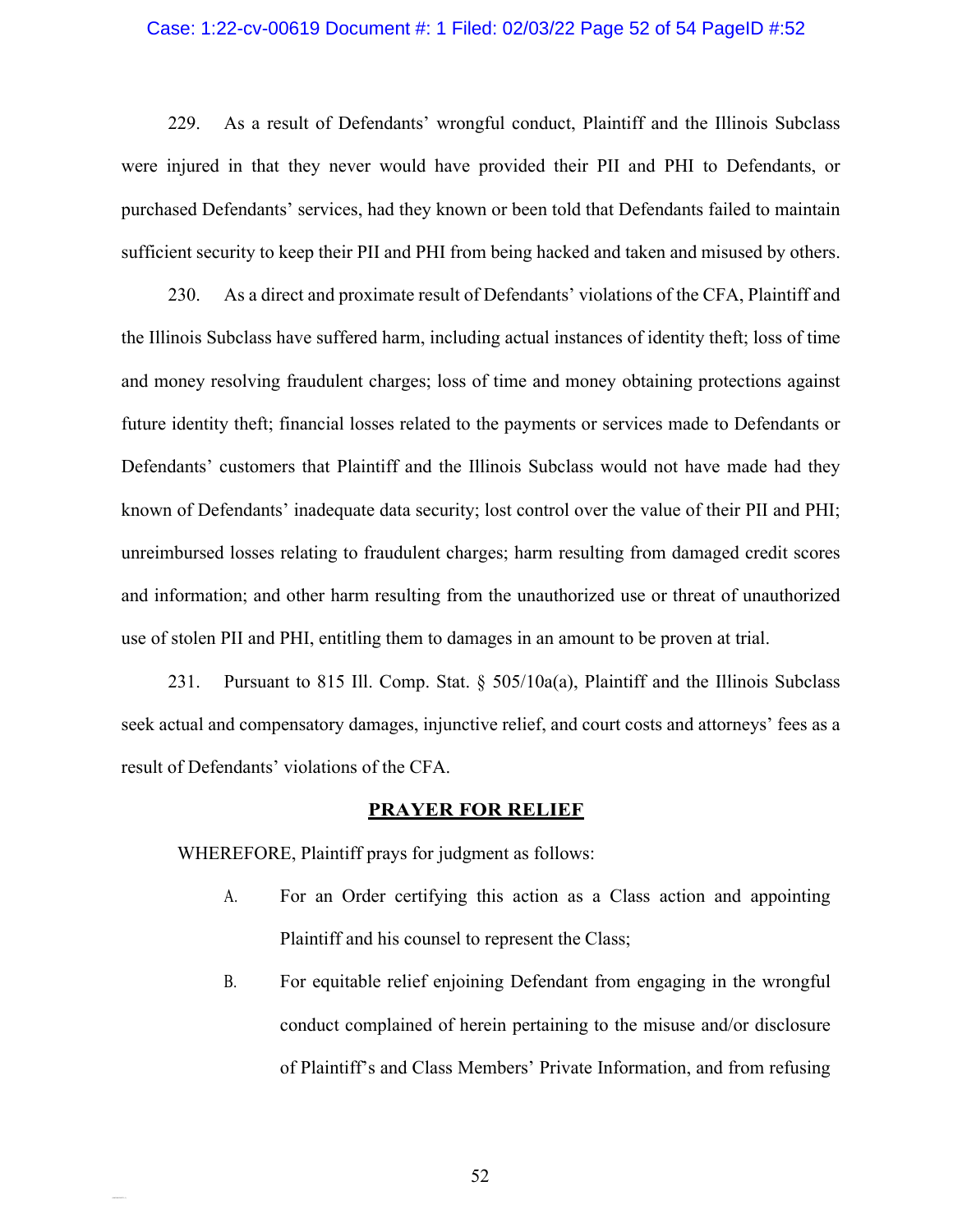## Case: 1:22-cv-00619 Document #: 1 Filed: 02/03/22 Page 53 of 54 PageID #:53

to issue prompt, complete and accurate disclosures to Plaintiff and Class Members;

- C. For equitable relief compelling Defendant to utilize appropriate methods and policies with respect to consumer data collection, storage, and safety, and to disclose with specificity the type of PII and PHI compromised during the Data Breach;
- D. For equitable relief requiring restitution and disgorgement of the revenues wrongfully retained as a result of Defendant's wrongful conduct;
- E. Ordering Defendant to pay for not less than three years of medical identity and credit monitoring services for Plaintiff and the Class;
- F. For an award of actual damages, compensatory damages, statutory damages, and statutory penalties, in an amount to be determined, as allowable by law;
- G. For an award of attorneys' fees and costs, and any other expense, including expert witness fees;
- H. Pre- and post-judgment interest on any amounts awarded; and
- I. Such other and further relief as this court may deem just and proper.

## **JURY TRIAL DEMANDED**

Plaintiff demands a trial by jury on all claims so triable.